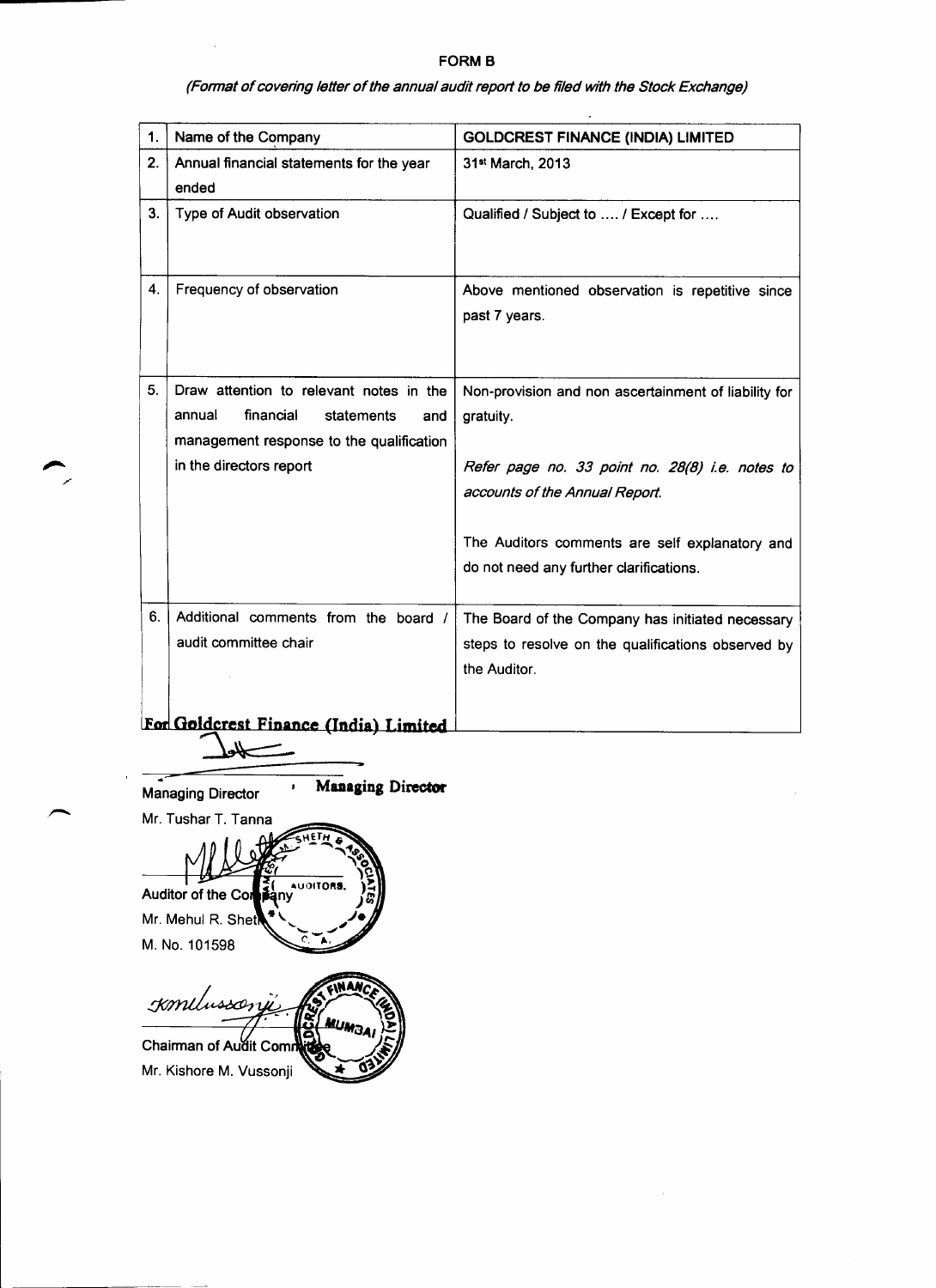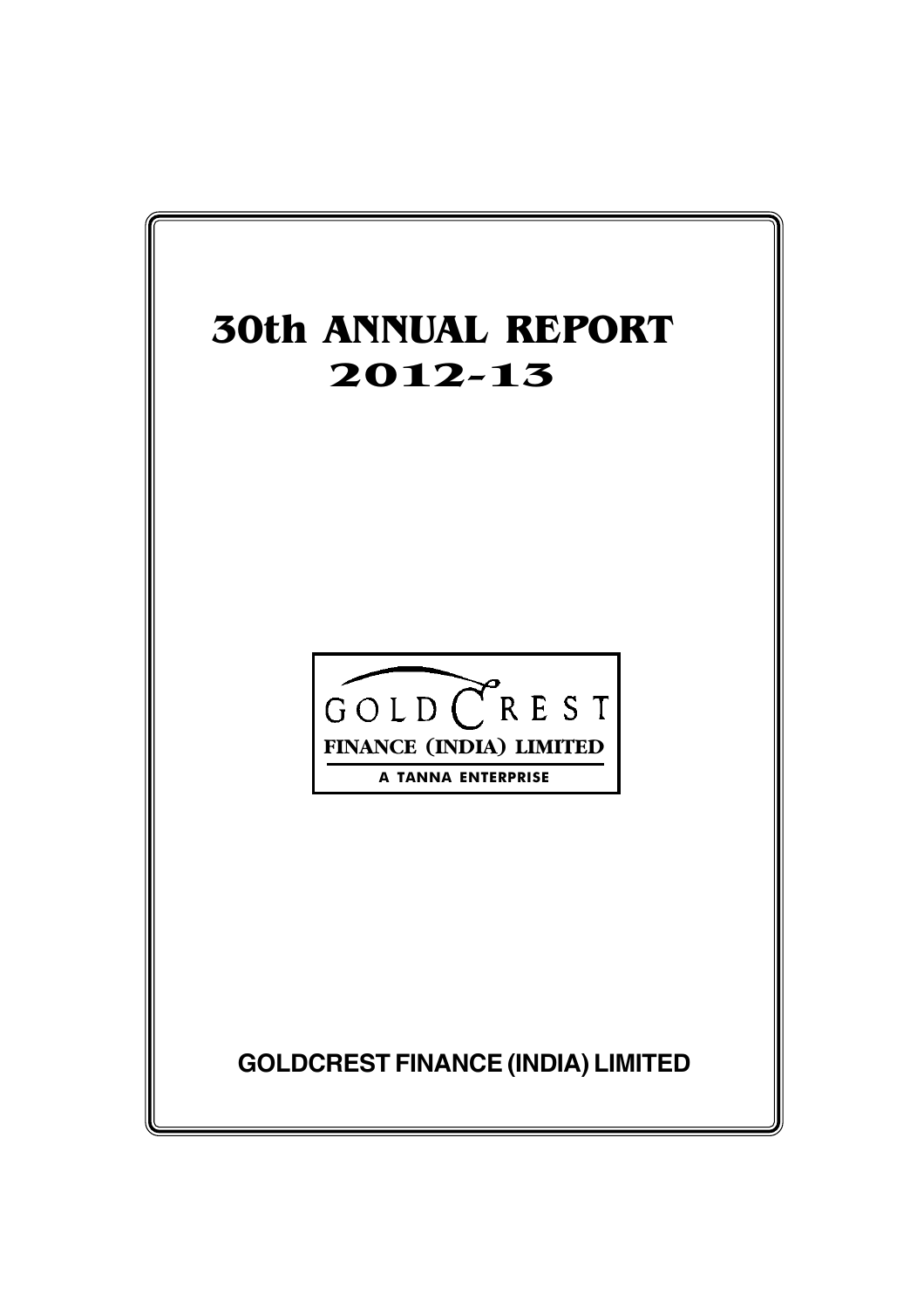## **BOARD OF DIRECTORS :**

| Mr. Tulsidas J. Tanna | Chairman |
|-----------------------|----------|
|-----------------------|----------|

**Mr. Tushar T. Tanna** Managing Director

**Mr. Kishore M. Vussonji Director** 

**Mr. Shirish B. Kamdar** Director

#### **AUDITORS :**

**M/s. Ramesh M. Sheth & Associates** Chartered Accountants

#### **LEGAL ADVISORS :**

**M/s. Kanga & Co.** Advocates, Solicitors & Notaries

#### **BANKERS :**

HDFC Bank Ltd. Kotak Mahindra Bank Ltd. Indian Bank Ltd.

#### **REGISTERED OFFICE :**

Devidas Mansion, 3rd Floor, Mereweather Road, Colaba, Mumbai - 400 039 E-mail : office@goldcrestgroup.com Website : www.goldcrestgroup.com

#### **REGISTRAR & SHARE TRANSFER AGENTS :**

#### **M/s. Purva Sharegistry (India) Pvt. Ltd. Corp. Office :**

9, Shiv Shakti Industrial Estate, Sitaram Mills Compound, J. R. Boricha Marg, Lower Parel, Mumbai - 400 011. Tel. : 022-23018261, 23016761 Email: busicomp@vsnl.com

| <b>CONTENTS:</b>                                | Page No. |
|-------------------------------------------------|----------|
|                                                 |          |
|                                                 |          |
| Corporate Governance Report  8                  |          |
|                                                 |          |
|                                                 |          |
|                                                 |          |
|                                                 |          |
| Significant Account Policies  21                |          |
| Notes Forming Parts of Financial Statements  22 |          |
|                                                 |          |
|                                                 |          |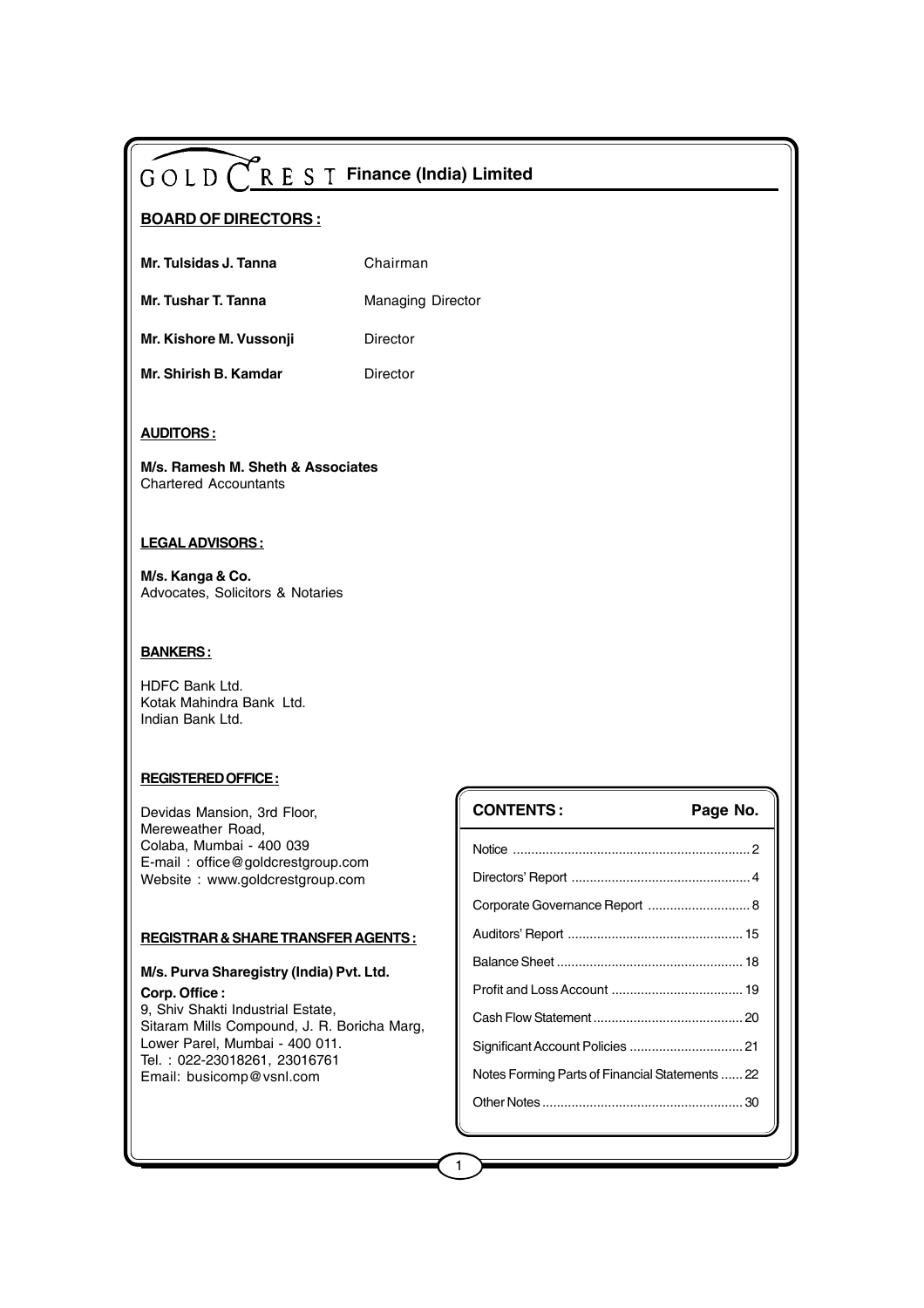#### **NOTICE**

**NOTICE IS HEREBY GIVEN THAT THE THIRTIETH ANNUAL GENERAL MEETING OF THE MEMBERS OF THE GOLDCREST FINANCE (INDIA) LIMITED ("Company") WILL BE HELD ON FRIDAY, 20TH SEPTEMBER, 2013, AT 10.30 A.M. AT THE REGISTERED OFFICE OF THE COMPANY AT DEVIDAS MANSION, 3RD FLOOR, MEREWEATHER ROAD, COLABA, MUMBAI – 400039 TO TRANSACT FOLLOWING BUSINESS:**

**ORDINARY BUSINESS:**

- 1. To receive, consider and adopt the Audited Balance Sheet as at 31<sup>st</sup> March, 2013 and Audited statement of Profit and Loss for the year ended on that day together with the report of the Board of Directors and the Auditors thereon.
- 2. To declare Dividend on Equity Shares for the Financial Year ended on 31<sup>st</sup> March, 2013.
- 3. To appoint a Director in the place of Shri Shirish B. Kamdar, who retires by rotation and being eligible offers himself for re-appointment.
- 4. To appoint M/s. Ramesh M. Sheth & Associates, Chartered Accountants (Firm Registration Number 111883W), Mumbai as Auditors of the Company, to hold office from the conclusion of this meeting till the conclusion of the next Annual General Meeting and to authorize the Board to fix their remuneration.

**By order of the Board of Directors For Goldcrest Finance (India) Limited Place:** Mumbai **Tushar T. Tanna Date:** 30th July, 2013 **Managing Director**

**Registered Office:** Devidas Mansion, 3rd Floor, Mereweather Road, Colaba, Mumbai – 400 039

#### **NOTES:**

1. A MEMBER ENTITLED TO ATTEND AND VOTE AT THE MEETING IS ENTITLED TO APPOINT A PROXY TO ATTEND AND VOTE INSTEAD OF HIMSELF AND THE PROXY NEED NOT BE A MEMBER.

THE INSTRUMENT APPOINTING A PROXY IN ORDER TO BE EFFECTIVE SHOULD REACH AT REGISTERED OFFICE OF THE COMPANY NOT LESS THAN 48 HOURS BEFORE THE TIME OF THE ANNUAL GENERAL **MEETING.** 

- 2. Corporate Members are requested to send to the Company, a duly certified copy of the Board Resolution authorizing their representatives to attend and vote at the Annual General Meeting.
- 3. The Register of Members and Share Transfer Books of the Company shall remain closed from Tuesday,  $17<sup>th</sup>$ day of September, to Friday 20<sup>th</sup> day of September, 2013 (both days inclusive) for determining the names of members eligible for dividend on Equity Shares, if declared at the Annual General Meeting.
- 4. As per the requirement of Clause 49 of the Listing Agreement on Corporate Governance pertaining to reappointment of retiring Director a statement containing details of the concerned Director is given under Corporate Governance Report.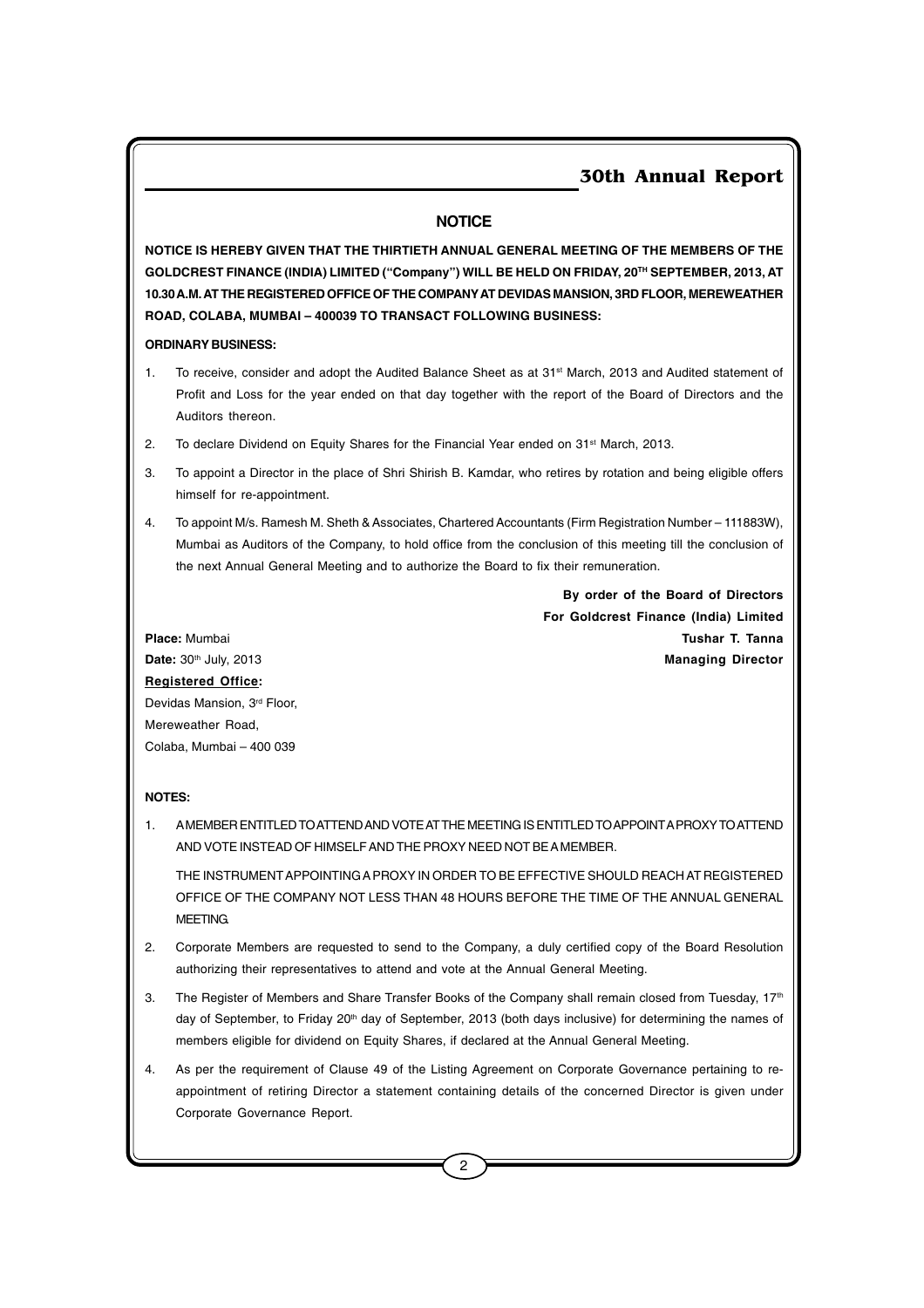- 5. The Dividend, if declared will be paid to those persons or their mandate:
	- a. whose names appear as Beneficial Owners as at the end of the business hours on Monday, 16<sup>th</sup> day of September, 2013 in the list of Beneficial Owners to be furnished by the National Securities Depository Limited & Central Depository Services (India) Limited in respect of the shares held in electronic form and
	- b. whose names appear as Member in the Register of Members of the company after effecting valid share transfer in physical form lodged with the Registrar & Share Transfer Agent on or before Monday, 16<sup>th</sup> day of September, 2013.
- 6. Members are requested to immediately notify changes, if any in their residential address to the Company's Registrar & Share Transfer Agent M/s. Purva Sharegistry (India) Private Limited having registered office at 9, Shiv Shakti Industrial Estate, Sitaram Mills Compound, J. R. Boricha Marg, Lower Parel, Mumbai – 400 011, quoting their folio numbers.
- 7. Consequent upon the amendment in Section 205A of the Companies Act, 1956 and introduction of Section 205C, by the Companies (Amendment) Act, 1999, now the amounts of dividend remaining unclaimed for a period of Seven years shall be transfer to the Investor Education and Protection Fund (IEPF). Members who have not encashed their dividend warrants for the financial year ended on March, 31 2006 and onwards may approach the Company's Registrar & Share Transfer Agent M/s. Purva Sharegistry (India) Private Limited having registered office at 9, Shiv Shakti Industrial Estate, Sitaram Mills Compound, J. R. Boricha Marg, Lower Parel, Mumbai – 400 011 for revalidating the warrants / DD or obtaining Duplicate Warrants / DD it may also be noted that once unclaimed dividend is transferred to IEPF as above no claim can be made by the respective shareholders for the same. Pursuant to the provisions of Investors Education and Protection Fund (Uploading of information regarding unpaid and unclaimed amounts lying with Companies) Rules, 2012, the Company has uploaded the details of unpaid and unclaimed amounts lying with the Company as on 21<sup>st</sup> September, 2012 (date of last Annual General Meeting) on website of Ministry of Corporate Affairs.
- 8. Members / Proxies are requested to bring the attendance slip duly filled for attending the meeting and copy of the Annual Report 2012-13.
- 9. Members seeking any information or clarification on the Annual Report are requested to send in written queries to the company at least one week before the meeting to enable the company to compile the information and provide replies at the meeting.
- 10. The Ministry of Corporate Affairs (vide circular nos. 17/2011 and 18/2011 dated April 21, 2011 and April 29, 2011 respectively) has undertaken a "Green Initiative in Corporate Governance" and allowed companies to share documents with its shareholders through an electronic mode. A recent amendment to the Listing Agreement with the Stock Exchange permits companies to send soft copies of the Annual Report to all those shareholders who have registered their email address for the said purpose. Members are requested to support this Green Initiative by registering / updating their e-mail addresses for receiving electronic communications.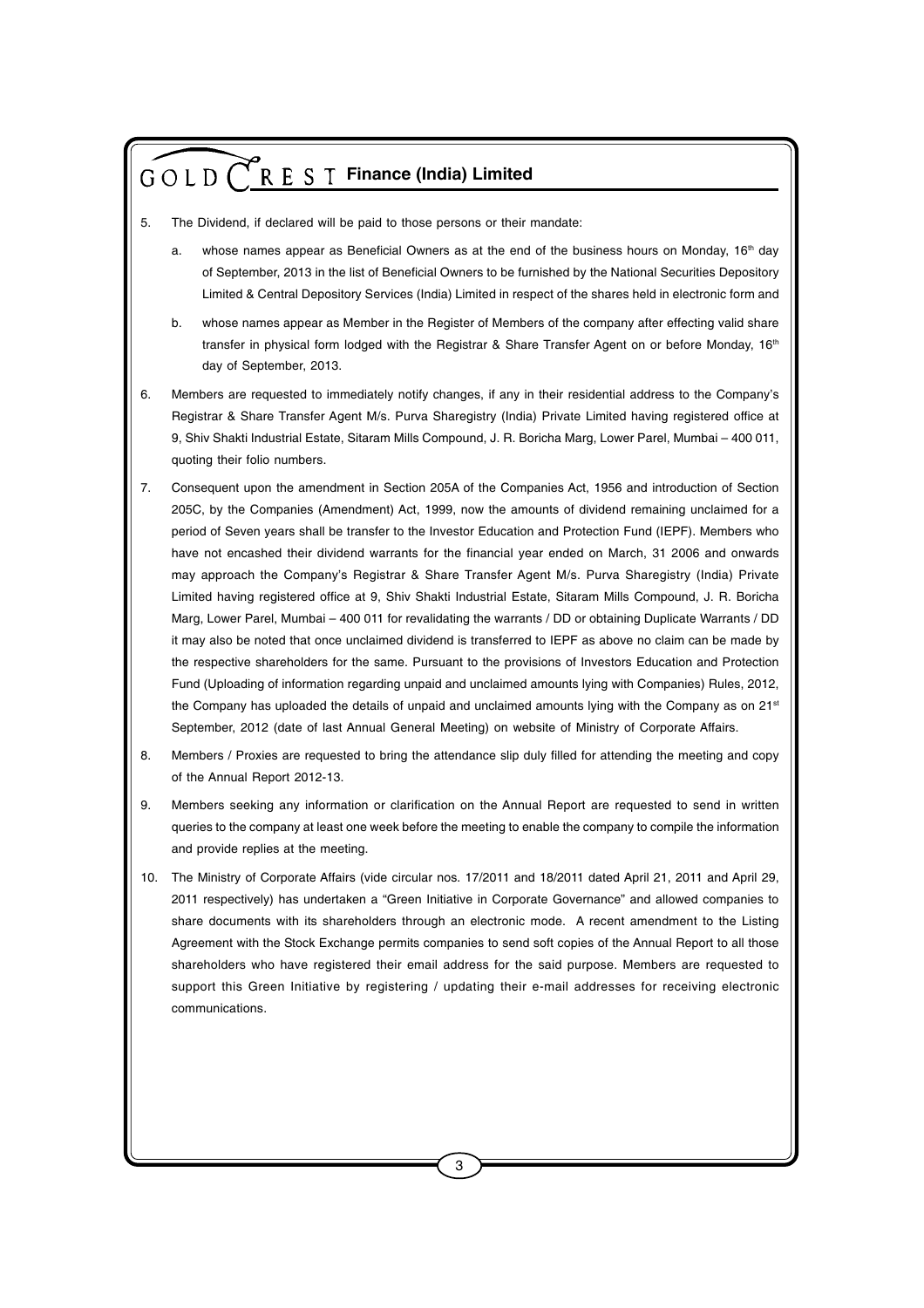#### **DIRECTORS REPORT**

To Members,

#### **GOLDCREST FINANCE (INDIA) LIMITED**

Your Directors have pleasure in presenting the Thirtieth Annual Report and Audited Statement of Accounts on the business and operations of your Company and for the year ended 31<sup>st</sup> March, 2013. Your Company has achieved yet another year of satisfactory performance in turnover and profitability.

#### **FINANCIAL RESULTS:**

THE FINANCIAL RESULTS OF THE COMPANY FOR THE FINANCIAL YEAR UNDER REVIEW ARE SUMMARIZED BELOW:

|                                                                          | Year ended<br>31 <sup>st</sup> March, 2013 | Year ended<br>31 <sup>st</sup> March, 2012 |
|--------------------------------------------------------------------------|--------------------------------------------|--------------------------------------------|
|                                                                          | $($ ₹ in Lacs)                             | $($ $\bar{z}$ in Lacs)                     |
| <b>INCOME</b>                                                            |                                            |                                            |
| Turnover / Gross Income                                                  | 4266.43                                    | 10526.44                                   |
|                                                                          | 4266.43                                    | 10526.44                                   |
| <b>EXPENDITURE</b>                                                       |                                            |                                            |
| Purchases                                                                | 3793.48                                    | 7931.12                                    |
| Changes in Inventories of Finished Goods                                 | (644.70)                                   | 1646.07                                    |
| <b>Employee Costs</b>                                                    | 68.60                                      | 53.32                                      |
| <b>Finance Charges</b>                                                   | 55.23                                      | 124.24                                     |
| Depreciation                                                             | 218.07                                     | 246.62                                     |
| Diminution in value of stock                                             | 74.34                                      | 17.31                                      |
| <b>Administration Costs</b>                                              | 204.96                                     | 206.24                                     |
|                                                                          | 3769.99                                    | 10224.92                                   |
| Profit / (Loss) Before Tax                                               | 496.43                                     | 301.52                                     |
| Less: Provision for Taxation                                             |                                            |                                            |
| <b>Current Year Tax</b>                                                  | 120.00                                     | 50.00                                      |
| Deferred Tax Liability                                                   | 3.93                                       | 10.45                                      |
| Profit / (Loss) After Tax                                                | 372.50                                     | 241.07                                     |
| Add: Balance brought forward from previous year                          | 954.56                                     | 807.25                                     |
|                                                                          | 1327.06                                    | 1048.32                                    |
| Add: Amount recoverable from other beneficiary of Goldcrest Realty Trust | (6.85)                                     | (5.22)                                     |
| Profit / (Loss) available for appropriation                              | 1320.21                                    | 1043.10                                    |
| Appropriation:                                                           |                                            |                                            |
| Less: Excess Depreciation of Earlier Year W/Off                          |                                            | 4.80                                       |
| Short Tax provision w/off                                                | 0.29                                       | (5.34)                                     |
| Proposed Dividend on Shares                                              | (75.57)                                    | (75.57)                                    |
| Tax on Dividend                                                          | (12.26)                                    | (12.55)                                    |
| Balance carried to Balance Sheet                                         | 1232.68                                    | 954.44                                     |
|                                                                          | 1320.21                                    | 1043.10                                    |

#### **TURNOVER & OPERATIONS:**

The financial highlights reflect a significantly lower turnover in the financial year 2012-13, however, due to correspondingly lower expenditure, the overall performance of your Company has maintained an upward trend and indicates balanced growth. The turnover of your Company for the year under review is  $\bar{\tau}$ . 4,266.43 Lacs, as against ₹. 10,526.44 Lacs in the previous year, which is a result of a reduced turnover in the Commodity Trading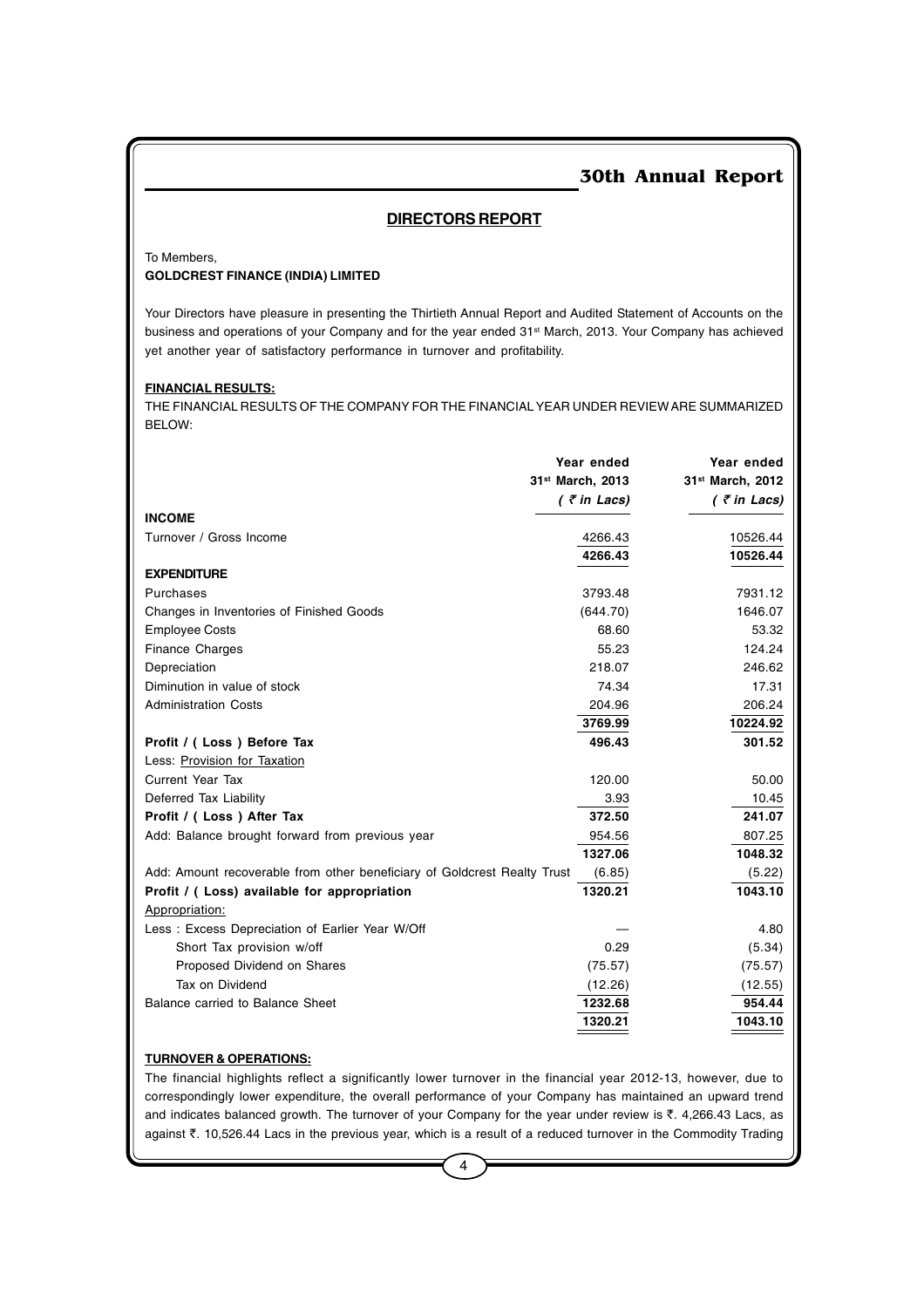and Arbitrage Division. Your Directors are optimistic to improve the growth rate in turnover in the coming financial year. Net Profit after Tax stood at ₹. 372.50 Lacs as against ₹. 241.07 Lacs in the previous financial year. **INDUSTRIAL SCENARIO:**

For the year under review, Global economic prospects continued to remain downbeat as uncertainty and vulnerabilities of economies towards financial stress and real economy constraints continue to persist. The World Bank and the UN both have presented rather congruent outlooks for 2012 and 2013, and the prime concerns presented in this report are:

- Though region-centric to begin with, the financial turmoil in Europe has now spread to developing and other high-income countries and this contagion has increased borrowing costs in many parts of the world, pushed down stock markets, and lowered capital flows to developing countries.
- Europe has entered a recessionary phase and growth in several major developing countries (Brazil, India and, to a lesser extent, Russia, South Africa and Turkey) is significantly slower than it was earlier in the recovery, mainly reflecting policy tightening initiated in late 2010 and early 2011 in order to combat rising inflationary pressures. Hence, despite a strengthening of activity in the United States and Japan, global growth and world trade have slowed down sharply.

According to the Economic Survey 2012-13, tabled in Parliament on February 27, 2013, by Mr. P. Chidambaram, the Union Finance Minister, the economy grew at 5.0 per cent in 2012-13 and is expected to grow at 6.1-6.7 percent in the next fiscal year. Manufacturing and Services sector have registered impressive gains. The Survey reports that the services sector registered a growth rate of 6.6 per cent while the manufacturing sector growth rate was 1.9 per cent in 2012-13.

Indian manufacturing and services sectors expanded more than China in February 2013, according to a survey by HSBC. The HSBC composite index for India for manufacturing and services stood at 54.8 in February 2013, whereas it was 51.4 for China.

India continues to be one of the fastest growing real estate markets in the world and is attracting not only domestic real estate developers but also foreign investors especially NRIs. India was also among the top 20 real estate investment markets globally with investment volume of ₹.190 Billion (US\$ 3.46 Billion) recorded in 2012, according to Cushman & Wakefield's report 'International Investment Atlas'.

The Government of India has taken several measures to give impetus to Economic growth during the year under review. The Government has encouraged and laid down measures to encourage integrated decision-making on high-impact infrastructure projects, they have also permitted FDI in multi-brand Retail and FDI and other reforms in the Aviation sector and they have implemented policies in order to contain petroleum products subsidies.

#### **COMPANYS' PERFORMANCE:**

In F.Y. 2012-13 your Company has had a significantly lower turnover from F.Y. 2011-12. This is primarily due to a decrease in activity in the Commodity Trading and Arbitrage Division. Total expenses have also decreased in line with the lower turnover; hence the PBT and PAT have maintained an upward trend from that of F.Y. 2011-12.

In the field of Commodity Trading and Arbitrage, your Company has been dealing with Castor, Guar, Jeera, Channa and Black Pepper. In the year under review, your Company has forayed into Raw Wool. In the coming year, your Company will continue to explore opportunities and expand the basket of commodities in which it deals.

#### **INTERNAL CONTROLS AND SYSTEMS:**

The Company has in place a proper and adequate system of internal control and the same is being reviewed commensurate with its size and nature of operations.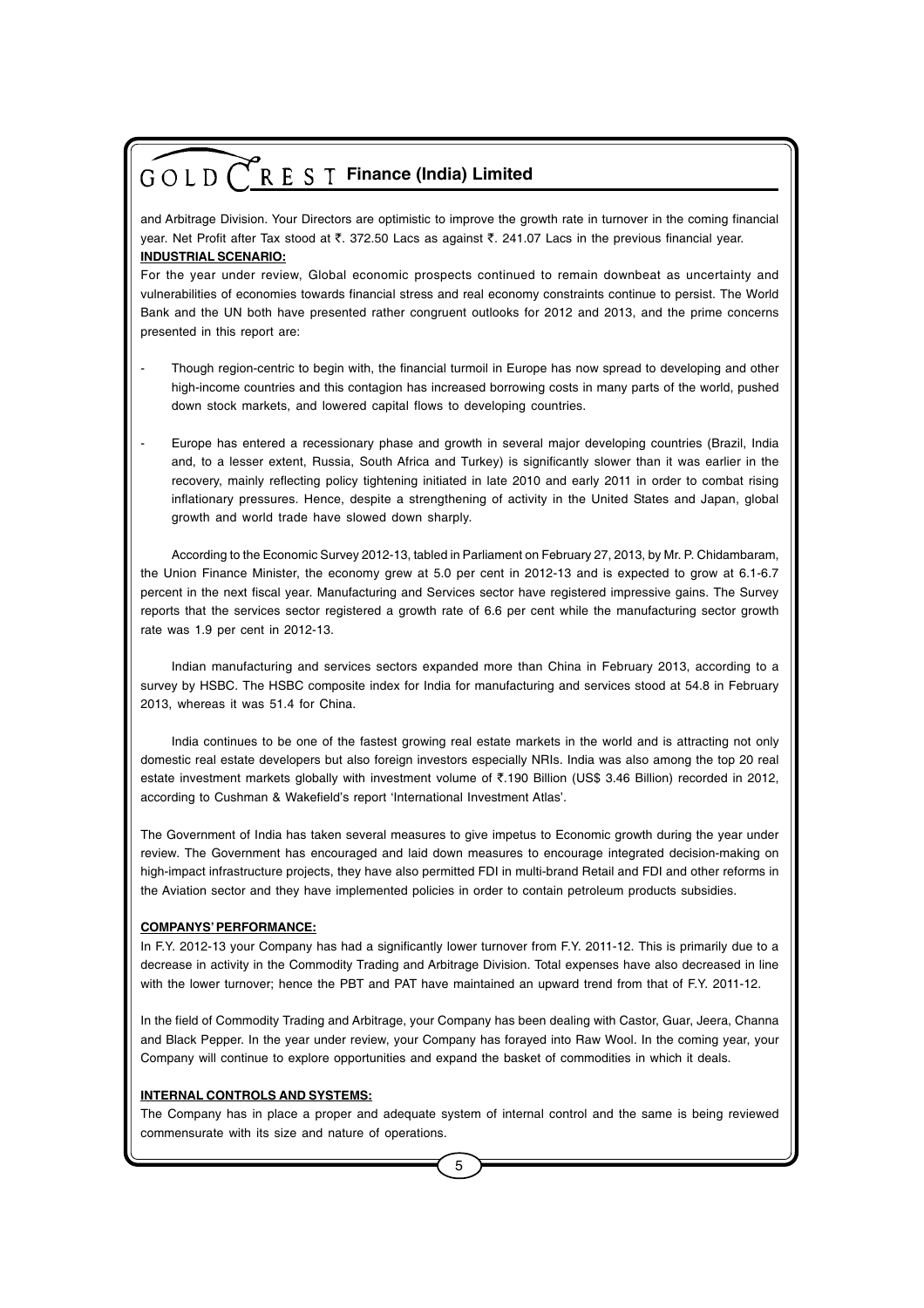#### **CAUTIONARY STATEMENT:**

Statements made in this report in describing the Company's objectives, projections, estimates, expectations or predictions may be "forward-looking statements" within the meaning of applicable securities laws and regulations. Forward-looking statements are based on certain assumptions and expectations of future events. The Company cannot guarantee that these assumptions and expectations are accurate or will be realized by the Company. Actual results could differ materially from those expressed in the statement or implied due to the influence of external and internal factors, which are beyond the control of the Company. The Company assumes no responsibility to publicly amend, modify or revise any forward-looking statements on the basis of any subsequent developments, information or events.

#### **DIVIDEND:**

Your Directors are pleased to recommend a Dividend on equity shares of  $\bar{\tau}$ . 1/- for every share of  $\bar{\tau}$ .10/- i.e. @ 10% which will be paid after obtaining approval of members in the ensuing Annual General Meeting and other necessary permissions.

#### **DIRECTORS:**

In accordance with the Companies Act, 1956 and pursuant to Articles of Association Mr. Shirish B. Kamdar, retires by rotation, and being eligible, offers himself for re-appointment.

None of the Company's Directors is disqualified from being appointed as a Director as specified in Section 274(1)(g) of the Companies Act, 1956.

#### **DIRECTOR'S RESPONSIBILITY STATEMENT:**

To the best of their knowledge and belief and according to the information and explanations obtained by them, your Directors make the following statement in terms of Section 217 (2AA) of the Companies Act, 1956;

- i. In the preparation of the Annual Accounts of the Company, the applicable Accounting Standards had been followed.
- ii. The Directors had selected such accounting policies and applied them consistently and made judgments and estimates that are reasonable and prudent so as to give a true and fair view of the state of affairs of the Company at the end of the Financial Year on 31st March, 2013 and Statement of Profit or Loss for the year ended as on that date.
- iii. The Directors had taken proper and sufficient care for the maintenance of adequate accounting records in accordance with the provisions of this Act for safeguarding the assets of the company and preventing and detecting fraud and other irregularities.
- iv. The Directors had prepared the Annual Accounts on a going concern basis.

#### **PUBLIC DEPOSIT:**

Your Company has neither invited nor accepted/renewed any "Deposit" from public within the meaning of the term "Deposits" under the Companies (Acceptance of Deposits) Rules 1975, as amended from time to time.

#### **PARTICULARS OF EMPLOYEES:**

During the year under review none of the employees of the Company was in receipt of remuneration in excess of the limits, specified under Section 217(2A) of the Companies Act, 1956, whether employed for the whole year or part thereof.

#### **CORPORATE GOVERNANCE:**

To comply with the conditions of Corporate Governance, pursuant to Clause 49 of the Listing Agreements with the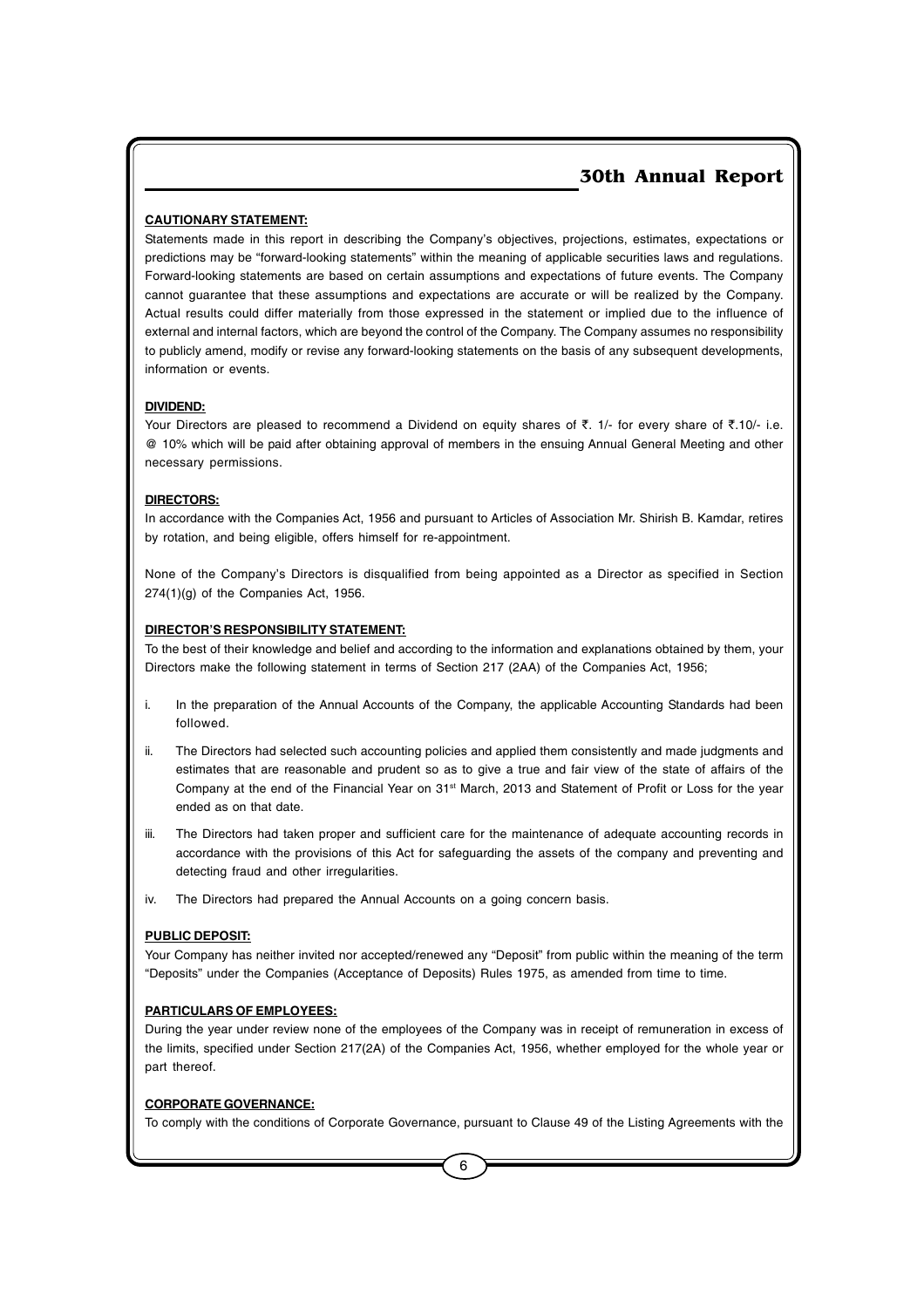Stock Exchange, a separate section on Management Discussion and Analysis and Corporate Governance Report together with a certificate from the Company's Auditors confirming the compliance is included in the Annual Report.

#### **CONSERVATION OF ENERGY, TECHNOLOGYABSORPTION AND FOREIGN EXCHANGE EARNINGS AND OUTGO:**

The information required under Section 217 (1)(e) of the Companies Act, 1956 read with the Companies (Disclosure of particulars in the report of the Board of Directors) Rules, 1988 with regard to Conservation of Energy & Technology absorption is not required to be given, as the same is not applicable to the Company.

| Foreign Exchange Earning | .NIL         |
|--------------------------|--------------|
| Foreign Exchange Outgo   | ₹.2.17.946/- |

#### **RE-APPOINTMENT OF AUDITORS:**

The Board on recommendation of the Audit Committee, has proposed that M/s. Ramesh M. Sheth & Associates, Chartered Accountants, Mumbai, be re-appointed as the Statutory Auditors of the Company and to hold office till the conclusion of next Annual General Meeting of the Company. A certificate from M/s. Ramesh M. Sheth & Associates has been received stating their eligibility u/s 224(1B) of the Companies Act, 1956 and offer themselves for re-appointment. Your Directors recommend the appointment of M/s. Ramesh M. Sheth & Associates, Chartered Accountants, as the Company's Auditors including that of the Branch.

#### **APPRECIATION:**

Your Directors acknowledge with gratitude the co-operation and assistance given by the Bankers, Distributors, Customers, Investors, BSE Ltd., National Securities Depository Ltd., and Central Depository Services (India) Ltd. during the year under review and are confident that your Company will continue to receive such support in the years ahead.

The Directors also wish to thank all the employees for their contribution, high degree of commitment, support and continued co-operation throughout the year.

*FOR AND ON BEHALF OF THE BOARD OF DIRECTORS*

**Place:** Mumbai. **Date:**  $25<sup>th</sup>$  May, 2013 **C HAI R M A N** C HAI R M A N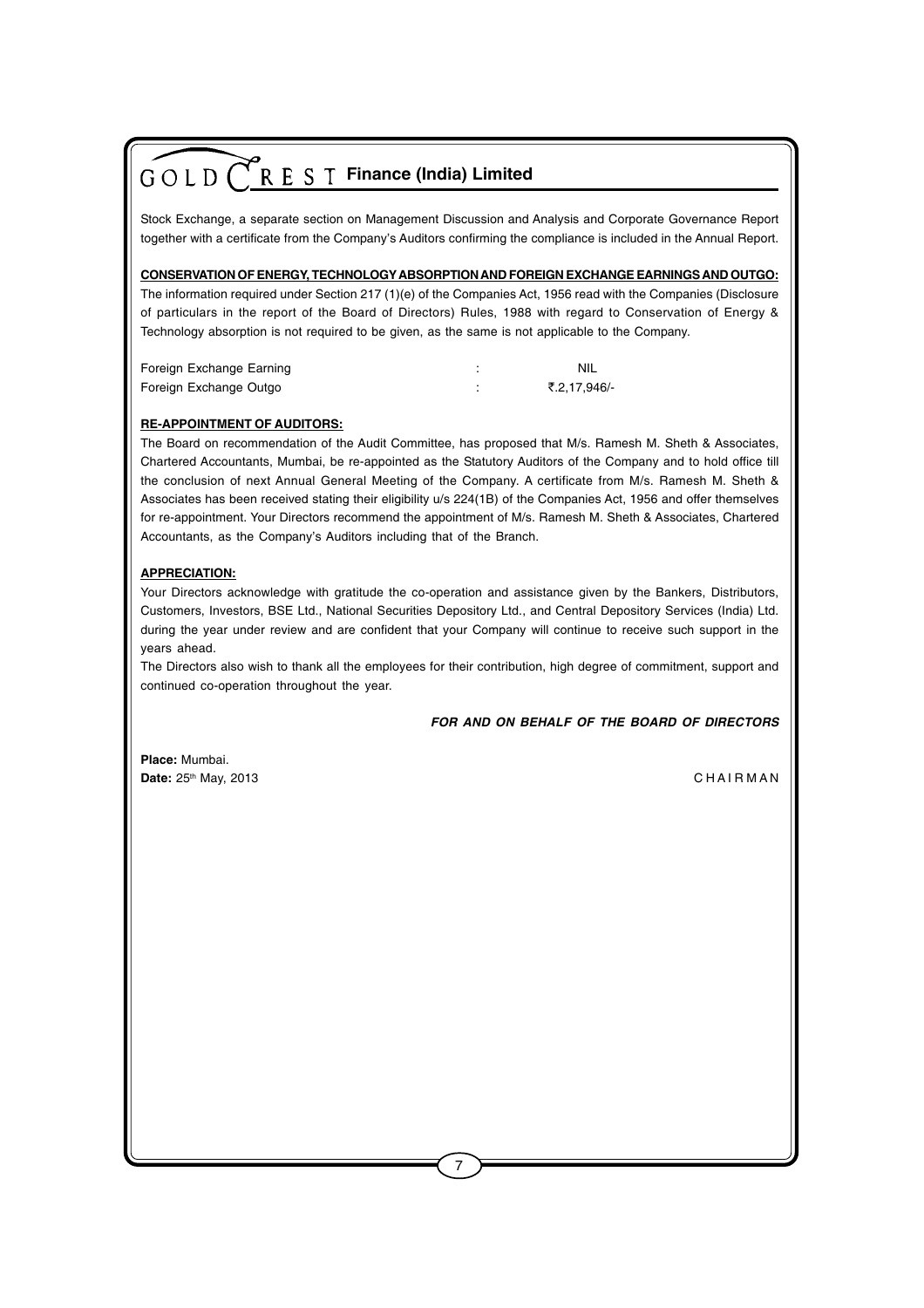#### **CORPORATE GOVERNANCE FOR THE FINANCIAL YEAR 2012-13**

#### **1**. **COMPANY'S PHILOSOPHY:**

Corporate Governance is the mechanism by which the values, principles, policies and procedures of an organization are inculcated and manifested.

At Goldcrest Finance (India) Limited, Corporate Governance is an article of faith, that is integral to its core values. The Company's management is a trustee on behalf of shareholders and is driven by attempts to maximize long-term shareholder value. The Company possesses a Board that is fully aware of its fiduciary responsibilities in the widest sense of the term.

#### **2. BOARD OF DIRECTORS:**

The Board of Directors of Goldcrest Finance (India) Limited comprises of Four members, which includes Chairman and Non - Executive Director, one is Managing Director and Executive Director and Two Non-Executive and Independent Directors. The day to day management of the company is conducted by the Managing Director subject to the supervision and overall control of the Board.

| Name of the Directors   | Category                                  | <b>Directorship Held</b><br>by the Director in<br><b>Other Companies</b> | No. of Board Committee<br>Membership's held in<br>other companies |        |
|-------------------------|-------------------------------------------|--------------------------------------------------------------------------|-------------------------------------------------------------------|--------|
|                         |                                           |                                                                          | Chairman                                                          | Member |
| Mr.Tulsidas J. Tanna    | Chairman &<br>Non - Executive Director    | 2                                                                        |                                                                   |        |
| Mr. Tushar T. Tanna     | Managing &<br><b>Executive Director</b>   | 2                                                                        |                                                                   |        |
| Mr. Shirish B. Kamdar   | Independent &<br>Non - Executive Director |                                                                          |                                                                   |        |
| Mr. Kishore M. Vussonji | Independent &<br>Non - Executive Director | 4                                                                        |                                                                   |        |

(i) The Composition of Board of Directors are as under:-

#### **Note:**

1) Private Limited Companies, Foreign Companies and Companies constituted under Section 25 of the Companies Act, 1956 are excluded for the above purpose.

- 2) Only Audit Committee, Investors Grievance Committee and Remuneration Committee (excluding Committee's formed with the Goldcrest Finance (India) Limited) are considered for the purpose of committee position as per Listing Agreements.
- (ii) No. of Board Meetings held in the Financial Year 2012 2013 and dates on which held:

During the year, the Board of Directors of Goldcrest Finance (India) Limited met Four times on 11<sup>th</sup> May, 2012, 13<sup>th</sup> August, 2012, 22<sup>nd</sup> October, 2012, and 05<sup>th</sup> February, 2013. The gap between two meetings did not exceed four months. The Board has also passed Circular Resolution on dated 30<sup>th</sup> July, 2012 during the year under review.

Attendance of each Director at the Board Meetings and the Last Annual General Meeting:

| Name of the<br><b>Directors</b> | <b>No.of Board Meetings</b><br>Attended | Attendance at<br>last AGM |  |
|---------------------------------|-----------------------------------------|---------------------------|--|
| Mr. Tulsidas J. Tanna           | 4                                       | Yes                       |  |
| Mr. Tushar T. Tanna             | 4                                       | Yes                       |  |
| Mr. Shirish B. Kamdar           | 3                                       | Yes                       |  |
| Mr. Kishore M. Vussonji         | 3                                       | Yes                       |  |
| *Mr. Shailesh S. Vaidya         |                                         | No                        |  |

\*Mr. Shailesh S. Vaidya resigned from Directorship of Company w.e.f. 1<sup>st</sup> August, 2012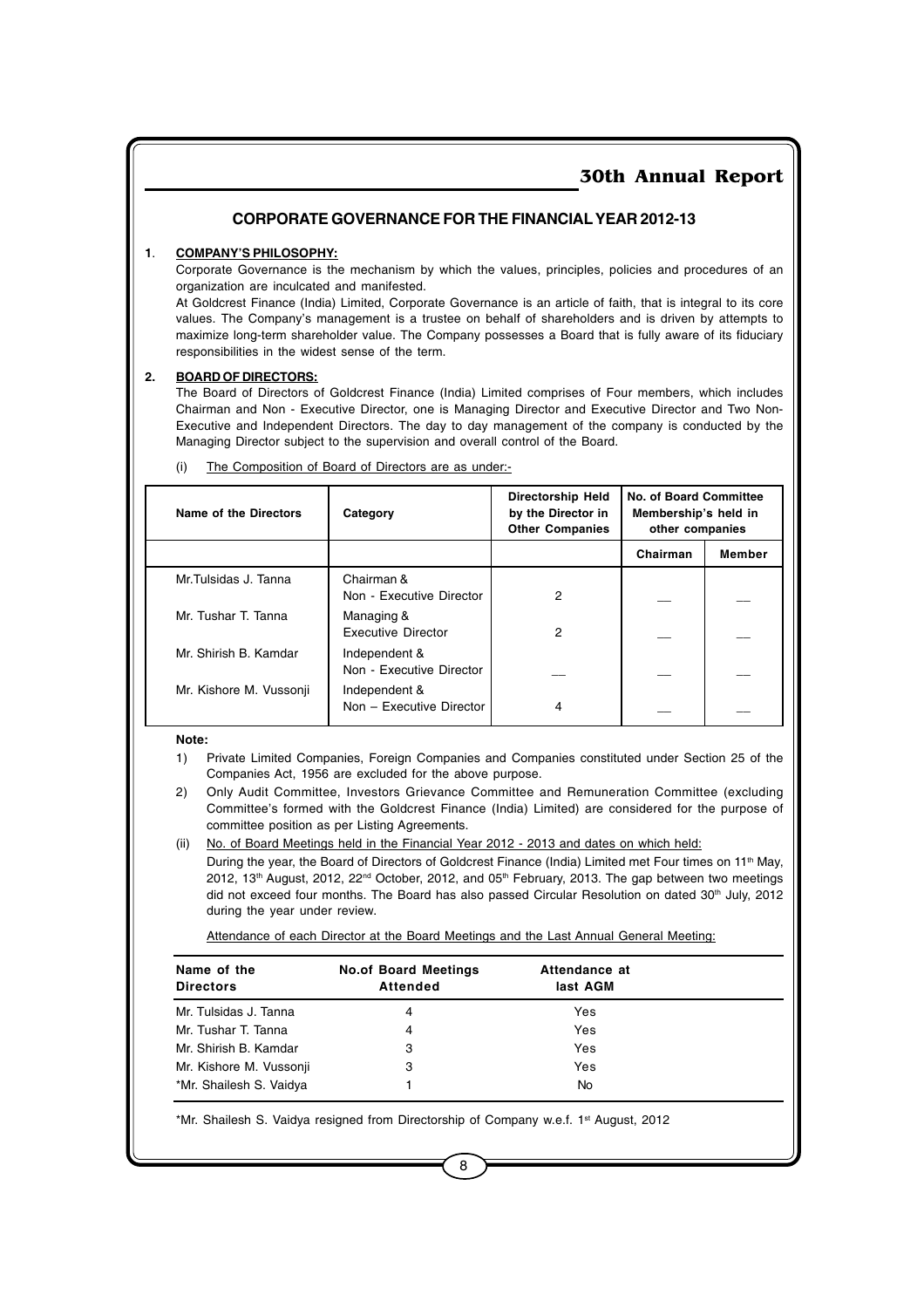|                                                                | Meeting (Pursuant to Clause 49 of the Listing Agreement)                                                                                                                                                                                                                                     |                       |             | Details of Directors seeking appointment / re-appointment at the forthcoming Annual General |
|----------------------------------------------------------------|----------------------------------------------------------------------------------------------------------------------------------------------------------------------------------------------------------------------------------------------------------------------------------------------|-----------------------|-------------|---------------------------------------------------------------------------------------------|
| <b>Name of Director</b>                                        |                                                                                                                                                                                                                                                                                              | Mr. Shirish B. Kamdar |             |                                                                                             |
| Date of Birth                                                  |                                                                                                                                                                                                                                                                                              | 19th November, 1936   |             |                                                                                             |
| Date of Appointment                                            |                                                                                                                                                                                                                                                                                              | 14th February, 2011   |             |                                                                                             |
| <b>Expertise in functional areas</b>                           |                                                                                                                                                                                                                                                                                              | Finance and Taxation  |             |                                                                                             |
| Directorship in other<br><b>Public Limited Companies*</b>      |                                                                                                                                                                                                                                                                                              |                       |             |                                                                                             |
| Membership of Committees in other                              |                                                                                                                                                                                                                                                                                              |                       |             |                                                                                             |
| <b>Public Limited Companies (includes only</b>                 |                                                                                                                                                                                                                                                                                              |                       |             |                                                                                             |
| Audit and Shareholders'/Investors'                             |                                                                                                                                                                                                                                                                                              |                       |             |                                                                                             |
| Grievance Committee)                                           |                                                                                                                                                                                                                                                                                              |                       |             |                                                                                             |
|                                                                |                                                                                                                                                                                                                                                                                              |                       |             |                                                                                             |
| No. of shares held in the Company<br>Code of Conduct<br>basis. | *Note: Excludes Directorship in Foreign Companies and Government Bodies.<br>The Board has formulated a code of conduct for the Board members and senior management of the company.<br>All Board members and senior management personnel have affirmed the compliance with the code on annual | 450                   |             |                                                                                             |
| <b>AUDIT COMMITTEE</b>                                         | The Audit Committee as constituted by the Board of Directors Comprised of the following:                                                                                                                                                                                                     |                       |             |                                                                                             |
| Name of the Directors                                          | Category                                                                                                                                                                                                                                                                                     | Designation           |             | <b>No.of Meeting</b>                                                                        |
|                                                                |                                                                                                                                                                                                                                                                                              |                       | <b>Held</b> |                                                                                             |
| Mr. Kishore M. Vussonji                                        | Independent &<br>Non - Executive Director                                                                                                                                                                                                                                                    | Chairman              | 4           | 3                                                                                           |
| Mr. Tulsidas J. Tanna                                          | Non - Executive Director                                                                                                                                                                                                                                                                     | Member                | 4           | 4                                                                                           |
| Mr. Shirish B. Kamdar                                          | Independent &<br>Non - Executive Director                                                                                                                                                                                                                                                    | Member                | 4           | 4                                                                                           |
| *Mr. Shailesh S. Vaidya                                        | Independent &<br>Non - Executive Director                                                                                                                                                                                                                                                    | Member                | 4           | <b>Attended</b><br>1                                                                        |

Committee focused on topics such as review of annual budgets, annual internal audit plan, legal compliance reporting system, review of investment guidelines, compliance of segment-wise reporting, review of the internal control systems, major accounting policies and practices, compliance with Accounting Standards and risk management. The Committee also continued to advise the management on areas where a greater internal audit focus was needed and on new areas to be taken up for audit purpose.

#### **4. REMUNERATION COMMITTEE:**

The Remuneration Committee at present comprises as follows:

| <b>Name of Directors</b> | Category                               | <b>Designation</b> |
|--------------------------|----------------------------------------|--------------------|
| Mr. Tulsidas J. Tanna    | Non - Executive Director               | Chairman           |
| Mr. Shirish B. Kamdar    | Independent & Non - Executive Director | Member             |
| Mr. Kishore M. Vussonji  | Independent & Non - Executive Director | Member             |

The Remuneration Committee is responsible for reviewing the performance of the Managing Director and Executive Director and recommending to the Board, their remuneration package.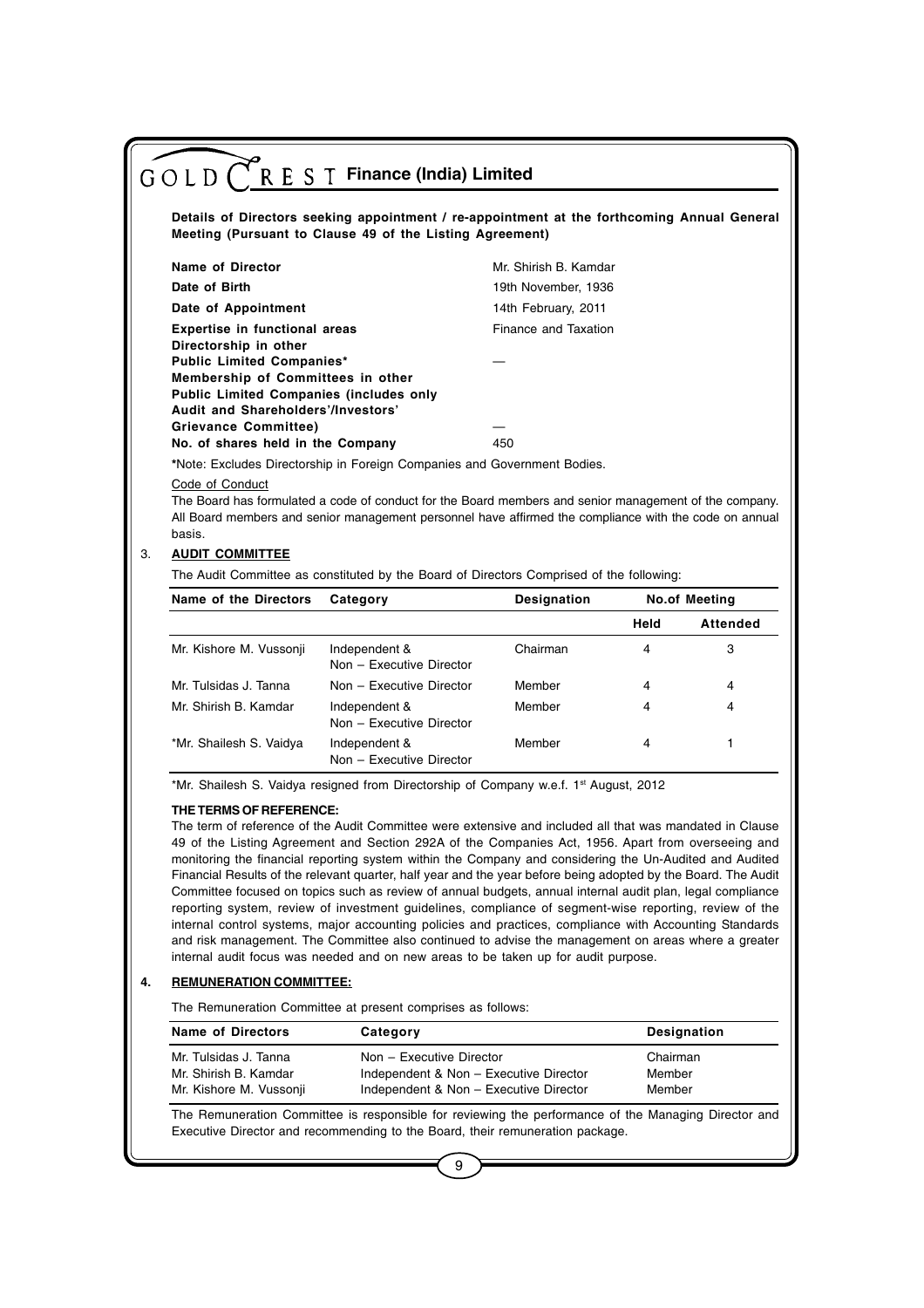#### **DETAILS OF REMUNERATION PAID TO EXECUTIVE DIRECTOR FOR THE YEAR:**

Mr.Tushar T. Tanna, Managing Director - salary of Rs. 8,00,000/- p. a. (exclusive of all allowances and perquisites)

#### **SITTING FEES PAID TO DIRECTORS:**

| <b>NAME OF DIRECTOR</b> | SITTING FEES PAID $\bar{z}$ |
|-------------------------|-----------------------------|
| Mr.Tulsidas J.Tanna     | 40.000                      |
| Mr. Kishore M. Vussonji | 30.000                      |
| Mr. Shirish B. Kamdar   | 30.000                      |
| Mr. Shailesh S. Vaidya  | 10.000                      |
| <b>TOTAL</b>            | 1,10,000                    |

#### **5. SHAREHOLDERS / INVESTORS GRIEVANCE COMMITTEE:**

The Board has constituted a committee i.e. Shareholders / Investors Grievance Committee headed by the Chairman of the Company for redressal of shareholders complaints inter-alia to look into the issues relating to Shareholders, including transfer and transmission of Shares, issue of duplicate Share certificates, nonreceipt of dividend, Annual Report etc.

The Composition of the committee is as under:

| <b>Name of Directors</b> | Category                               | <b>Designation</b> |
|--------------------------|----------------------------------------|--------------------|
| Mr. Tulsidas J. Tanna    | Non - Executive Director               | Chairman           |
| Mr. Shirish B. Kamdar    | Independent & Non - Executive Director | Member             |
| Mr. Kishore M. Vussonji  | Independent & Non - Executive Director | Member             |

During the year under review there are no pending complaints.

**Name and Designation of the Compliance Officer** - Mr. Tushar T. Tanna (Managing Director)

#### **Details of Complaints received etc. during the year 2012-13:**

| Nature of Complaints /<br>queries | No. of Complaints /<br>queries received | No. of complaints not solved<br>to the satisfaction of shareholders |  |
|-----------------------------------|-----------------------------------------|---------------------------------------------------------------------|--|
| Transfer of shares                | NIL                                     | NIL                                                                 |  |
| Non-receipt of Annual Report      | <b>NIL</b>                              | NIL                                                                 |  |
| Non-receipt of dividend warrants  | <b>NIL</b>                              | NIL                                                                 |  |
| Pending share transfers           | <b>NIL</b>                              | NIL                                                                 |  |
| DP and Others                     | NIL                                     | NIL                                                                 |  |

#### **6. GENERAL BODY MEETINGS**

The Annual General Meetings (AGMs) of the Company have been held at the following places in the last three years

| <b>Financial</b><br>Year | Date       | Time       | Venue                                                                                      | <b>Whether Special</b><br><b>Resolution Passed</b>                                                                                                                                                                          |
|--------------------------|------------|------------|--------------------------------------------------------------------------------------------|-----------------------------------------------------------------------------------------------------------------------------------------------------------------------------------------------------------------------------|
| 2009-10                  | 18.09.2010 | 10.00 a.m. | Regd. Office at Devidas Mansion,<br>3rd Floor, Mereweather Road.<br>Colaba, Mumbai -400039 | No.                                                                                                                                                                                                                         |
| $2010 - 11$              | 21.12.2011 | 10.30 a.m. | Regd. Office at Devidas Mansion,<br>3rd Floor, Mereweather Road,<br>Colaba, Mumbai -400039 | Yes<br>Pursuant to provision of<br>Section 81(1A) Issue and allot<br>of 1,48,574 Fully Convertible<br>("FCD") of<br>Debentures<br>Rs.1000/- each to the FCD<br>holder of Goldcrest Trade and<br>Merchandise Private Limited |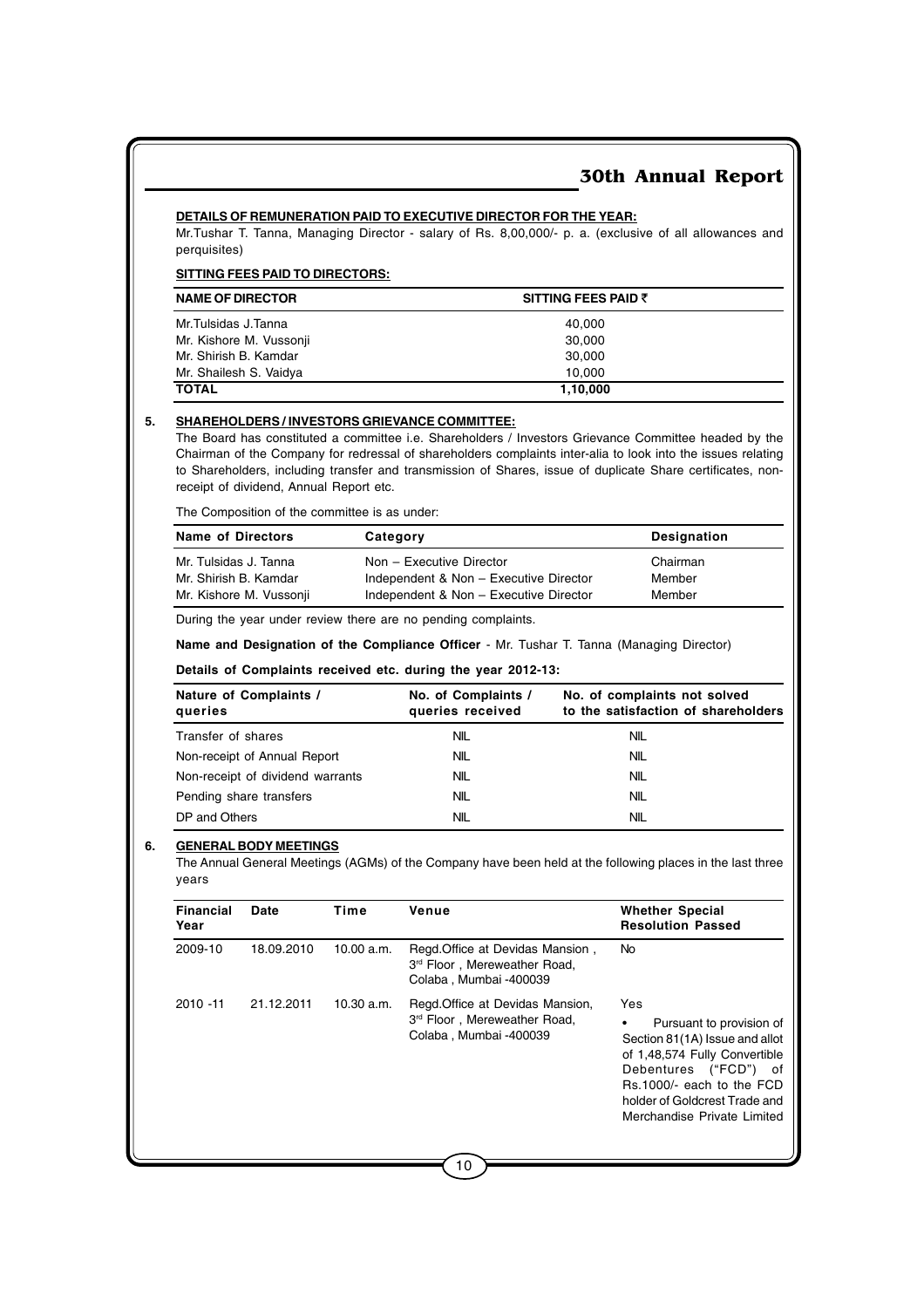|    | GOLD <sup>(</sup>                                                                                                                                                                                                                                                                                                                                                                                                                                                                                                                                                                                                                               |                                                                               | R E S T Finance (India) Limited |   |     |                                                                                           |                                                                                                                                                                                                                                                                                                                                                                              |
|----|-------------------------------------------------------------------------------------------------------------------------------------------------------------------------------------------------------------------------------------------------------------------------------------------------------------------------------------------------------------------------------------------------------------------------------------------------------------------------------------------------------------------------------------------------------------------------------------------------------------------------------------------------|-------------------------------------------------------------------------------|---------------------------------|---|-----|-------------------------------------------------------------------------------------------|------------------------------------------------------------------------------------------------------------------------------------------------------------------------------------------------------------------------------------------------------------------------------------------------------------------------------------------------------------------------------|
|    |                                                                                                                                                                                                                                                                                                                                                                                                                                                                                                                                                                                                                                                 |                                                                               |                                 |   |     |                                                                                           | pursuant to<br>sanctioned<br>scheme of amalgamation<br>under section 391 to 394 of<br>the Companies Act, 1956<br>Investment in share<br>capital of the company by<br>NRI's and PIOs under portfolio<br>investment scheme to the<br>extent of 24% on repatriation<br>basis or otherwise and in any<br>other case up to 49% of the<br>paid up share capital of the<br>company. |
|    | 2011-12                                                                                                                                                                                                                                                                                                                                                                                                                                                                                                                                                                                                                                         | 21.09.2012                                                                    | 10.00 a.m.                      |   |     | Regd Office at Devidas Mansion,<br>3rd Floor, Mereweather Road,<br>Colaba, Mumbai -400039 | No                                                                                                                                                                                                                                                                                                                                                                           |
|    |                                                                                                                                                                                                                                                                                                                                                                                                                                                                                                                                                                                                                                                 | to be passed through postal ballot.                                           |                                 |   |     |                                                                                           | For the year ended 31 <sup>st</sup> March, 2013, there has been no ordinary or special resolution passed by Company's<br>shareholders through postal ballot. At the ensuing Annual General Meeting, there is no resolution proposed                                                                                                                                          |
| 7. | <b>DISCLOSURES</b><br>There are no internal significant related party transaction made by the Company with Promoters, Directors,<br>the Management or their relatives and their subsidiaries that may have a potential conflict with the interest of<br>the Company at large. Transactions with the related parties are disclosed in Note No. B (7) in the Notes to<br>Accounts of Annual Report.<br>There has not been any non-compliance by the Company or penalties, strictures imposed on the company by<br>any Stock Exchange or SEBI or any statutory authority, or any matter related to capital markets during the last<br>three years. |                                                                               |                                 |   |     |                                                                                           |                                                                                                                                                                                                                                                                                                                                                                              |
| 8. |                                                                                                                                                                                                                                                                                                                                                                                                                                                                                                                                                                                                                                                 | <b>MEANS OF COMMUNICATION</b>                                                 |                                 |   |     |                                                                                           |                                                                                                                                                                                                                                                                                                                                                                              |
|    | sent to Shareholders                                                                                                                                                                                                                                                                                                                                                                                                                                                                                                                                                                                                                            | Whether half yearly report                                                    |                                 | ÷ |     | Newspapers.                                                                               | No., As the quarterly results of the company are published in                                                                                                                                                                                                                                                                                                                |
|    | are Published                                                                                                                                                                                                                                                                                                                                                                                                                                                                                                                                                                                                                                   | Newspaper in which Quarter Results                                            |                                 | ÷ |     | Business Standard - (English)<br>& Mahanayak (Marathi)                                    |                                                                                                                                                                                                                                                                                                                                                                              |
|    | are published                                                                                                                                                                                                                                                                                                                                                                                                                                                                                                                                                                                                                                   | Website if any at which results                                               |                                 |   |     | www.goldcrestgroup.com                                                                    |                                                                                                                                                                                                                                                                                                                                                                              |
|    |                                                                                                                                                                                                                                                                                                                                                                                                                                                                                                                                                                                                                                                 | The presentation made to institutional<br>investors or to the analysts        |                                 |   |     | or to the analysts                                                                        | No., presentation had been made to institutional investors                                                                                                                                                                                                                                                                                                                   |
|    |                                                                                                                                                                                                                                                                                                                                                                                                                                                                                                                                                                                                                                                 | Whether Management Discussion &<br>analysis is a part of Annual Report or not |                                 |   | Yes |                                                                                           |                                                                                                                                                                                                                                                                                                                                                                              |
| 9. |                                                                                                                                                                                                                                                                                                                                                                                                                                                                                                                                                                                                                                                 | <b>GENERAL SHAREHOLDRS' INFORMATION</b>                                       |                                 |   |     |                                                                                           |                                                                                                                                                                                                                                                                                                                                                                              |
|    |                                                                                                                                                                                                                                                                                                                                                                                                                                                                                                                                                                                                                                                 | Date and Time of 30th Annual General Meeting                                  |                                 |   | ÷   | 20 <sup>th</sup> September, 2013 at 10.30 A.M.                                            |                                                                                                                                                                                                                                                                                                                                                                              |
|    | Venue                                                                                                                                                                                                                                                                                                                                                                                                                                                                                                                                                                                                                                           |                                                                               |                                 |   | ÷   | Colaba, Mumbai - 400039.                                                                  | Devidas Mansion, 3rd Floor, Mereweather Road,                                                                                                                                                                                                                                                                                                                                |
|    | <b>Financial Year</b>                                                                                                                                                                                                                                                                                                                                                                                                                                                                                                                                                                                                                           |                                                                               |                                 |   | ÷   | 01/04/2012 to 31/03/2013                                                                  |                                                                                                                                                                                                                                                                                                                                                                              |
|    | <b>Book Closure Date</b>                                                                                                                                                                                                                                                                                                                                                                                                                                                                                                                                                                                                                        |                                                                               |                                 |   |     | (Both days inclusive)                                                                     | 17th September, 2013 to 20th September, 2013                                                                                                                                                                                                                                                                                                                                 |
|    |                                                                                                                                                                                                                                                                                                                                                                                                                                                                                                                                                                                                                                                 | Dividend Payment Dates                                                        |                                 |   | ÷   | On or after 20th September, 2013                                                          |                                                                                                                                                                                                                                                                                                                                                                              |
|    | shares are listed                                                                                                                                                                                                                                                                                                                                                                                                                                                                                                                                                                                                                               | Stock Exchange where the Company's                                            |                                 |   |     | Dalal Street, Mumbai - 400001.                                                            | BSE Limited Phiroze Jeejeebhoy Towers,                                                                                                                                                                                                                                                                                                                                       |
|    |                                                                                                                                                                                                                                                                                                                                                                                                                                                                                                                                                                                                                                                 |                                                                               |                                 |   |     |                                                                                           |                                                                                                                                                                                                                                                                                                                                                                              |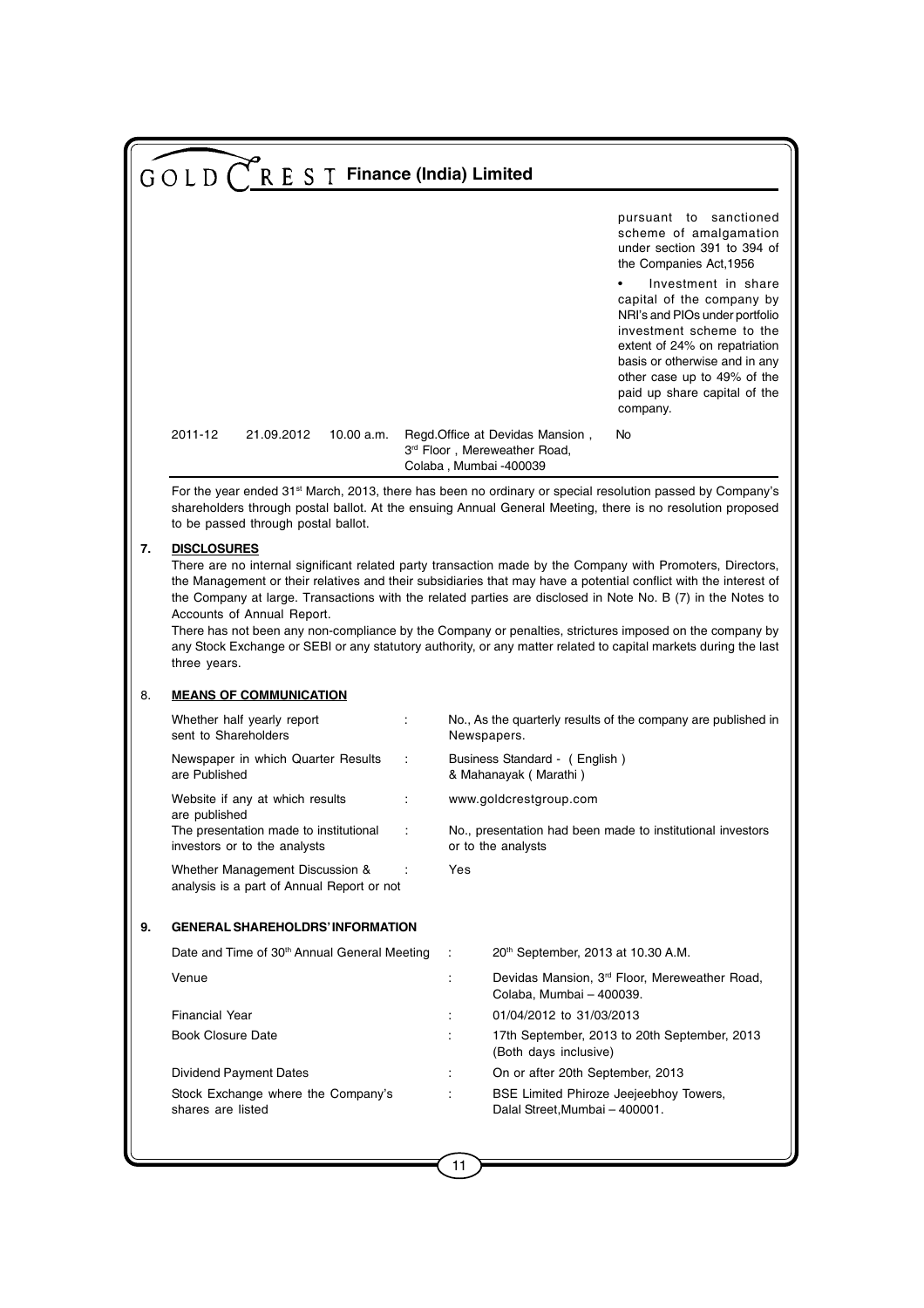| Payment of Listing Fees     | Paid upto Financial Year 2013-14. |
|-----------------------------|-----------------------------------|
| Stock Code – Physical       | 505576                            |
| ISIN Number for NSDL & CDSL | INE505D01014                      |

#### **Market Price Data:**

Market price data: High, Low (based on the closing prices) of shares traded during each month in the last financial year.

| Month 2012-13 | High  | Low   |  |
|---------------|-------|-------|--|
| April ' 12    | 32.25 | 25.40 |  |
| May ' 12      | 25.00 | 25.00 |  |
| June '12      | 26.00 | 22.50 |  |
| July ' 12     | 23.65 | 21.50 |  |
| August 12     | 31.40 | 23.60 |  |
| September '12 | 33.05 | 28.00 |  |
| October '12   | 39.95 | 30.00 |  |
| November '12  | 31.00 | 28.15 |  |
| December '12  | 31.50 | 27.05 |  |
| January '13   | 31.95 | 27.05 |  |
| February '13  | 30.50 | 27.00 |  |
| March '13     | 27.00 | 24.45 |  |

#### **Registrar & Share Transfer Agents;**

Purva Sharegistry (India) Pvt. Ltd. Regd. Office : 9,Shiv Shakti Industrial Estate, Gr.Floor,Sitaram Mill Compound, J.R.Boricha Marg,Lower Parel, Mumbai 400 011 Tel. No. 2301 6761 / 2301 8261 Fax No. 2301 2517 Email. busicomp@vsnl.com

#### **Share Transfer System**

Share transfer in physical form can be lodged with Purva Sharegistry (India) Pvt. Ltd., at the above mentioned address.

The Transfers are normally processed within stipulated time period from the date of receipt, if the documents are complete in all respects.

#### **DISTRIBUTION OF SHAREHOLDING AS ON 31<sup>ST</sup> MARCH, 2013 IS AS FOLLOWS:**

| Shareholding of<br><b>Nominal Value</b> | No.of<br><b>Shareholders</b> | $%$ of<br><b>Shareholders</b> | No.of<br>Shares held | $%$ of<br>Shares held |
|-----------------------------------------|------------------------------|-------------------------------|----------------------|-----------------------|
| Upto 5000                               | 724                          | 78.10                         | 174603               | 2.31                  |
| 5001 to 10000                           | 105                          | 11.33                         | 92999                | 1.23                  |
| 10001 to 20000                          | 31                           | 3.34                          | 47002                | 0.62                  |
| 20001 to 30000                          | 20                           | 2.16                          | 51230                | 0.68                  |
| 30001 to 40000                          | 4                            | 0.43                          | 14920                | 0.20                  |
| 40001 to 50000                          | 9                            | 0.97                          | 44250                | 0.59                  |
| 50001 to 1000001                        | 1                            | 1.19                          | 102750               | 1.36                  |
| 100001 and above                        | 23                           | 2.48                          | 7029006              | 93.02                 |
| Total                                   | 927                          | 100.00                        | 7556760              | 100.00                |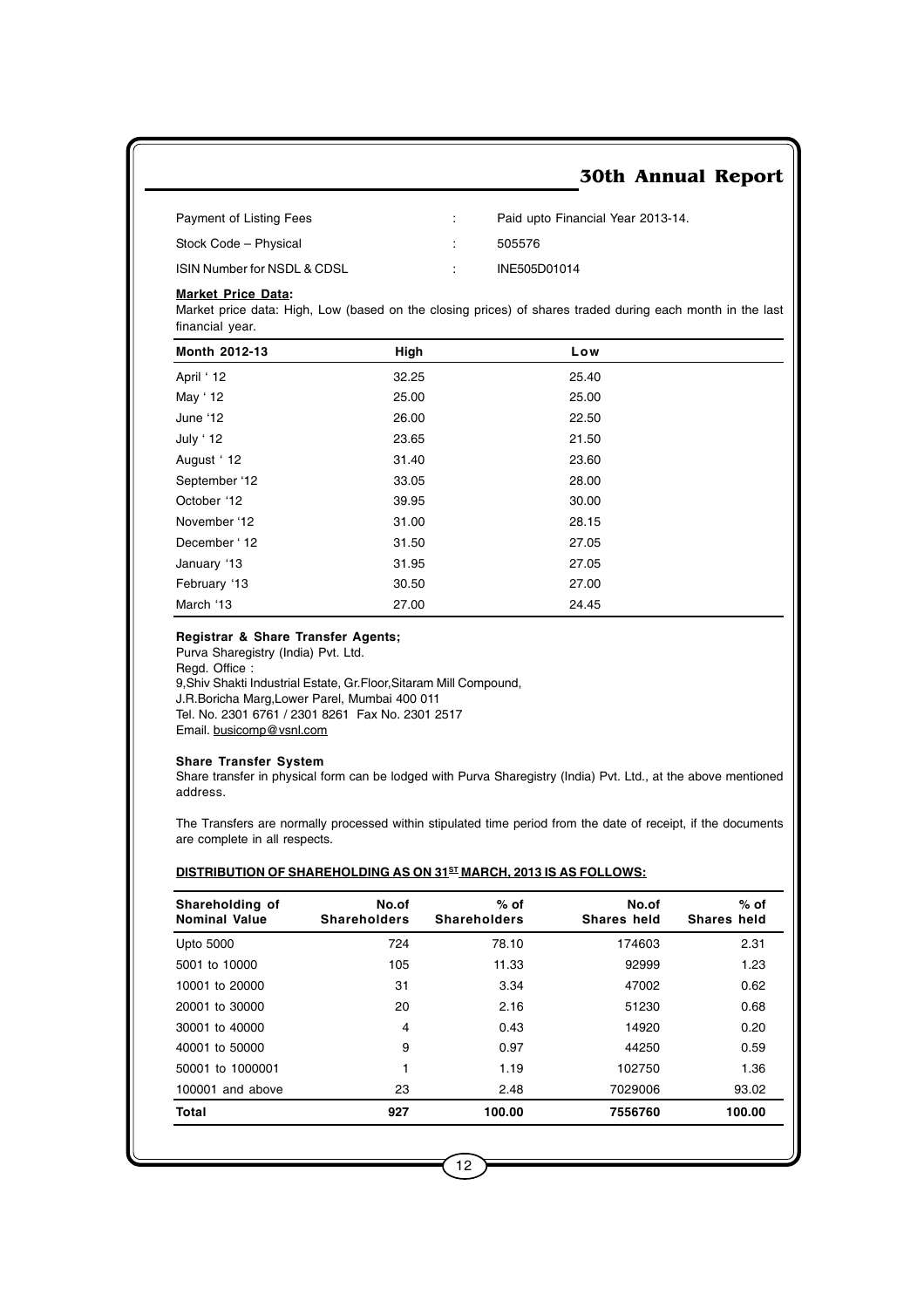#### **SHAREHOLDING PATTERN AS ON 31ST MARCH, 2013 IS AS FOLLOWS:**

| Category                                    | Number of<br>Shares held | Percentage of<br>Share holding |  |
|---------------------------------------------|--------------------------|--------------------------------|--|
| Promoters & Associates Companies            | 4930618                  | 65.25                          |  |
| Indian Public                               | 545628                   | 7.22                           |  |
| Companies (other than Associates Companies) | 229207                   | 3.03                           |  |
| Flls                                        |                          |                                |  |
| OCBs and NRIs                               | 1847604                  | 24.45                          |  |
| <b>Mutual Funds</b>                         |                          |                                |  |
| <b>Banks &amp; Financial Institutions</b>   |                          |                                |  |
| Hindu Undivided Family                      | 3703                     | 0.05                           |  |
| Total                                       | 7556760                  | 100                            |  |

#### **Dematerialization of Shares and Liquidity:**

The Company has made arrangements with National Securities Depository Ltd. (NSDL) as well as the Central Depository Services Ltd.(CDSL) for demat facility. 95.07% of the Company's Share Capital is dematerialised as on 31st March, 2013.

#### **Outstanding GDRs/ADRs/Warrants of any Convertible instruments, conversion date and likely impact on equity: N.A.**

#### **Address of Correspondence:**

Devidas Mansion, 3<sup>rd</sup> Floor, Mereweather Road, Colaba, Mumbai 400 039

#### **Branch Offices:**

- (1) 701, Crossway Complex, (2) A-11, Basni Anaj Mandi,  $Jammagar - 361008$ Gujarat. **Gujarat. Gujarat. Rajasthan.** 
	-

 **For and on behalf of the Board of Directors**

 **Chairman**

Place : Mumbai Date: 25<sup>th</sup> May, 2013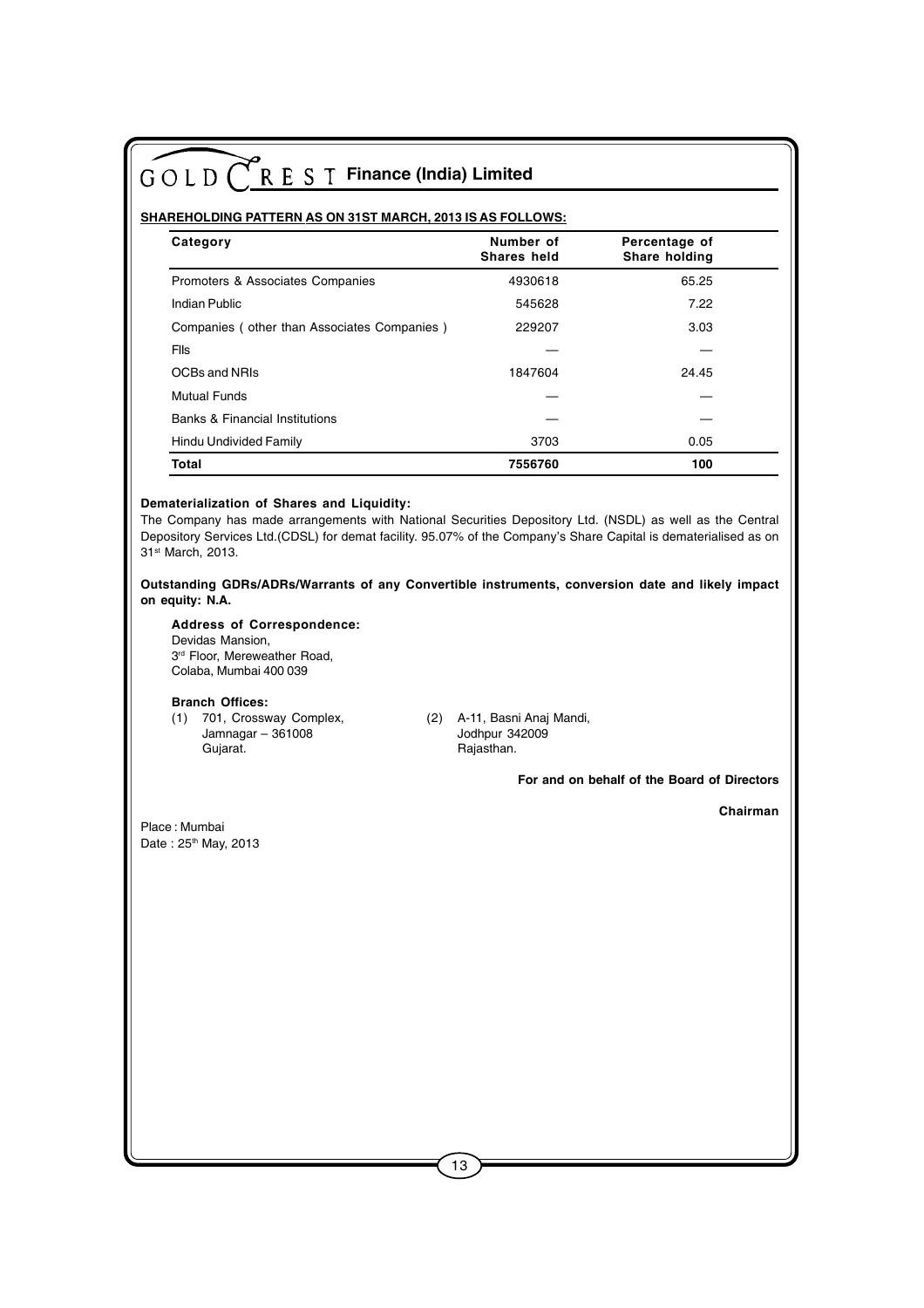#### **AUDITORS' CERTIFICATE ON COMPLIANCE OF CONDITIONS OF CORPORATE GOVERNANCE:**

To the Members of Goldcrest Finance (India) Ltd

We have examined the compliance of conditions of Corporate Governance by Goldcrest Finance (India) Ltd., for the year ended on 31st March 2013,as stipulated in Clause 49 of the Listing Agreement of the said Company with the Stock Exchange's of India.

The compliance of conditions of Corporate Governance is the responsibility of the management. Our examinations was limited to review of procedures and implementations thereof adopted by the Company for ensuring the compliance of the conditions of the corporate. It is neither an audit nor an expression of an opinion of the financial statements of the Company.

In our opinion and to the best of our information and according to explanations given to us and the representation made by the Directors and the Management, we hereby certify that the Company has complied with the conditions of Corporate Governance as stipulated in Clause 49 of the above mentioned Listing Agreement.

As required by the Guidance Note issued by the Institute of Chartered Accountants of India, we have to state that as per the records maintained by the Company, there were no Investors' grievances remaining unattended /pending for more than 30 days.

We further state such compliance is neither an assurance as to the further viability of the Company nor the efficiency of effectiveness with which the management has conducted the affairs of the Company.

> **For RAMESH M. SHETH & ASSOCIATES** Chartered Accountants

Mumbai (Partner) **25th May, 2013** M.No.101598

**M. R. Sheth**<br>(Partner)

#### **DECLARATION BY THE CEO UNDER CLAUSE 49 OF THE LISTING AGREEMENT REGARDING ADHERENCE TO THE CODE OF CONDUCT**

In accordance with Clause 49 sub-clause I (D), of the Listing Agreement with the Stock Exchange, I hereby confirm that all the Directors and the Senior Management personnel of the Company have affirmed compliance to their respective Codes of Conducts, as applicable to them for the financial year ended 31<sup>st</sup> March, 2013.

**For GOLDCREST FINANCE (INDIA) LIMITED**

Mumbai **Tushar T. Tanna Managing Director**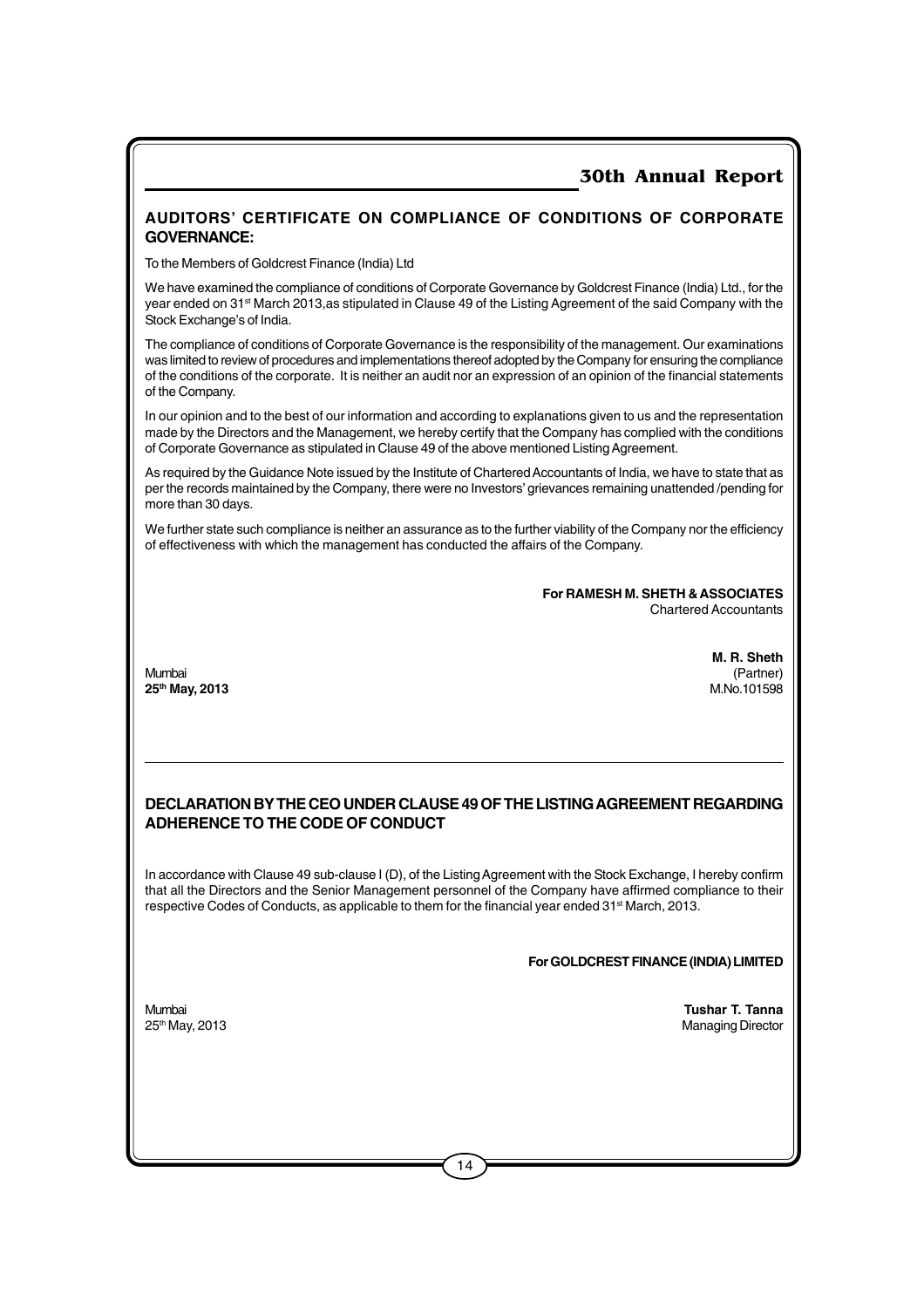#### **INDEPENDENT AUDITOR'S REPORT**

#### **To the Members of Goldcrest Finance (India) Limited**

#### **Report on the Financial Statements**

We have audited the accompanying financial statements of **GOLDCREST FINANCE (INDIA) LIMITED** ("the Company"), which comprise the Balance Sheet as at 31<sup>st</sup> March, 2013, the Statement of Profit and Loss and the Cash Flow Statement for the year ended and a summary of the significant accounting policies and other explanatory information. **Management's Responsibility for the Financial Statements**

The Company's Management is responsible for the preparation of these financial statements that give a true and fair view of the financial position, financial performance and cash flows of the Company in accordance with the Accounting Standards referred to in sub-section (3C) of Section 211 of the Companies Act, 1956 ("the Act"). This responsibility includes the design, implementation and maintenance of internal control relevant to the preparation and presentation of the financial statements that give a true and fair view and are free from material misstatement, whether due to fraud or error.

#### **Auditors' Responsibility**

Our responsibility is to express an opinion on these financial statements based on our audit. We conducted our audit in accordance with the Standards on Auditing issued by the Institute of Chartered Accountants of India. Those Standards require that we comply with the ethical requirements and plan and perform the audit to obtain reasonable assurance about whether the financial statements are free from material misstatement.

An audit involves performing procedures to obtain audit evidence about the amounts and the disclosures in the financial statements. The procedures selected depend on the auditor's judgment, including the assessment of the risks of material misstatement of the financial statements, whether due to fraud or error. In making those risk assessments, the auditor considers the internal control relevant to the Company's preparation and fair presentation of the financial statements in order to design audit procedures that are appropriate in the circumstances. An audit also includes evaluating the appropriateness of accounting policies used and the reasonableness of the accounting estimates made by the Management as well as evaluating the overall presentation of the financial statements.

We believe that the audit evidence we have obtained is sufficient and appropriate to provide a basis for our audit opinion.

#### **Opinion**

Attention is invited to note no. 27(8) to notes to accounts regarding non provision and non ascertainment of liability for gratuity. Since the amount of gratuity is not ascertained the overall impact of non provision is not ascertainable. Subject to the forgoing, in our opinion and to the best of our information and according to the explanations given to us, the financial statements give the information required by the Act in the manner so required and give a true and fair view in conformity with the accounting principles generally accepted in India:

- (a) in the case of the Balance Sheet, of the state of affairs of the Company as at 31<sup>st</sup> March, 2013;
- (b) in the case of the Statement of Profit and Loss, of the profit of the Company for the year ended on that date, and
- (c) in the case of the Cash Flow Statement, of the cash flows of the Company for the year ended on that date.

#### **Report on Other Legal and Regulatory Requirements**

- 1. As required by the Companies (Auditor's Report) Order, 2003 ("the Order") issued by the Central Government of India in terms of sub-section (4A) of section 227 of the Act, we give in the Annexure a statement on the matters specified in paragraphs 4 and 5 of the Order.
- 2. As required by Section 227(3) of the Act, we report that:
	- (a) We have obtained all the information and explanations which to the best of our knowledge and belief were necessary for the purposes of our audit.
	- (b) In our opinion, proper books of accounts as required by law have been kept by the Company so far as it appears from our examination of those books.
	- (c) The Balance Sheet, Statement of Profit and Loss, and the Cash Flow Statement dealt with by this Report are in agreement with the books of account.
	- (d) In our opinion, the Balance Sheet, Statement of Profit and Loss, and the Cash Flow Statement comply with the Accounting Standards referred to in sub-section (3C) of Section 211 of the Act.
	- (e) On the basis of the written representations received from the directors as on  $31<sup>st</sup>$  March, 2013 taken on record by the Board of Directors, none of the Directors is disqualified as on 31<sup>st</sup> March, 2013 from being appointed as a Director in terms of clause (g) of sub-section (1) of Section 274 of the Act.

FOR RAMESH M SHETH & ASSOCOIATES CHARTERED ACCOUNTANTS FRN: 111883W

Place : Mumbai (MEHUL R. SHETH) Date : 25th May, 2013 PARTNER

M. NO. 101598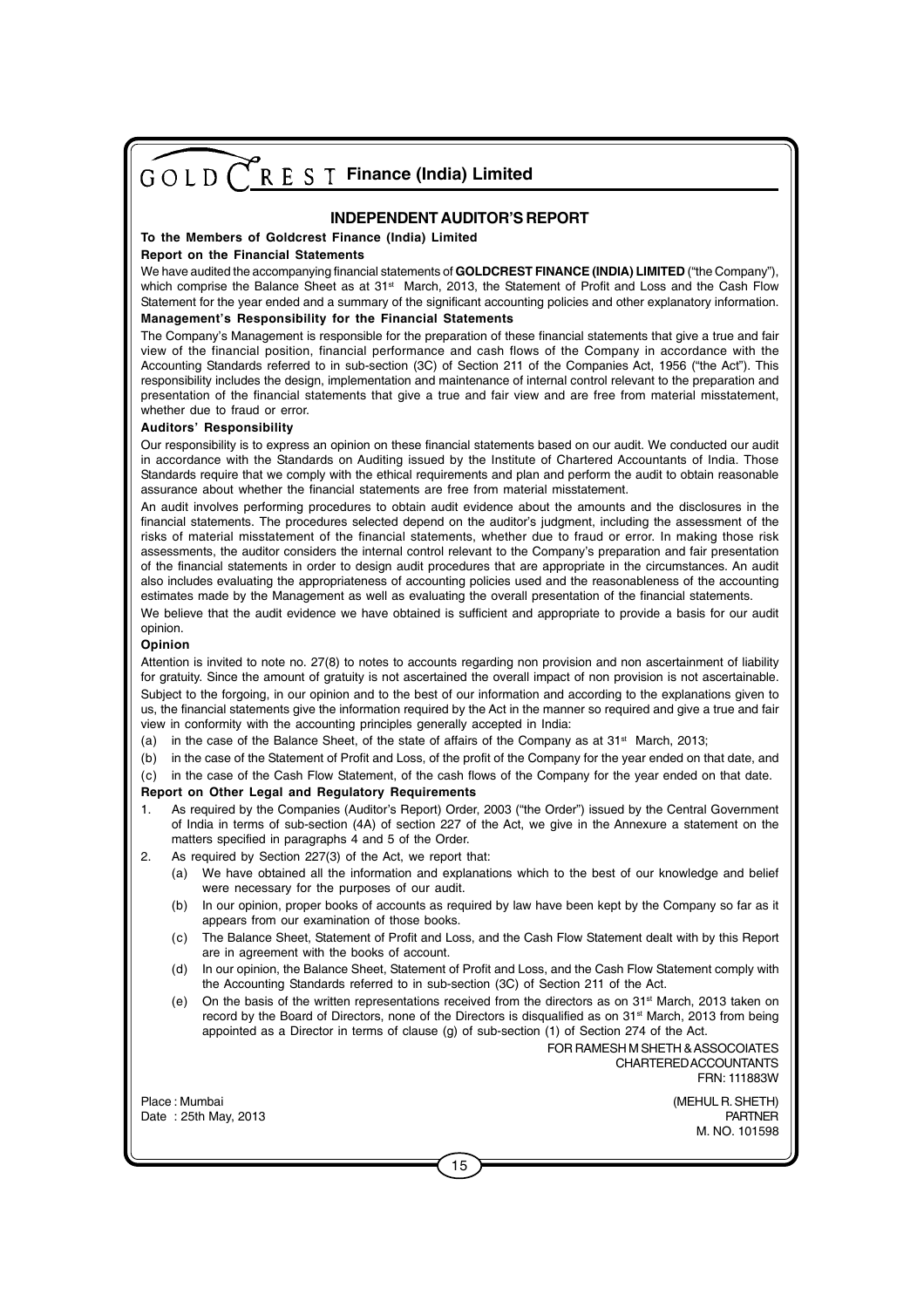#### **Annexure referred to in Paragraph 2 of our report of even date to the members of Goldcrest Finance (India) Limited (The Company)**

- 1. In respect of its fixed assets:
	- a. The Company has maintained proper records showing full particulars including quantitative details and situation of fixed assets on the basis of available information.
	- b. As explained to us, the Company has formulated a programme of physical verification of all the fixed assets. The fixed assets have been physically verified by the management during the year, which in our opinion is reasonable, having regard to the size of the Company and nature of its assets. No material discrepancies were noticed on such physical verification.
	- c. In our opinion, the Company has not disposed off substantial part of fixed assets during the year and the going concern status of the Company is not affected.
- 2. In respect of its inventories:
	- a. Inventories have been physically verified by the management. In our opinion, the frequency of the verification is reasonable.
	- b. The procedures of physical verification of stocks followed by the management are adequate in relation to the size of the Company and the nature of its business.
	- c. The Company is maintaining proper records of inventory. The discrepancies noticed on verification between the physical stock and book records are not material and have been properly dealt with in books of account.
- 3. In respect of loans, secured or unsecured, granted or taken by the Company to/from companies, firms or other parties covered in the register maintained under Section 301 of the Companies Act, 1956:
	- a. The Company has granted unsecured loans, to one party covered in the register maintained under Section 301 of the Companies Act, 1956. The maximum amount outstanding during the year was  $\bar{\tau}$  0.61 crore and year-end balance of such loan was  $\bar{\tau}$  0.61 crore.
	- b. The rate of interest and terms and conditions hereto are not prima facie prejudicial to the interest of the Company.
	- c. The interest is received regularly. The maturity of principal amount is of future date and hence regularity of repayment is not commented upon.
	- d. The Company has no overdue recovery amount of principal and interest exceeding  $\bar{\tau}$  one lakh and hence clause (d) is not applicable.
	- e. The Company has taken loans from two parties covered in the register maintained under Section 301 of the Companies Act, 1956. The maximum amount outstanding during the year was  $\bar{z}$  5.25 crores and year-end balance of such loan was  $\bar{\tau}$  4.39 crores.
	- f. In absence of any terms and conditions hereto we are unable to comment whether the rate of interest and repayment of principal amount is prima facie prejudicial to the interest of the Company.
	- g. In absence of any terms and conditions we are unable to comment whether the payment of principal amount and interest thereon is regular.
- 4. The Company has adequate Internal Control Procedure commensurate with the size of the Company and the nature of business, for the purchase of inventory, fixed assets and for the sale of goods.
- 5. In respect of transactions covered under Section 301 of the Companies Act, 1956:
	- a. In our opinion and according to the information and explanation given to us the transactions made pursuance to the contract or arrangement that needed to be entered into the register maintained under Section 301 of the Companies Act, 1956 have been so entered.
	- b. In our opinion and according to the information and explanation given to us the transactions made pursuance to the contract or arrangement entered in the register maintained under Section 301 of the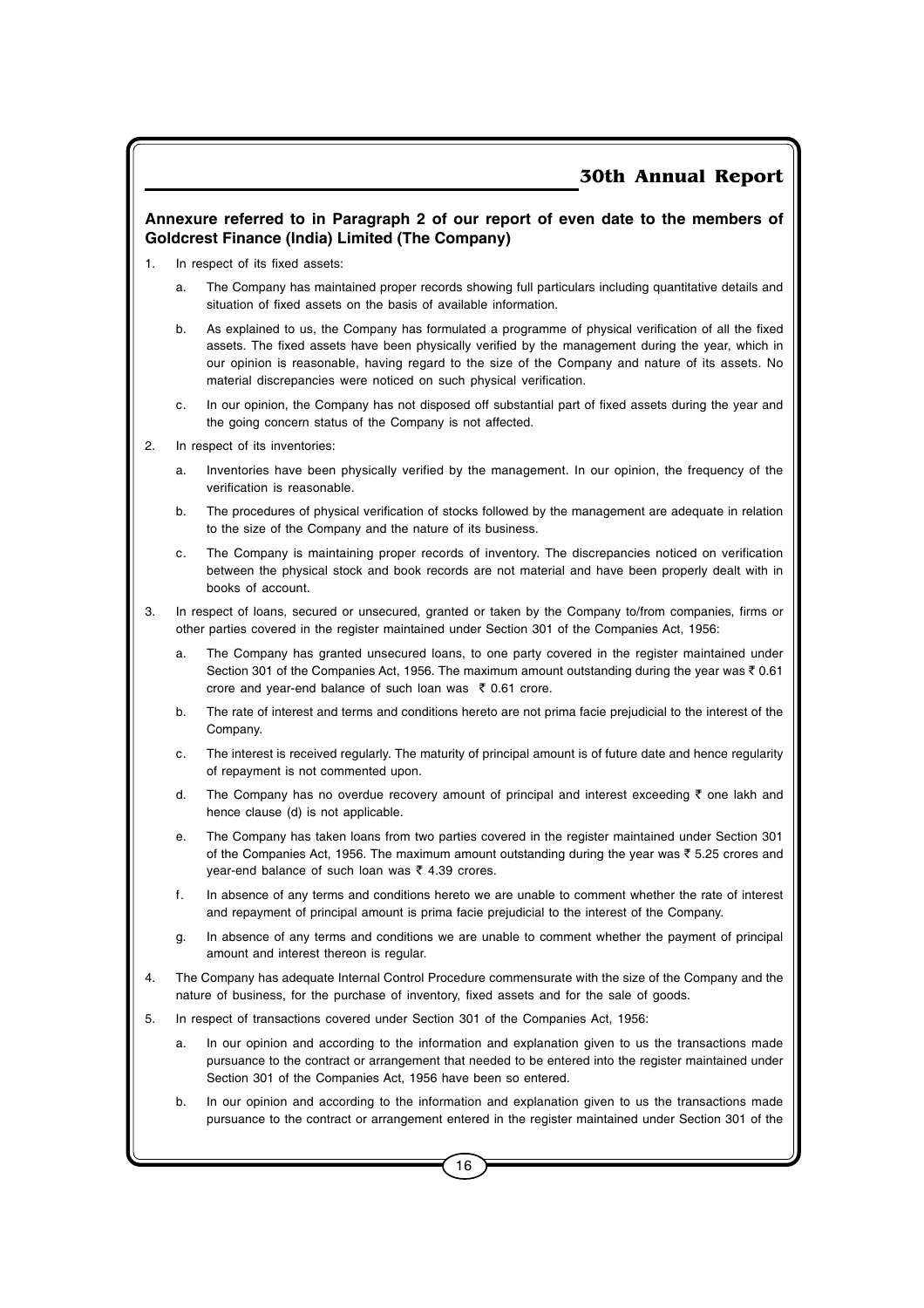Companies Act, 1956 and exceeding  $\bar{\tau}$  5 lacs in respect of any party during the year have been made at the prices which are reasonable having regard to prevailing market prices at the relevant time.

- 6. The Company has not accepted any deposits from the public.
- 7. There is no internal audit system commensurate with the size and nature of its business.
- 8. The Company is not into production, processing, manufacturing or mining business and hence para 4(viii) of the said Order is not applicable.
- 9. In respect of statutory dues:

According to the records of the Company, the Company has deducted Provident Fund and Profession tax and the same has normally paid in time. Other statutory dues like Investor Education and Protection Fund and Employees' State Insurance are not applicable. There are no undisputed dues pending in respect to Incometax, Sales-tax, Wealth tax, Customs Duty, Excise Duty, Cess and other statutory dues.

According to the information and explanations given to us, no undisputed amounts payable in respect of the aforesaid dues were outstanding as at 31<sup>st</sup> March, 2013 for a period of more than six months from the date of becoming payable.

- 10. The Company has not incurred any cash losses during the financial year covered by our audit and also in the immediately preceding financial year and there are no accumulated losses in the Balance Sheet as on 31<sup>st</sup> March 2013.
- 11. The Company has obtained loans from banks and is regular in repayment of dues.
- 12. In our opinion and according to the information and explanation given to us, loans and advances have been granted during the year by the Company on the basis of security by way of pledge of shares, debentures and other securities.
- 13. In our opinion, the Company is not a chit fund or a nidhi / mutual benefit fund/ society. Therefore, clause 4(xiii) of the Companies (Auditor's Report) Order, 2003 is not applicable to the Company.
- 14. The Company has maintained proper records of transactions and contracts in respect of trading in shares and securities and timely entries have been made therein. All shares have been held by the Company in its own name.
- 15. The Company has not given any guarantees for loans taken by others from banks or financial institutions and hence para 4(xv) of the Order is not applicable.
- 16. The Company has not raised any term loan during the year. The Company has not defaulted in repayment of the term loan obtained in the earlier years.
- 17. According to the information and explanations given to us and on an overall examination of the Balance Sheet of the Company, we are of the opinion that the Company has not utilized any short term funds for long term and vice versa.
- 18. During the year, the Company has not made any preferential allotment of shares to parties and companies covered in the Register maintained under Section 301 of the Companies Act, 1956.
- 19. The Company has not issued any debentures and hence para 4(xix) of the Order is not applicable.
- 20. The Company has not raised any money by way of public issue during the year.
- 21. In our opinion and according to the information and explanations given to us, no fraud on or by the Company has been noticed or reported during the year that causes the financial statements to be materially misstated.

**For Ramesh M. Sheth & Associates Chartered Accountants FRN 111883W**

**Place: Mumbai Date:- 25th May, 2013 Mehul R Sheth**

**Partner M. No. 101598**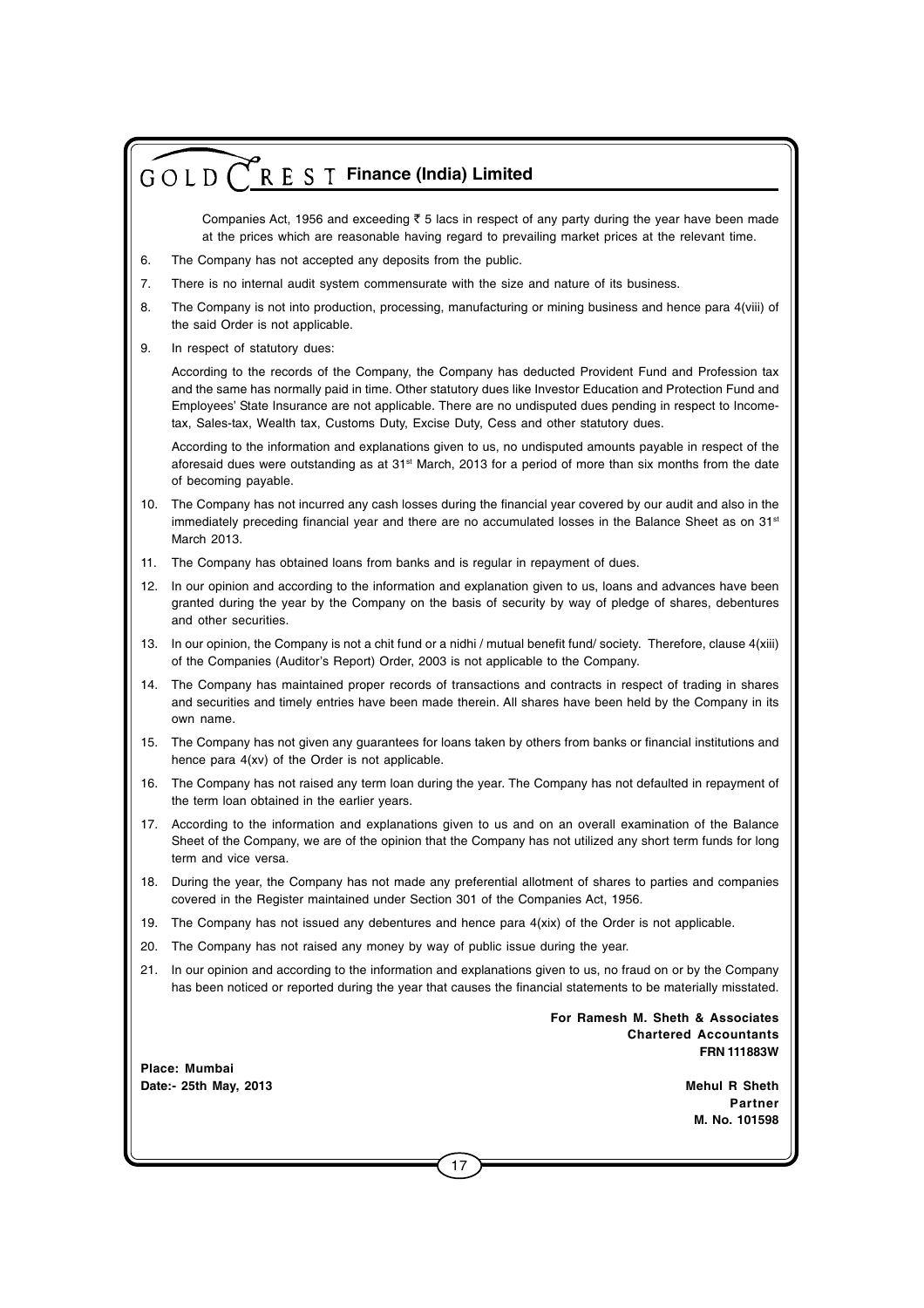## **BALANCE SHEET AS ON 31ST MARCH, 2013**

|           |                                                  | <b>Note</b><br><b>No</b> | As at<br>31st March, 2013<br>₹                     | As at<br>31st March, 2012 |
|-----------|--------------------------------------------------|--------------------------|----------------------------------------------------|---------------------------|
| L         | <b>Equity And Liabilities</b>                    |                          |                                                    |                           |
| 1)        | <b>Shareholders' Funds</b>                       |                          |                                                    |                           |
|           | A) Share Capital                                 | $\overline{c}$           | 7,55,67,600                                        | 7,55,67,600               |
|           | B) Reserves & Surplus                            | 3                        | 33,45,23,553                                       | 30,67,12,020              |
|           | C) Money Received Against Debentures             | 4                        |                                                    |                           |
| 2)        | <b>Share Application Money Pending Allotment</b> |                          |                                                    |                           |
| 3)        | <b>Non - Current Liabilities</b>                 |                          |                                                    |                           |
|           | A) Long - term Borrowings                        | 5                        | 15,00,000                                          | 2,81,82,009               |
|           | B) Deferred Tax Liabilities (Net)                | $5 - A$                  | 77,72,068                                          | 73,79,004                 |
|           | C) Other Long Term Liabilities                   | 6                        | 4,90,63,235                                        | 5,96,23,974               |
|           | D) Long - term Provisions                        |                          |                                                    |                           |
| 4)        | <b>Current Liabilities</b>                       |                          |                                                    |                           |
|           | A) Short - term Borrowings                       | 7                        | 8,55,82,993                                        | 6,90,28,451               |
|           | B) Trade Payables                                | 8                        | 25,93,999                                          | 4,53,421                  |
|           | C) Other Current Liabilities                     | 9                        | 30,50,886                                          | 11,15,316                 |
|           | D) Short - term Provisions                       | 10                       | 1,03,63,284                                        | 88,11,843                 |
|           | <b>TOTAL</b>                                     |                          | 57,00,17,618                                       | 55,68,73,638              |
| Ш.        | <b>Assets</b>                                    |                          |                                                    |                           |
| 1)        | <b>Non - Current Assets</b>                      |                          |                                                    |                           |
|           | A) Fixed Assets                                  | 11                       |                                                    |                           |
|           | <b>Tangible Assets</b><br>i)                     |                          | 20,91,90,793                                       | 30,54,62,985              |
|           | ii) Intangible Assets                            |                          |                                                    |                           |
|           | iii) Capital Work - in - Progress                |                          |                                                    | 13,75,000                 |
|           | iv) Intangible Assets Under Development          |                          |                                                    |                           |
|           | B) Non - Current Investments                     | 12                       | 15,96,569                                          | 15,68,569                 |
|           | C) Deferred Tax Assets (Net)                     |                          |                                                    |                           |
|           | D) Long - term Loans And Advances                | 13                       | 3,04,40,196                                        | 77,81,565                 |
|           | E) Other Non - Currents Assets                   | 14                       | 56,442                                             | 54,448                    |
| 2)        | <b>Current Assets</b>                            |                          |                                                    |                           |
|           | A) Current Investments                           | 15                       | 33,000                                             | 61,000                    |
|           | B) Inventories                                   | 16                       | 15,28,24,605                                       | 8,72,85,849               |
|           | <b>Trade Receivables</b>                         |                          | 8,37,57,881                                        |                           |
|           | C)<br>D) Cash And Cash Equivalent                | 17<br>18                 | 1,22,02,542                                        | 12,70,08,548<br>26,21,137 |
|           | Short - term Loans And Advances                  | 19                       |                                                    |                           |
|           | E)<br>F) Other Current Assets                    | 20                       | 7,99,15,591                                        | 2,36,54,535               |
|           | TOTAL                                            |                          | 57,00,17,618                                       | 55,68,73,638              |
|           |                                                  |                          |                                                    |                           |
|           |                                                  |                          | See Accompanying Notes To The Financial Statements |                           |
|           | For Ramesh M. Sheth & Associates                 |                          |                                                    |                           |
|           | FRN: 111883W<br><b>Chartered Accountants</b>     |                          | For and on behalf of the Board                     |                           |
|           |                                                  |                          |                                                    |                           |
|           | Mr. Mehul R. Sheth                               |                          | <b>Mr. Tulsidas J. Tanna - Chairman</b>            |                           |
| (Partner) | M.No. 101598                                     |                          | Mr. Tushar T. Tanna - Managing Director            |                           |
|           |                                                  |                          | Mr. Kishore M. Vussonji - Director                 |                           |
| Mumbai    | 25th May, 2013                                   |                          |                                                    |                           |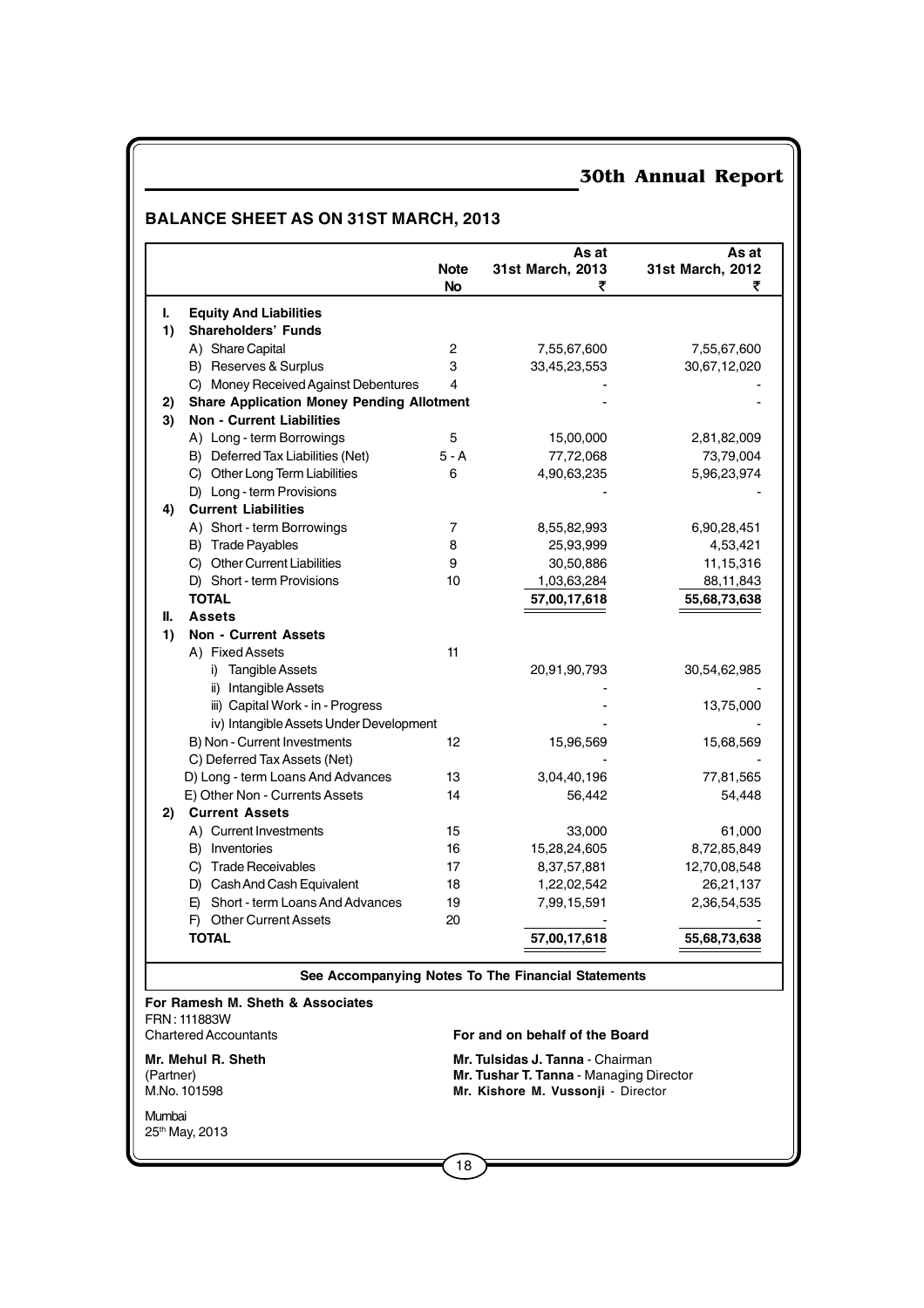## **STATEMENT OF PROFIT & LOSS FOR THE YEAR ENDED 31ST MARCH, 2013**

|                                                                                                            |                                                                     | <b>Note</b><br>No. | For the Year Ended<br>31st March, 2013<br>₹        | For the Year Ended<br>31st March, 2012<br>₹ |
|------------------------------------------------------------------------------------------------------------|---------------------------------------------------------------------|--------------------|----------------------------------------------------|---------------------------------------------|
| I.                                                                                                         | Revenue From Operations                                             | 21                 | 33,59,87,585                                       | 1,07,80,89,847                              |
| II.                                                                                                        | Other Operating Revenue                                             |                    | 7,75,52,556                                        | (3, 15, 63, 052)                            |
| III.                                                                                                       | Other Income                                                        | 22                 | 1,31,02,424                                        | 61,16,229                                   |
| Ш.                                                                                                         | Total Revenue (I + II)                                              |                    | 42,66,42,565                                       | 1,05,26,43,023                              |
| IV.                                                                                                        | Expenses:                                                           |                    |                                                    |                                             |
|                                                                                                            | a) Cost of Raw Materials Consumed                                   |                    |                                                    |                                             |
|                                                                                                            | b) Purchases of Stock - in - Trade                                  | 23                 | 37,93,48,247                                       | 79,31,12,618                                |
|                                                                                                            | c) Changes in Inventories of                                        |                    |                                                    |                                             |
|                                                                                                            | Finished Goods, Work - in -                                         | 24                 | (6,44,69,602)                                      | 16,46,06,658                                |
|                                                                                                            | Progress and Stock - in -Trade                                      |                    |                                                    |                                             |
|                                                                                                            | d) Employee Benefits Expense                                        | 25                 | 68,60,135                                          | 53,31,571                                   |
|                                                                                                            | e) Finance Costs                                                    | 26                 | 55,22,878                                          | 1,24,24,235                                 |
|                                                                                                            | Depreciation and Amortization Expense<br>f)                         |                    | 2,18,07,300                                        | 2,46,61,960                                 |
|                                                                                                            | g) Diminushing in value of stock of Securities                      |                    | 74,34,375                                          | 17,30,598                                   |
|                                                                                                            | h) Other Expenses                                                   | 27                 | 2,04,96,132                                        | 2,06,23,863                                 |
|                                                                                                            | <b>Total Expenses</b>                                               |                    | 37,69,99,466                                       | 1,02,24,91,503                              |
| V.                                                                                                         | Profit Before Exceptional and Extraordinary                         |                    |                                                    |                                             |
|                                                                                                            | Items and Tax                                                       | $(III-IV)$         | 4,96,43,099                                        | 3,01,51,520                                 |
| VI.                                                                                                        | <b>Exceptional Items</b>                                            |                    |                                                    |                                             |
| VII.                                                                                                       | Profits Before Extraordinary Items and Tax (V-VI)                   |                    | 4,96,43,099                                        | 3,01,51,520                                 |
| VIII.                                                                                                      | <b>Extraordinary Items</b>                                          |                    |                                                    |                                             |
| IX.                                                                                                        | Profit Before Tax (VII - VIII)                                      |                    | 4,96,43,099                                        | 3,01,51,520                                 |
| Χ.                                                                                                         | Tax Expense:                                                        |                    |                                                    |                                             |
|                                                                                                            | 1) Current Tax                                                      |                    | 1,20,00,000                                        | 50,00,000                                   |
|                                                                                                            | 2) Deferred Tax                                                     |                    | 3,93,064                                           | 10,45,015                                   |
|                                                                                                            |                                                                     |                    | 1,23,93,064                                        | 60,45,015                                   |
| XI.                                                                                                        | Profit / (Loss) for the period from Continuing (IX-X)<br>Operations |                    | 3,72,50,034                                        | 2,41,06,505                                 |
| XII.                                                                                                       | Profit / (Loss) from Discontinuing Operations                       |                    |                                                    |                                             |
| XIII.                                                                                                      | Tax Expense of Discontinuing Operations                             |                    |                                                    |                                             |
| XIV.                                                                                                       | Profit / (Loss) from Discontinuing Operations                       |                    |                                                    |                                             |
|                                                                                                            | (After Tax)                                                         | (XII-XIII)         |                                                    |                                             |
| XV.                                                                                                        | Profit / (Loss) for the period                                      |                    | 3,72,50,034                                        | 2,41,06,505                                 |
| XVI.                                                                                                       | Earnings per Equity Share:                                          |                    |                                                    |                                             |
|                                                                                                            | 1) Basic                                                            |                    | 4.93                                               | 3.74                                        |
|                                                                                                            | 2) Diluted                                                          |                    |                                                    | 3.74                                        |
|                                                                                                            |                                                                     |                    | See Accompanying Notes to the Financial Statements |                                             |
|                                                                                                            | For Ramesh M. Sheth & Associates<br>FRN: 111883W                    |                    |                                                    |                                             |
|                                                                                                            | <b>Chartered Accountants</b>                                        |                    | For and on behalf of the Board                     |                                             |
|                                                                                                            | Mr. Mehul R. Sheth                                                  |                    | Mr. Tulsidas J. Tanna - Chairman                   |                                             |
| Mr. Tushar T. Tanna - Managing Director<br>(Partner)<br>M.No. 101598<br>Mr. Kishore M. Vussonji - Director |                                                                     |                    |                                                    |                                             |
| Mumbai                                                                                                     | 25th May, 2013                                                      |                    |                                                    |                                             |
|                                                                                                            |                                                                     | 19                 |                                                    |                                             |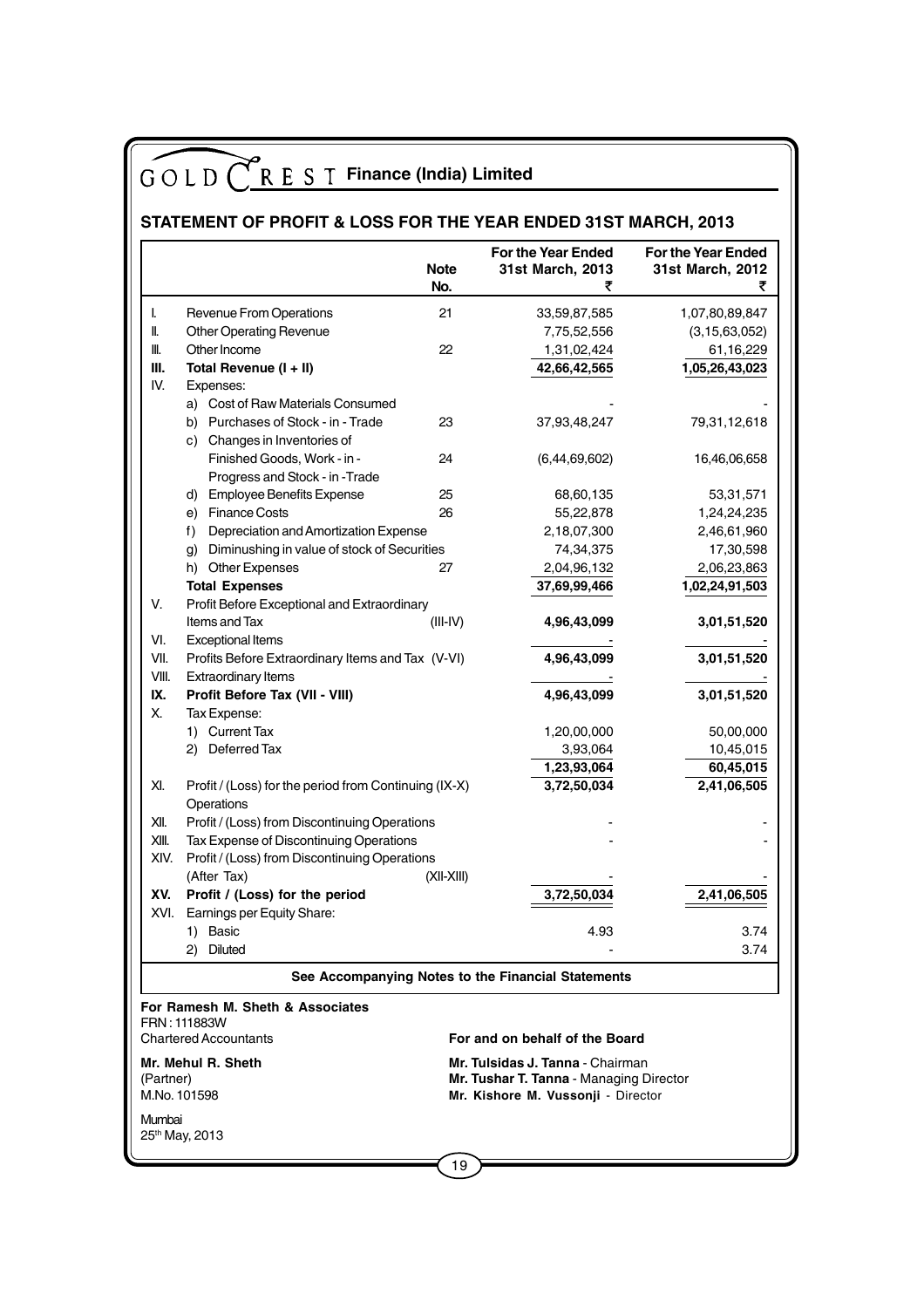|                                                                                                                                                                                                                                                                                                                        | Asat<br>31st March, 2013<br>₹           | As at<br>31st March, 2012<br>₹ |
|------------------------------------------------------------------------------------------------------------------------------------------------------------------------------------------------------------------------------------------------------------------------------------------------------------------------|-----------------------------------------|--------------------------------|
| A) CASH FLOW FROM OPERATING ACTIVITIES                                                                                                                                                                                                                                                                                 |                                         |                                |
| Net Profit before tax                                                                                                                                                                                                                                                                                                  | 4,96,43,099                             | 3,01,51,520                    |
| Add:                                                                                                                                                                                                                                                                                                                   |                                         |                                |
| Financial expenses                                                                                                                                                                                                                                                                                                     | 55,22,878                               | 1,24,24,235                    |
| Depreciation                                                                                                                                                                                                                                                                                                           | 2,18,07,300                             | 2,46,61,960                    |
| Interest Received                                                                                                                                                                                                                                                                                                      | (1, 15, 87, 547)                        | (21, 72, 740)                  |
| Dividend Received                                                                                                                                                                                                                                                                                                      | (11, 07, 477)                           | (37,60,033)                    |
| Miscellaneous Income<br>Deputation Charges Received                                                                                                                                                                                                                                                                    | (3, 40, 477)<br>(4,07,400)              | (2, 285)<br>(1,50,100)         |
| Sundry Balances Written Off                                                                                                                                                                                                                                                                                            | 1,017                                   |                                |
| Sundry Creditors written back                                                                                                                                                                                                                                                                                          |                                         | (30, 652)                      |
| Recovery of NPA                                                                                                                                                                                                                                                                                                        | (13, 59, 393)                           |                                |
| Diminishing Value of Stocks                                                                                                                                                                                                                                                                                            | 74,34,375                               | 17,30,598                      |
| Short Provision of Tax                                                                                                                                                                                                                                                                                                 | 29,188                                  | (5,21,346)                     |
| (Profit)/ Loss on sale of Fixed Assets                                                                                                                                                                                                                                                                                 | (36, 63, 980)                           |                                |
| (Profit)/ Loss on sale of Investments                                                                                                                                                                                                                                                                                  |                                         | 2,25,00,000                    |
| Operating Profit before Working Capital changes<br>Add:                                                                                                                                                                                                                                                                | 6,59,71,583                             | 8,48,31,158                    |
| <b>Changes in Current Assets</b>                                                                                                                                                                                                                                                                                       | (7, 91, 91, 549)                        | 9,08,45,151                    |
| Changes in Current Liabilities                                                                                                                                                                                                                                                                                         | 42,51,661                               | (44, 50, 623)                  |
|                                                                                                                                                                                                                                                                                                                        | (7, 49, 39, 888)                        | 8,63,94,528                    |
| Cash generated from operations                                                                                                                                                                                                                                                                                         | (89, 68, 305)                           | 17, 12, 25, 686                |
| Net cash before Extra ordianry Items                                                                                                                                                                                                                                                                                   | (89, 68, 305)                           | 17, 12, 25, 686                |
| Add: Income Tax Refund of Earlier Year(Net)                                                                                                                                                                                                                                                                            |                                         |                                |
| Less: Taxes paid                                                                                                                                                                                                                                                                                                       | (1,70,98,918)                           | (1,38,70,934)                  |
| Net cash flow from operating activities (A)                                                                                                                                                                                                                                                                            | (2,60,67,223)                           | 15,73,54,752                   |
| <b>B) CASH FLOW FROM INVESTING ACTIVITIES</b>                                                                                                                                                                                                                                                                          |                                         |                                |
| Purchase of fixed assets<br>Purchase of Non current Investments                                                                                                                                                                                                                                                        | (23, 53, 100)                           | (4,06,112)                     |
| Proceeds from Sale of Fixed Assets                                                                                                                                                                                                                                                                                     | (28,000)<br>7,20,21,000                 | (15,04,569)                    |
| Proceeds from Sale of Non Current Investments                                                                                                                                                                                                                                                                          | 28,000                                  | 75,00,000                      |
| <b>Deputation Charges</b>                                                                                                                                                                                                                                                                                              | 4,07,400                                | 1,50,100                       |
| Miscellaneous Income                                                                                                                                                                                                                                                                                                   | 3,40,477                                | 2,285                          |
| Interest received                                                                                                                                                                                                                                                                                                      | 1,15,87,547                             | 21,72,740                      |
| Changes in other non current assets                                                                                                                                                                                                                                                                                    | (1,994)                                 | (35, 388)                      |
| Dividend received                                                                                                                                                                                                                                                                                                      | 11,07,477                               | 37,60,033                      |
| Net cash flow from investing activities (B)                                                                                                                                                                                                                                                                            | 8,31,08,807                             | 1,16,39,089                    |
| C) CASH FLOW FROM FINANCING ACTIVITIES                                                                                                                                                                                                                                                                                 |                                         |                                |
| Financial expenses                                                                                                                                                                                                                                                                                                     | (55, 22, 878)                           | (1, 24, 24, 235)               |
| Repayment / Acceptance of Long Term Borrowings<br>Increase/(Decrease) in long term Loans and Advances                                                                                                                                                                                                                  | (2,66,82,009)<br>(1,53,24,579)          | (19,95,40,802)<br>(85, 975)    |
| Increase/(Decrease) in short term borrowings                                                                                                                                                                                                                                                                           | 1,65,54,542                             | 2,60,00,000                    |
| Recovery of NPA                                                                                                                                                                                                                                                                                                        | 13,59,393                               |                                |
| Payment of security deposits - other long term liabilities                                                                                                                                                                                                                                                             | (91, 98, 857)                           | (1,89,327)                     |
| Dividend paid (Including Dividend Tax)                                                                                                                                                                                                                                                                                 | (86, 45, 792)                           | (70, 79, 341)                  |
| Net cash from financing activities<br>(C)                                                                                                                                                                                                                                                                              | (4,74,60,180)                           | (19, 33, 19, 680)              |
| Net increase /(decrease) in cash & cash equivalents $(A+B+C)$                                                                                                                                                                                                                                                          | <u>95,81,404</u>                        | (2, 43, 25, 840)               |
| Cash & Cash equivalents as at year begining                                                                                                                                                                                                                                                                            | 26,21,137                               | 2,69,46,977                    |
| Cash & Cash equivalents as at year closing                                                                                                                                                                                                                                                                             | 1,22,02,542                             | 26,21,137                      |
| Net increase/(decrease) as disclosed above<br>Figures in brackets indicate outflow<br>Note: The above Cash Flow Statement has been prepared under the indirect method as set out in the Accounting Standard 3 on<br>Cash Flow Statements prescribed under the Companies Act, 1956.<br>For Ramesh M. Sheth & Associates | <u>95,81,404</u>                        | (2,43,25,840)                  |
| FRN: 111883W<br><b>Chartered Accountants</b>                                                                                                                                                                                                                                                                           | For and on behalf of the Board          |                                |
| Mr. Mehul R. Sheth                                                                                                                                                                                                                                                                                                     | Mr. Tulsidas J. Tanna - Chairman        |                                |
| (Partner)                                                                                                                                                                                                                                                                                                              | Mr. Tushar T. Tanna - Managing Director |                                |
| M.No. 101598                                                                                                                                                                                                                                                                                                           | Mr. Kishore M. Vussonji - Director      |                                |
| Mumbai                                                                                                                                                                                                                                                                                                                 |                                         |                                |
| 25th May, 2013                                                                                                                                                                                                                                                                                                         |                                         |                                |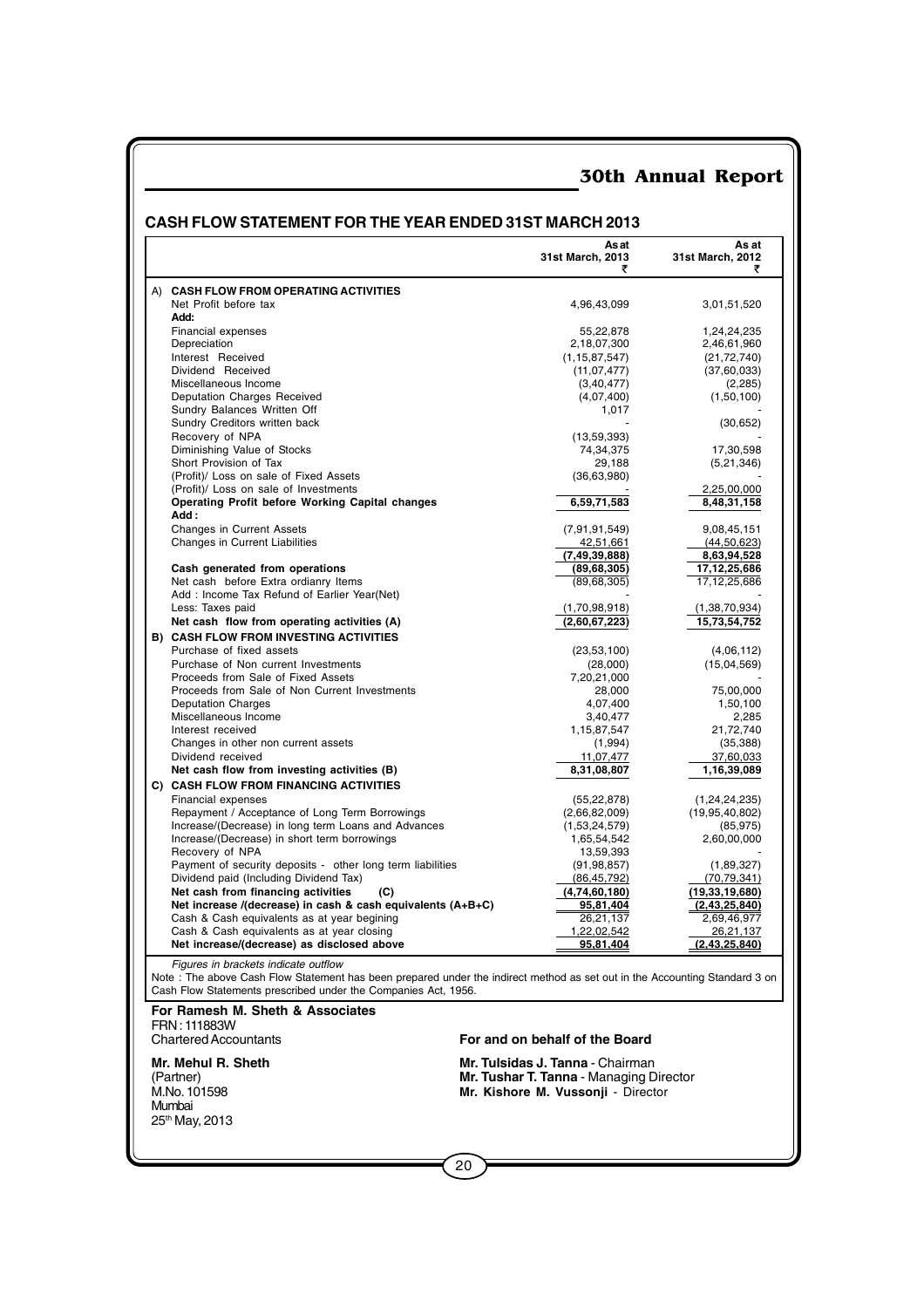#### **NOTE - 1 STATEMENT OF SIGNIFICANT ACCOUNTING POLICIES**

#### 1.1 Basis of Preparation of Financial Statements :

These financial statements have been prepared on the accrual basis of accounting, under the historical cost convention and in accordance with the Companies Act, 1956 and the applicable Accounting Standards ("AS") issued by the Institute of Chartered Accountants of India ("ICAI").

#### 1.2 Fixed Assets :

Cost of fixed assets comprises of purchase price, duties, levies and any directly attributable cost of bringing the asset to its working condition for the intended use. Borrowing costs related to the acquisition or construction of the qualifying fixed assets for the period up to the completion of their acquisition or construction are included in the book value of the assets. Fixed Assets includes Property acquired by Goldcrest Realty Trust situated at Viman Nagar, Pune.

#### 1.3 Depreciation :

Depreciation on assets is provided at the rates and in the manner prescribed in Schedule XIV to the Companies Act, 1956.

#### 1.4 Valuation of Investments :

Long-term investments are stated at cost less amount written off, where there is a permanent diminution in value.

#### 1.5 Valuation of Inventories :

Inventories are valued at lower of cost or net realisable value. The cost includes direct expenses incurred for bringing the goods to its present location.

#### 1.6 Retirement benefits :

Gratuity payment to employee is accounted when it becomes due and payable.

1.7 Revenue Recognition:

The company is in the business of trading in commodity whereby, sales are recognized when goods are supplied and are recorded net of rebates and sales tax.

Expenses are recognized on accrual basis and provisions are made for all known losses and expenses.

Dividend income is recognized when the right to receive dividend is established. Interest income is recognized on the time proportion method. All other income are recognized as and when due.

#### 1.8 Deferred Taxation :

Income tax expense comprises of current tax and deferred tax charge or credit. Current tax is the amount of income tax determined to be payable or recoverable in respect of the taxable income or loss for a period made in accordance with the Income Tax Act, 1961.

Deferred tax charge or credit and the corresponding deferred tax liability and assets are recognized using the tax rates that have been enacted on the balance sheet date.

In accordance with Accounting Standard 22 – Accounting for Taxes on Income, issued by the Institute of Chartered Accountants of India, the deferred tax liability for timing differences between book and tax profits occurs when there are actual taxable profits for the year.

Timing difference are the differences between the taxable income and accounting income for a period that originate in one period and capable of reversal in one or more subsequent periods. Deferred tax assets arising from unabsorbed depreciation or carry forward losses are recognized only if there is virtual certainty of realization of such amounts. Others are recognized only to the extent there is reasonable certainty of realization on the future. They are reviewed at each balance sheet date to reassess the realisability.

#### 1.9 Segment Reporting

The company is dealing in four types of business activities consisting of Share Trading Operations, Commodity Operation, Operations & Maintenance of Software Development Park and Others. Hence Segment is identified Business activity wise as per Accounting Standard 17 on Segment Reporting.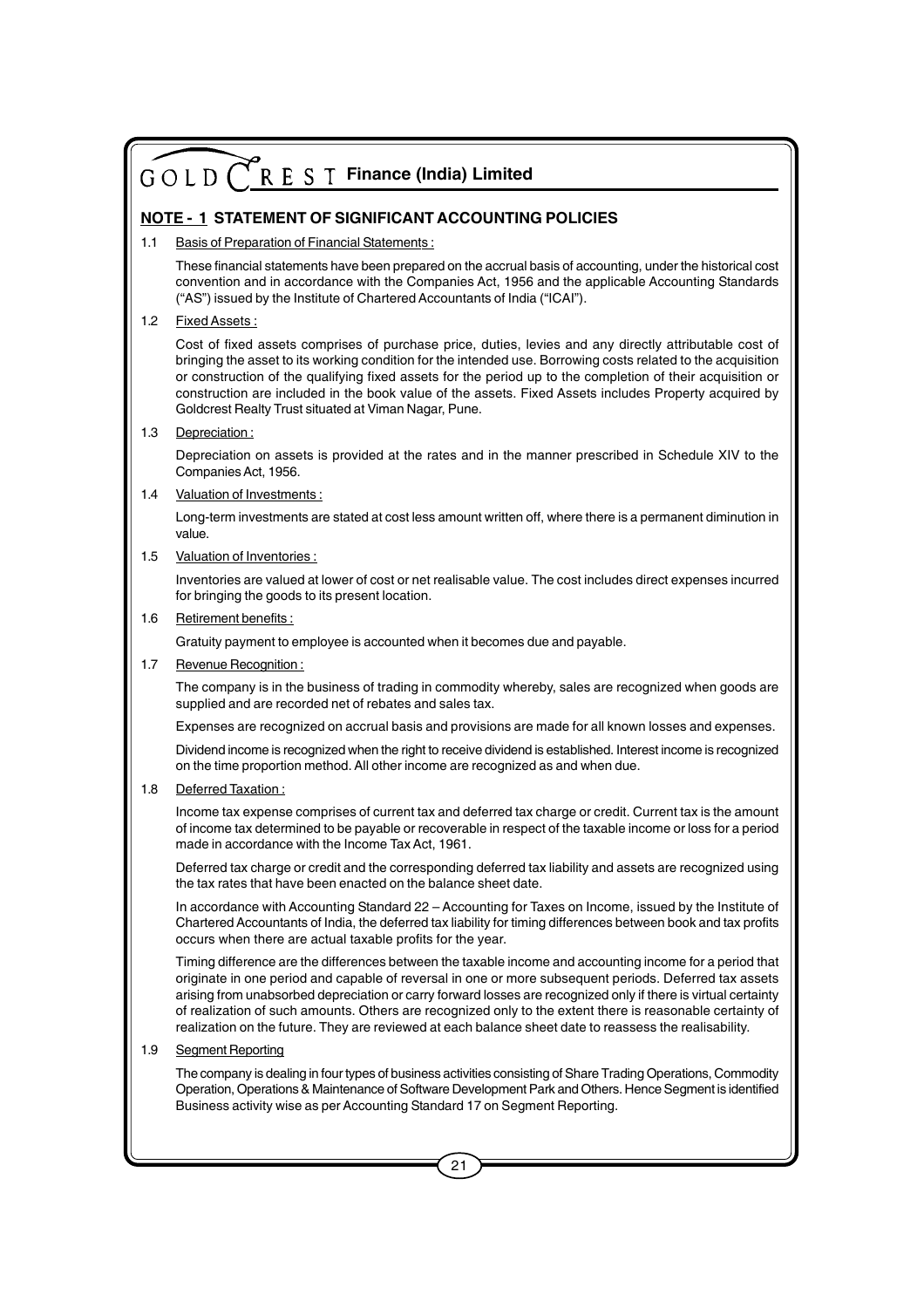#### **NOTES FORMING PART OF FINANCIAL STATEMENTS**

|                                                                      | As at<br>31st March, 2013 | As at<br>31st March, 2012 |
|----------------------------------------------------------------------|---------------------------|---------------------------|
| Note $-2$<br><b>SHARE CAPITAL</b><br><b>AUTHORISED SHARE CAPITAL</b> |                           |                           |
| 1,01,00,000 Equity Shares of ₹10/- each                              | 101,000,000               | 101,000,000               |
| 10,00,000 Preference Shares of ₹100/- each                           | 100,000,000               | 100,000,000               |
|                                                                      | 201.000.000               | 201,000,000               |
| <b>ISSUED, SUBSCRIBED AND FULLY PAID-UP</b>                          |                           |                           |
| 75,56,760 (Previous Year 75,56,760) Equity Shares of ₹10/ each       | 75,567,600                | 7,556,760                 |
|                                                                      | 75.567.600                | 7.556.760                 |

#### **2.1 Reconciliation of number of Equity Shares outstanding at the beginning and at the end of the reporting period**

|                                           |               | As at<br>31st March, 2013 |               | As at<br>31st March, 2012 |  |
|-------------------------------------------|---------------|---------------------------|---------------|---------------------------|--|
|                                           | No. of        | Amount                    | No. of        | Amount                    |  |
|                                           | <b>Shares</b> | in ₹                      | <b>Shares</b> | in ₹                      |  |
| At the beginning of the period            | 7,556,760     | 75,567,600                | 6,071,020     | 60,710,200                |  |
| <b>Issued During the Period</b>           | NIL           | <b>NIL</b>                | 1,485,740     | 14.857.400                |  |
| Redeemed or bought back during the period | NIL           | <b>NIL</b>                | <b>NIL</b>    | <b>NIL</b>                |  |
| Outstanding at end of the period          | 7,556,760     | 75,567,600                | 7,556,760     | 75,567,600                |  |

#### **2.2 Details of shareholders holding more than 5% Equity Shares in the company**

| Name of Shareholders                                                                 |                                                  | As at 31-03-2013        |                          | As at 31-03-2012        |                          |  |
|--------------------------------------------------------------------------------------|--------------------------------------------------|-------------------------|--------------------------|-------------------------|--------------------------|--|
|                                                                                      | <b>Type of Shares</b>                            | No. of<br><b>Shares</b> | $%$ of<br><b>Holding</b> | No. of<br><b>Shares</b> | $%$ of<br><b>Holding</b> |  |
| TULSIDAS J TANNA                                                                     | Equity [PAR VALUE<br>AT $\bar{\tau}$ 10.00 each) | 1,791,983               | 23.71                    | 1,791,983               | 23.71                    |  |
| TUSHAR T TANNA<br>(held on behalf of M/s. "Goldcrest<br>Exports" [Partnership Firm]) | Equity [PAR VALUE<br>AT $\bar{\tau}$ 10.00 each) | 560,449                 | 7.42                     | 560,449                 | 7.42                     |  |
| AJAY FINVEST PVT LTD                                                                 | Equity [PAR VALUE<br>AT $\bar{\tau}$ 10.00 each) | 553.110                 | 7.32                     | 553,110                 | 7.32                     |  |
| CHITRAN INV. PVT LTD                                                                 | Equity [PAR VALUE<br>AT $\bar{\tau}$ 10.00 each) | 550.500                 | 7.28                     | 550.500                 | 7.28                     |  |
| CLOVE INV. & LEASING P. LTD                                                          | Equity [PAR VALUE<br>AT $\bar{\tau}$ 10.00 each) | 506,000                 | 6.70                     | 506,000                 | 6.70                     |  |
| <b>GOLDCREST SECURITIES &amp;</b><br>COMMODITIES PVT. LTD.                           | Equity [PAR VALUE<br>AT $\bar{\tau}$ 10.00 each) | 403.613                 | 5.34                     |                         |                          |  |
| <b>VIRESH KOTHARI</b>                                                                | Equity [PAR VALUE<br>AT $\bar{\tau}$ 10.00 each) | 1,239,999               | 16.41                    | 1,485,740               | 19.66                    |  |

#### **2.3. Rights, preferences and restrictions**

The Company has two class of shares referred to as Equity Shares and preference shares having par value of  $\bar{\tau}$  10 each and  $\bar{\tau}$  100 each respectively. The Company has only issued Equity Shares. Each holder of Equity Shares is entitled to one vote per share. Dividends, if any, is declared and paid in Indian rupees. The dividend, if any, proposed by the Board of

Directors is subject to the approval of the shareholders in the ensuing Annual General Meeting. In the event of liquidation of the Company, the holders of equity shares will be entitled to receive any of the remaining assets of the Company, after distribution of all preferential amounts. The distribution will be in proportion to the number of equity shares held by the shareholders.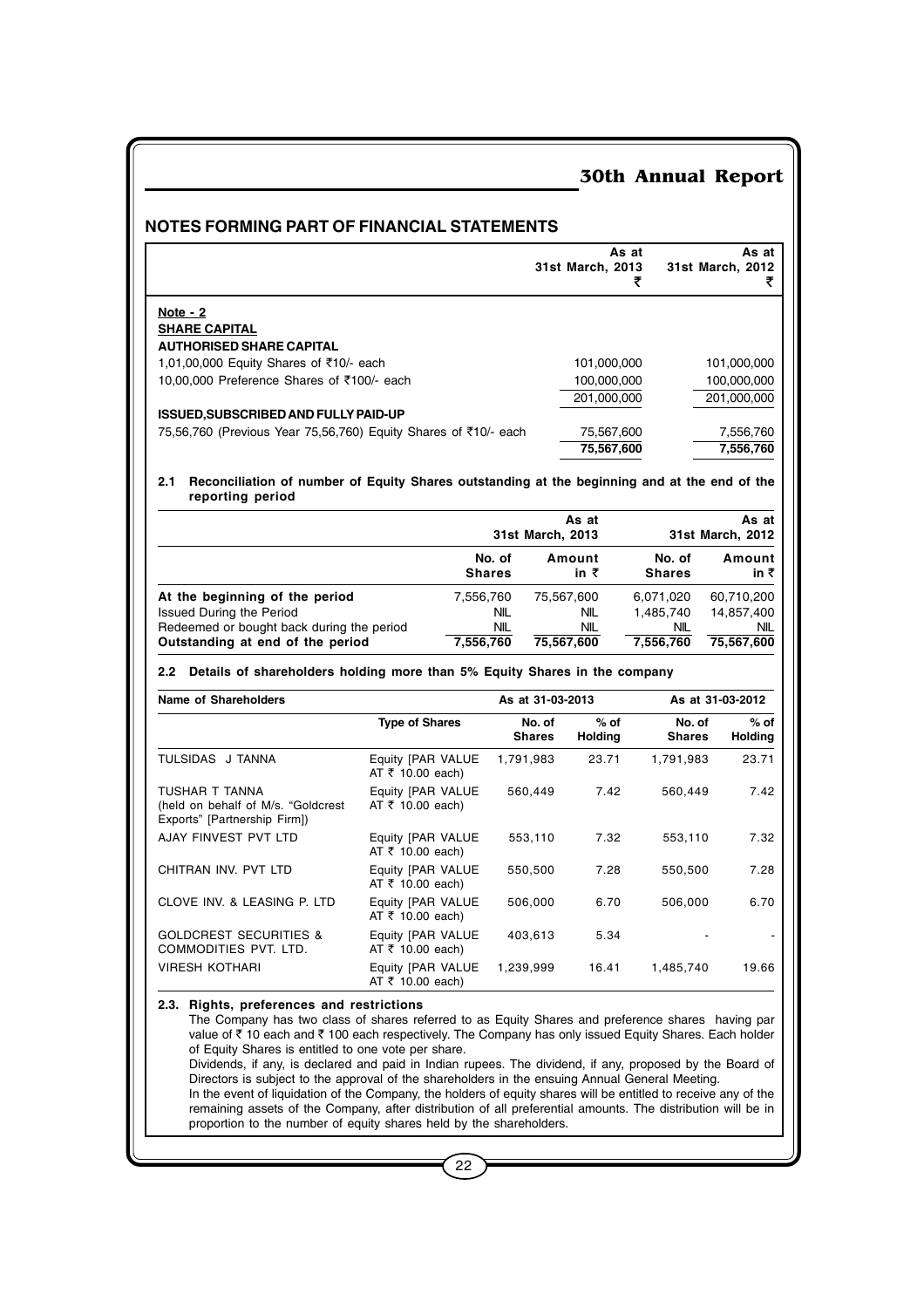| GOLD C R E S T Finance (India) Limited                                           |                  |                        |
|----------------------------------------------------------------------------------|------------------|------------------------|
|                                                                                  |                  |                        |
| <b>NOTES FORMING PART OF FINANCIAL STATEMENTS</b>                                | As at            | As at                  |
|                                                                                  | 31st March, 2013 | 31st March, 2012       |
|                                                                                  | ₹                | ₹                      |
| Note $-3$                                                                        |                  |                        |
| <b>RESERVES &amp; SURPLUS</b><br>(A) Capital Reserves                            |                  |                        |
| As per last balance sheet                                                        | 9,578,375        | 9,578,375              |
| Add / less: Adjustments                                                          |                  |                        |
| Sub Total of (A) At the end of the year                                          | 9,578,375        | 9,578,375              |
| (B) Share Premium Account                                                        |                  |                        |
| As per last balance sheet                                                        | 173,777,193      | 40,060,593             |
| Add: On issue of shares                                                          |                  | 133,716,600            |
| Sub Total of (B) At the end of the year<br>(C) General Reserves                  | 173,777,193      | 173,777,193            |
| As per last balance sheet                                                        | 27,900,000       | 27,900,000             |
| Add: Transfer from General Reserve                                               |                  |                        |
| Sub Total of (C) At the end of the year                                          | 27,900,000       | 27,900,000             |
| (D) Surplus in Statement of Profit and Loss                                      |                  |                        |
| As per last Balance Sheet                                                        | 95,456,452       | 80,725,308             |
| Add: Profit for the year                                                         | 37,250,034       | 24,106,505             |
| Add :Amount Recoverable / (Payable) from / to other                              |                  |                        |
| beneficiary of Goldcrest Realty Trust<br>Sub Total of (D) At the end of the year | (685,035)        | (521, 741)             |
| Add/(Less) : Excess Depreciation of Ealier Year W/Off                            | 132,021,452      | 104,310,072<br>479,569 |
| Short / Excess Tax W.back/ W.Off.                                                | 29,188           | (521, 346)             |
| Proposed Dividend on shares                                                      | (7,556,760)      | (7, 556, 760)          |
| Tax on Dividend                                                                  | (1,225,895)      | (1,255,083)            |
| Surplus in Statement of Profit and Loss                                          | 123,267,985      | 95,456,452             |
| Total of $(A)+(B)+(C)+(D)$                                                       | 334,523,553      | 306,712,020            |
| <b>NOTE - 4</b>                                                                  |                  |                        |
| <b>MONEY RECEIVED AGAINST DEBENTURES</b>                                         |                  |                        |
|                                                                                  |                  |                        |
| <b>NOTE - 5</b>                                                                  |                  |                        |
| <b>LONG-TERM BORROWINGS</b>                                                      |                  |                        |
| Secured Loans                                                                    |                  |                        |
| Loan From Banks<br>A)                                                            |                  |                        |
| Loan from HDFC Bank                                                              |                  | 26,682,009             |
| (Borrowed by Goldcrest Realty Trust against Mortgage of Unit No.101              |                  |                        |
| to 106 & 201 to 206 of Property situated at Vimannagar at Pune).                 |                  | 26,682,009             |
| Loan From Others<br>B)                                                           | 1,500,000        | 1,500,000              |
| Total of $(A) + (B)$                                                             | 1,500,000        | 28,182,009             |
|                                                                                  |                  |                        |
| <b>NOTE - 5 - A</b><br>DEFERRED TAX LIABILITY (NET)                              |                  |                        |
| Deferred Tax Liability                                                           |                  |                        |
| On account of depreciation:                                                      |                  |                        |
| Opening deferred tax liability                                                   | 7,379,004        | 6,333,989              |
| Add : On account of depreciation                                                 | 393,064          | 1,045,015              |
| DEFERRED TAX LIABILITY (NET)                                                     | 7,772,068        | 7,379,004              |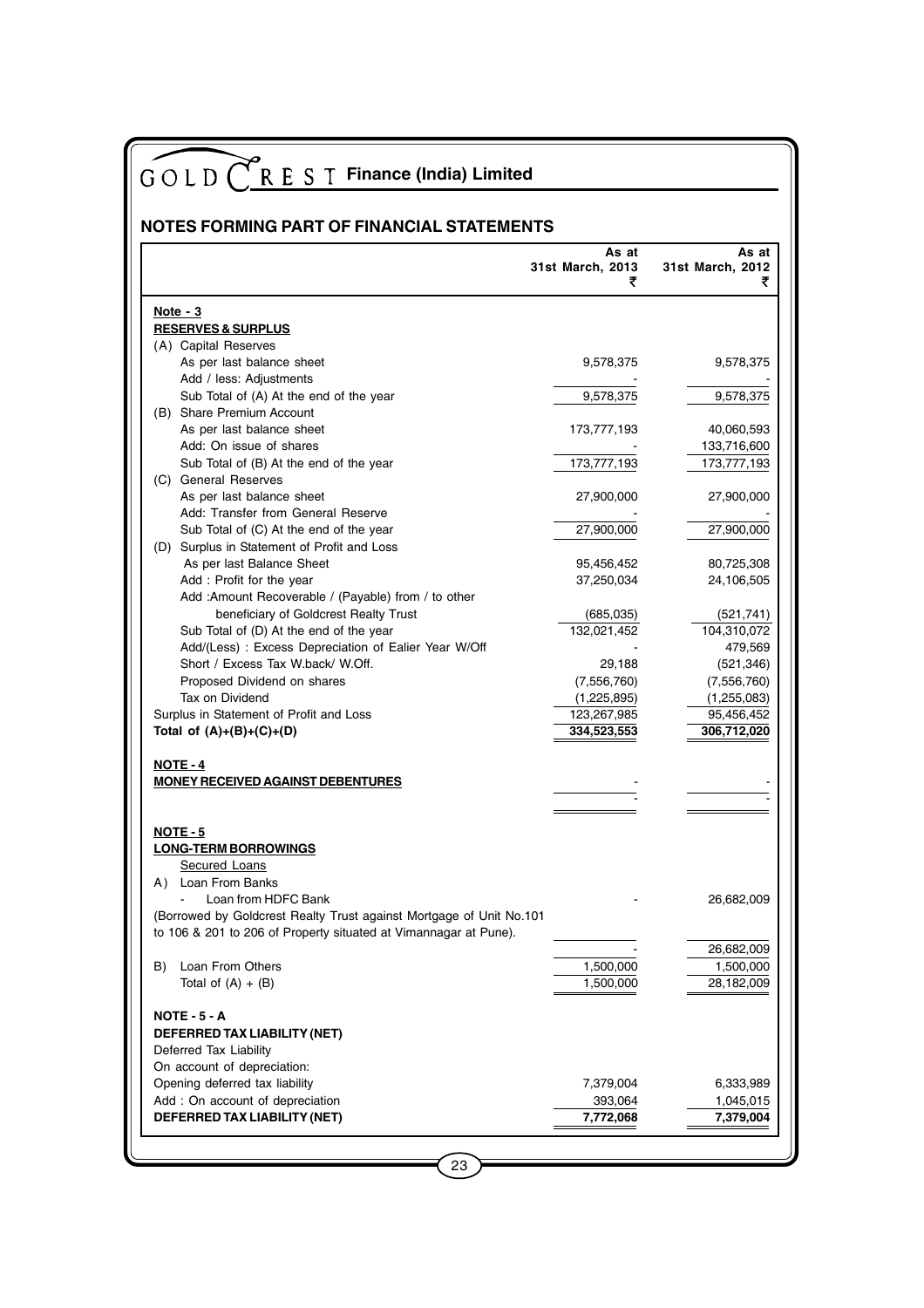|                                                                | As at<br>31st March, 2013<br>₹ | As at<br>31st March, 2012<br>₹ |
|----------------------------------------------------------------|--------------------------------|--------------------------------|
| Note $-6$                                                      |                                |                                |
| <b>OTHER LONG TERM LIABILITIES</b>                             |                                |                                |
| (Unsecured Considered Goods)                                   |                                |                                |
| Seurity Deposits :<br>a)                                       | 48,988,530                     | 51,597,387                     |
|                                                                | 48,988,530                     | 51,597,387                     |
| Others:<br>b)                                                  |                                |                                |
| Sahara India Commercial Corp.Ltd. Lonawala Property            |                                | 7,965,000                      |
|                                                                |                                | 7,965,000                      |
| Provision for Income Tax :                                     |                                |                                |
| Provision for Tax (Net of Tax Paid)                            |                                |                                |
| A.Y.2010-11                                                    | 13,118                         |                                |
| A.Y.2011-12                                                    | 61,587                         | 61,587                         |
|                                                                | 74,705                         | 61,587                         |
|                                                                | 49,063,235                     | 59,623,974                     |
| Note - 7                                                       |                                |                                |
| <b>SHORT-TERM BORROWINGS</b>                                   |                                |                                |
| (Secured Considered Goods)                                     |                                |                                |
| From Banks                                                     | 43,172,993                     | 28,003,451                     |
| (Secured against Hypothication of Goods and Goldcrest Realty   |                                |                                |
| Trust against Mortgage of Unit No.301 to 306, 401 to 406 & 501 |                                |                                |
| to 506, 601 to 606 and Gr. Floor of Property situated at,      |                                |                                |
| Vimannagar Pune owned by Goldcrest Realty Trust)               |                                |                                |
| From Group Companies                                           | 42,410,000                     | 41,025,000                     |
|                                                                | 85,582,993                     | 69,028,451                     |
|                                                                |                                |                                |
| Note - 8<br><b>TRADE PAYABLES</b>                              | 2,593,999                      | 453,421                        |
|                                                                | 2,593,999                      | 453,421                        |
| <u>Note - 9</u>                                                |                                |                                |
| <b>Other Current Liabilities</b>                               | 3,050,886                      | 1,115,316                      |
|                                                                | 3,050,886                      | 1,115,316                      |
|                                                                |                                |                                |
| Note - 10<br><b>SHORT TERM PROVISIONS</b>                      |                                |                                |
| Provision for Income Tax :                                     |                                |                                |
| Provision for Tax - (Net of Tax Paid) A.Y.2013-14              | 1,580,629                      |                                |
| Proposed Dividend on shares- F.Y.2011-12                       |                                | 7,556,760                      |
| Proposed Dividend on shares- F.Y.2012-13                       | 7,556,760                      |                                |
| Tax on Dividend - F.Y.2011-12                                  |                                | 1,255,083                      |
| Tax on Dividend - F.Y.2012-13                                  | 1,225,895                      |                                |
|                                                                | 10,363,284                     | 8,811,843                      |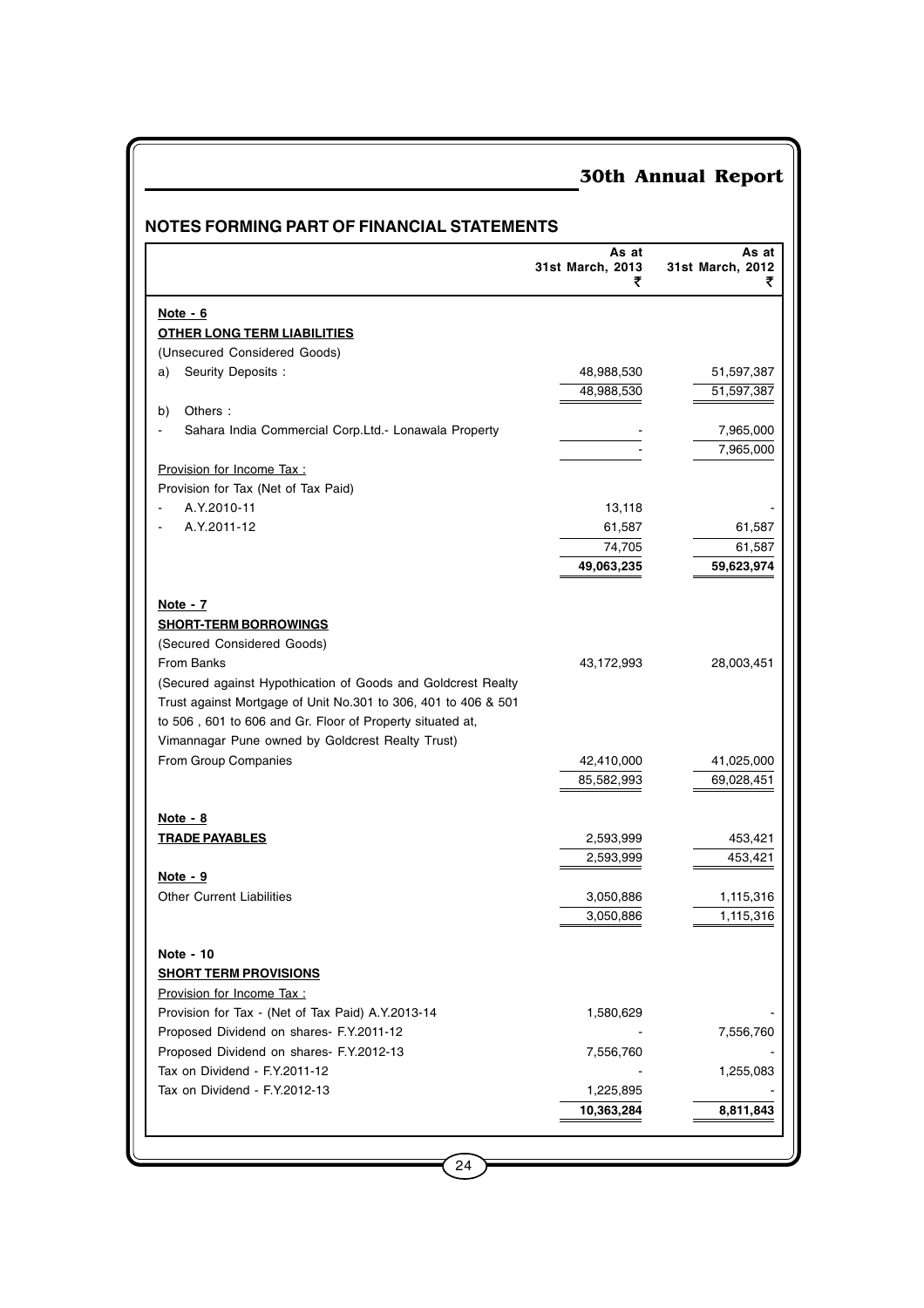| $GOLD$ $\bigcap R$ E S T<br><b>NET BLOCK</b><br><b>DEPRECIATION</b> | As at<br>31 st Mar, 2012<br>Asat<br>31st Mar, 2013<br>Asat<br>31st Mar, 2013<br>Dedns.<br>For the Year<br>31st Mar, 2013 | ⋫<br>₩<br>₩<br>₩<br>₩<br>、 | <b>Finance (India) Limited</b> |                        |       | 30,978,071<br>20,756,886<br>$\blacksquare$<br>$\blacksquare$ |           | 268,086,019<br>182,023,493<br>179,236,648<br>6,904,037<br>20,798,500 | 1,951,161<br>1,658,486<br>1,776,259<br>292,674 | 203,014<br>182,712<br>339,084<br>$\blacksquare$<br>20,301 | 3,220,237<br>3,801,152<br>1,122,857<br>412,467 | 1,024,187<br>768,064<br>3,572,740<br>283,358 | 305,462,985<br>209,190,793<br>186,047,587<br>6,904,037<br>21,807,300 |                           | 1,375,000<br>٠             | 306,837,985<br>209,190,793<br>186,047,587<br>6,904,037<br>21,807,300 | 330,614,267<br>306,837,985<br>171, 144, 259<br>473,130<br>24,661,960 |
|---------------------------------------------------------------------|--------------------------------------------------------------------------------------------------------------------------|----------------------------|--------------------------------|------------------------|-------|--------------------------------------------------------------|-----------|----------------------------------------------------------------------|------------------------------------------------|-----------------------------------------------------------|------------------------------------------------|----------------------------------------------|----------------------------------------------------------------------|---------------------------|----------------------------|----------------------------------------------------------------------|----------------------------------------------------------------------|
|                                                                     | As at<br>1st Apr, 2012<br>Asat<br>31stMar, 2013                                                                          | ₩                          |                                |                        |       | 20,756,886                                                   |           | 165,342,185<br>361,260,140                                           | 1,483,584<br>3,434,745                         | 318,782<br>521,796                                        | 710,390<br>4,924,009                           | 3,289,317<br>4,340,804                       | 171, 144, 259<br>395,238,380                                         |                           |                            | 171, 144, 259<br>395,238,380                                         | 147,005,400<br>477,982,245                                           |
| <b>OCK AT COST</b>                                                  | Deductions<br>During the<br>Year                                                                                         | ₩                          |                                |                        |       | 11,550,000                                                   |           | 72,168,064                                                           |                                                |                                                           |                                                |                                              | 83,718,064                                                           |                           | 1,375,000                  | 85,093,064                                                           |                                                                      |
| GROSS BI                                                            | Additions<br>During the                                                                                                  | Year<br>₹                  |                                |                        |       | 5<br>1,328,81                                                |           | $\blacksquare$                                                       | ٠                                              | $\blacksquare$                                            | ю<br>993,08                                    | 31,200                                       | 2,353,100                                                            |                           | $\blacksquare$             | 2,353,100                                                            | $\mathbf{\tilde{c}}$<br>406,11                                       |
|                                                                     | As at<br>1st Apr, 2012                                                                                                   | ⋫                          |                                |                        |       | 30,978,071                                                   |           | 433, 428, 204                                                        | 3,434,745                                      | 521,796                                                   | 3,930,924                                      | 4,313,504                                    | 476,607,245                                                          |                           | 1,375,000                  | 477,982,245                                                          | 477,576,133                                                          |
| <b>DESCRIPTION</b><br>FIXED ASSETS<br>NOTE - 11                     |                                                                                                                          |                            | ASSETS FOR OWN USE             | <b>Tangible Assets</b> | Land: | Leasehold Land                                               | Building: | Freehold                                                             | Plant & Equipment:                             | Furniture & Fixtures                                      | Vehicles                                       | Office Equipment:                            | Sub Total                                                            | Capital Work in Progress: | Villa at Aamby Valley City | Grand Total                                                          | Previous Year                                                        |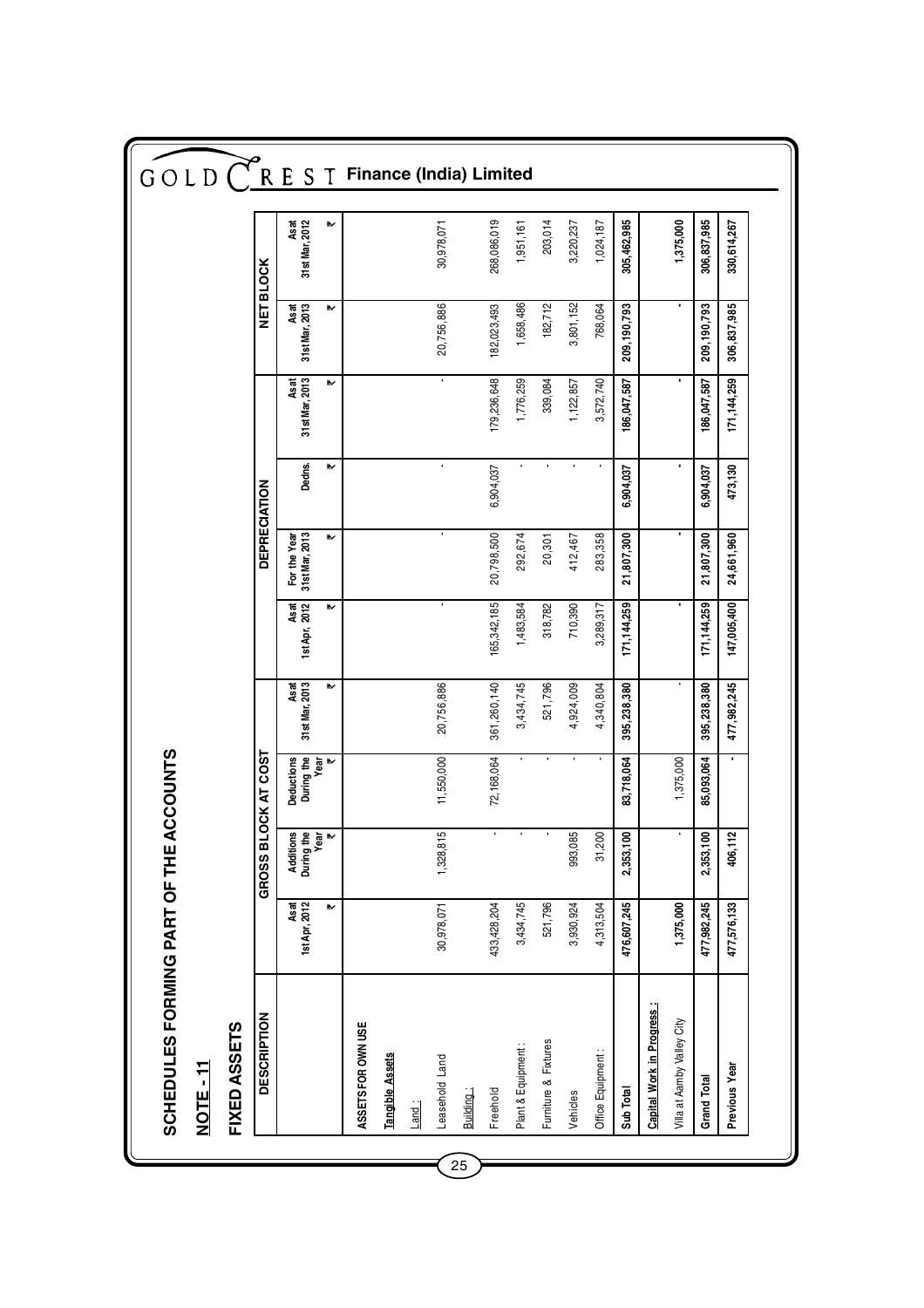## **NOTES FORMING PART OF FINANCIAL STATEMENTS**

|                                                          | As at<br>31st March, 2013<br>₹ | As at<br>31st March, 2012<br>₹ |
|----------------------------------------------------------|--------------------------------|--------------------------------|
| Note - 12                                                |                                |                                |
| <b>Non-Current Investments</b>                           |                                |                                |
| <b>Investment in Equity Shares</b>                       |                                |                                |
| <b>Unquoted</b>                                          |                                |                                |
| 4,80,000 Bonus shares of Quest Academy Ltd.              |                                |                                |
| (Prev. Year 4,80,000 Bonus shares) {cost to be Pro-rata} |                                |                                |
| 5,400 Equity Shares of ₹10/- each of                     |                                |                                |
| Goldcrest Software Solutions Ltd.                        | 54,000                         | 54,000                         |
| 11,847 Equity Shares of ₹127/- (face value ₹1/-) each    |                                |                                |
| of Bombay Stock Exchange Ltd.                            | 1,504,569                      | 1,504,569                      |
| <b>Investment in Govt. Securities</b>                    |                                |                                |
| <b>National Saving Certificate</b>                       | 38,000                         | 10,000                         |
|                                                          | 1,596,569                      | 1,568,569                      |
| Note - 13                                                |                                |                                |
| <b>Long-term Loans and Advances</b>                      |                                |                                |
| (a) Loans and advances to employees                      |                                |                                |
| Unsecured, considered good                               |                                | 85,975                         |
|                                                          |                                | 85,975                         |
| (b) Balances with government authorities                 |                                |                                |
| Unsecured, considered good                               |                                |                                |
| Freinge Benefit Tax credit receivable<br>(i)             |                                |                                |
| TDS on Interest Received<br>(ii)                         | 15,000                         |                                |
| (iii) TDS on Rent Received                               | 6,599,898                      | 627,281                        |
| (iv) TDS on Contractor Fees Received                     | 199,715                        | 199,715                        |
| (v) TDS on Commission Received                           |                                |                                |
| (vi) Advance Tax paid                                    | 191,000                        | 191,000                        |
| (vi) Advance Income Tax (Net of Provision of Taxation)   | 1,348,317                      | 1,882                          |
|                                                          | 8,353,930                      | 1,019,878                      |
| (c) Other loans and advances (specify nature)            |                                |                                |
| Secured, considered good                                 | 21,054,554                     | 5,000,000                      |
| Unsecured, considered good                               | 1,031,712                      | 1,675,712                      |
| Total                                                    | 22,086,266<br>30,440,196       | 6,675,712                      |
|                                                          |                                | 7,781,565                      |
| Note - 14                                                |                                |                                |
| <b>Other Non-current Assets</b>                          |                                |                                |
| (a) Accruals                                             |                                |                                |
| (i) Interest accrued on deposits                         | 15,208                         |                                |
| (ii) Interest accrued on investments                     | 40,234                         | 54,448                         |
| (b) Trade Receivables                                    | 1,000                          |                                |
| Total                                                    | 56,442                         | 54,448                         |
| Note - 15                                                |                                |                                |
| <b>Current Investments</b>                               |                                |                                |
| (Valued at lower of cost or fair value)                  |                                |                                |
| <b>Investment in Govt. Securities</b>                    |                                |                                |
| National Saving Certificate                              | 33,000                         | 61,000                         |
|                                                          | 33,000                         | 61,000                         |
|                                                          |                                |                                |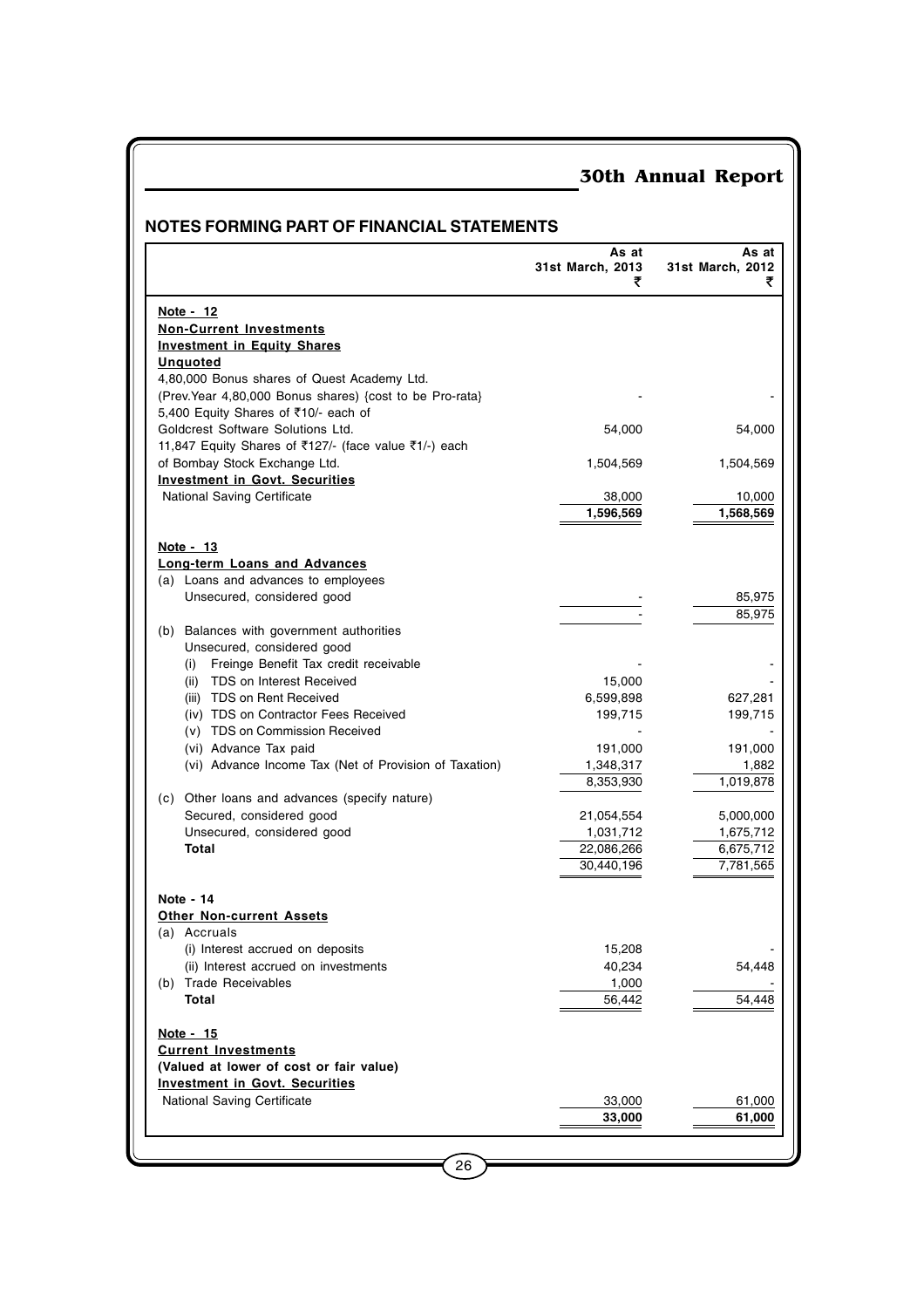| GOLD C R E S T Finance (India) Limited                           |                           |                           |  |  |  |  |  |
|------------------------------------------------------------------|---------------------------|---------------------------|--|--|--|--|--|
|                                                                  |                           |                           |  |  |  |  |  |
| NOTES FORMING PART OF FINANCIAL STATEMENTS                       |                           |                           |  |  |  |  |  |
|                                                                  | As at<br>31st March, 2013 | As at<br>31st March, 2013 |  |  |  |  |  |
|                                                                  | ₹                         | ₹                         |  |  |  |  |  |
| Note - 16                                                        |                           |                           |  |  |  |  |  |
| Inventories                                                      |                           |                           |  |  |  |  |  |
| (Valued at lower of cost or net realisable value,                |                           |                           |  |  |  |  |  |
| unless otherwise stated)                                         |                           |                           |  |  |  |  |  |
| <b>Finished Goods</b>                                            | 152,824,605               | 87,285,849                |  |  |  |  |  |
| Total                                                            | 152,824,605               | 87,285,849                |  |  |  |  |  |
| Note - 17                                                        |                           |                           |  |  |  |  |  |
| <b>Trade Receivables</b>                                         |                           |                           |  |  |  |  |  |
| (Unsecured unless otherwise stated)                              |                           |                           |  |  |  |  |  |
| (Trade receivables outstanding for a period                      |                           |                           |  |  |  |  |  |
| exceeding six months from the date they                          |                           |                           |  |  |  |  |  |
| were due for payment)                                            |                           |                           |  |  |  |  |  |
| Other Trade receivables                                          |                           |                           |  |  |  |  |  |
| Unsecured, considered good                                       | 83,757,881                | 127,008,548               |  |  |  |  |  |
| <b>Total</b>                                                     | 83,757,881                | 127,008,548               |  |  |  |  |  |
|                                                                  |                           |                           |  |  |  |  |  |
| Note - 18                                                        |                           |                           |  |  |  |  |  |
| <b>Cash &amp; Cash Equivalent</b><br>a) Cash at Bank             |                           |                           |  |  |  |  |  |
|                                                                  | 11,997,381                | 2,351,810                 |  |  |  |  |  |
| Cash in hand<br>b)                                               | 205,161<br>12,202,542     | 269,327<br>2,621,137      |  |  |  |  |  |
|                                                                  |                           |                           |  |  |  |  |  |
| Note - 19                                                        |                           |                           |  |  |  |  |  |
| <b>Short Term Loans &amp; Advances</b>                           |                           |                           |  |  |  |  |  |
| (a) Loans and advances to employees                              |                           |                           |  |  |  |  |  |
| Secured, considered good                                         |                           |                           |  |  |  |  |  |
| Unsecured, considered good                                       | 33,275                    | 63,200                    |  |  |  |  |  |
| Doubtful                                                         |                           |                           |  |  |  |  |  |
| (b) Loans and advances to related parties                        |                           |                           |  |  |  |  |  |
| Unsecured, considered good                                       |                           |                           |  |  |  |  |  |
| (c) Prepaid expenses - Unsecured, considered good                |                           |                           |  |  |  |  |  |
| (For e.g. Insurance premium, Annual maintenance contracts, etc.) | 73,381                    | 76,007                    |  |  |  |  |  |
| (d) Balances with government authorities                         |                           |                           |  |  |  |  |  |
| Unsecured, considered good                                       |                           |                           |  |  |  |  |  |
| VAT credit receivable<br>(i)                                     | 3,129,388                 | 949,840                   |  |  |  |  |  |
| TDS on Interest Received<br>(ii)                                 | 2,231                     |                           |  |  |  |  |  |
| (iii) TDS on Rent Received                                       | 6,657,959                 | 5,972,617                 |  |  |  |  |  |
| (iv) TDS on Contractors                                          | 19,357                    |                           |  |  |  |  |  |
| (v) TDS on Commission Received                                   |                           |                           |  |  |  |  |  |
| (vi) Advance Tax paid                                            |                           |                           |  |  |  |  |  |
| (vii) Advance Income Tax (Net of Provision of Taxation)          |                           | 1,348,317                 |  |  |  |  |  |
| (e) Inter-corporate deposits                                     | 70,000,000                | 15,244,554                |  |  |  |  |  |
| Total                                                            | 79,915,591                | 23,654,535                |  |  |  |  |  |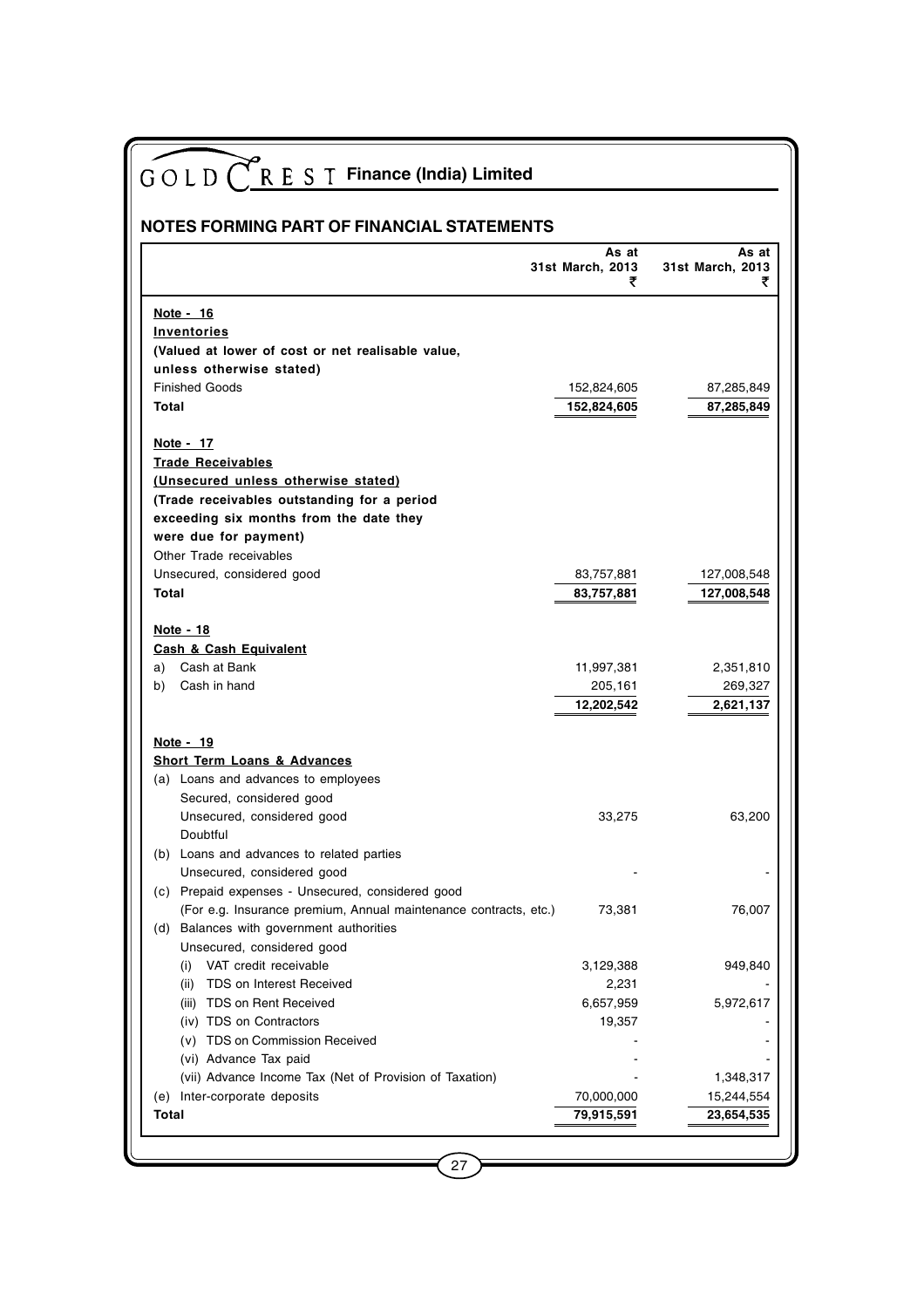|                                            | For the Year Ended For the Year Ended<br>31st March, 2013<br>₹ | 31st March, 2012<br>₹ |
|--------------------------------------------|----------------------------------------------------------------|-----------------------|
| Note - 20                                  |                                                                |                       |
| <b>Other Current Assets</b>                |                                                                |                       |
| Total                                      |                                                                |                       |
| Note - 21                                  |                                                                |                       |
| <b>Revenue from Operations</b>             |                                                                |                       |
| Sales                                      | 335,987,585                                                    | 1,078,089,847         |
| <b>Total Sales</b>                         | 335,987,585                                                    | 1,078,089,847         |
| <b>Other Operating Revenue</b>             |                                                                |                       |
| Income from Operation & Maintenance of     |                                                                |                       |
| Software Development Park                  | 63,442,736                                                     | 59,522,587            |
| <b>Rent Received</b>                       | 4,320,306                                                      | 8,327,299             |
| Recovery of NPA                            | 1,359,393                                                      |                       |
| (Loss) / Profit on Mutual Fund             |                                                                | 164,474               |
| Profit on Share Trading                    | 8,506,017                                                      | (4,431,682)           |
| Profit on sale/Trdg. of Shares - F & O     | 213,400                                                        | 708,128               |
| Profit / (Loss) from Currency Trading      |                                                                | (1,950,550)           |
| Profit / (Loss) from Trading of Commodity  | (3,953,275)                                                    | (71, 403, 308)        |
| Profit / (Loss) on Sale of Fixed Assets    | 3,663,980                                                      |                       |
| Profit / (Loss) on Sale of Investments     |                                                                | (22,500,000)          |
| <b>Total Operating Revenue</b>             | 77,552,556                                                     | (31, 563, 052)        |
| Note - 22                                  |                                                                |                       |
| Other Income                               |                                                                |                       |
| Dividend Received                          | 1,107,477                                                      | 3,760,033             |
| Miscellaneous Income                       |                                                                | 2,285                 |
| Deputation Charges Received                | 407,400                                                        | 150,100               |
| Sundry Creditors W/back                    |                                                                | 31,071                |
| Interest Income (TDS of Rs.11,56,425/-)    | 11,587,547                                                     | 2,172,740             |
| <b>Total Other Income</b>                  | 13,102,424                                                     | 6,116,229             |
| Note - 23                                  |                                                                |                       |
| Purchases of Stock - in Trade              | 379,348,247                                                    | 793,112,618           |
|                                            | 379,348,247                                                    | 793,112,618           |
| Note - 24                                  |                                                                |                       |
| Changes in Inventories of Finished Goods,  |                                                                |                       |
| Work - in - Progress and Stock - in -Trade |                                                                |                       |
| <b>Opening Stock</b>                       | 20,776,585                                                     | 185,383,243           |
| Less: Closing Stock                        | 85,246,187                                                     | 20,776,585            |
|                                            | (64, 469, 602)                                                 | 164,606,658           |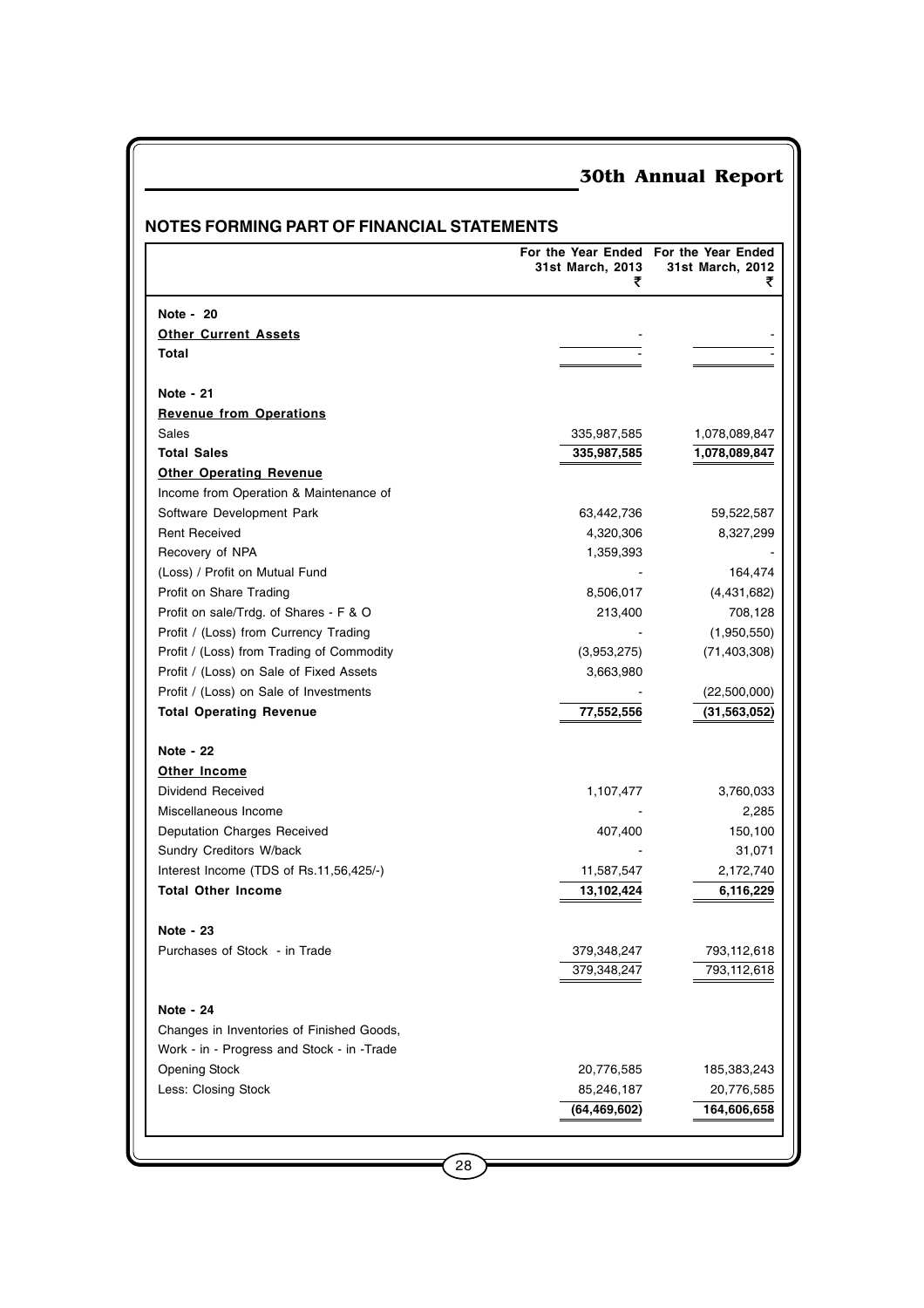| <b>NOTES FORMING PART OF FINANCIAL STATEMENTS</b><br>Note - 25                                                                                                                                                                                                                                                                          | 31st March, 2013<br>₹                                                                                              | For the Year Ended For the Year Ended<br>31st March, 2012                                                      |
|-----------------------------------------------------------------------------------------------------------------------------------------------------------------------------------------------------------------------------------------------------------------------------------------------------------------------------------------|--------------------------------------------------------------------------------------------------------------------|----------------------------------------------------------------------------------------------------------------|
|                                                                                                                                                                                                                                                                                                                                         |                                                                                                                    |                                                                                                                |
|                                                                                                                                                                                                                                                                                                                                         |                                                                                                                    |                                                                                                                |
| <b>EMPLOYEE BENEFITS EXPENSE</b><br>Salaries, Bonus and allowances<br>Contribution to Provident Fund and other charges<br>Staff Wefare Expenditure<br>Directors Salary / HRA<br>Medical Exp. / Mediclaim Policy Premium - Directors                                                                                                     | 5,349,888<br>596,440<br>25,483<br>800,000<br>88,324<br>6,860,135                                                   | 3,897,740<br>430,965<br>223,470<br>675,000<br>104,396<br>5,331,571                                             |
| Note - 26<br><b>Finance Charges</b><br>Interest Paid to others                                                                                                                                                                                                                                                                          | 5,522,878<br>5,522,878                                                                                             | 12,424,235<br>12,424,235                                                                                       |
| Note - 27<br><b>OTHER EXPENSES</b><br>Selling & Distribution Expenses<br><b>Share Trading Expenses</b><br>Travelling, conveyance and Petrol Expenses<br>Legal, professional fees, Commission & Brokerage<br>Repairs and Maintenance - Others<br>Property Tax<br>Stamp Duty / Registration Charges / Agreement Charges<br>Other Expenses | 4,051,632<br>1,607,886<br>1,305,513<br>3,023,576<br>3,631,059<br>2,550,969<br>1,482,680<br>2,842,819<br>20,496,132 | 5,252,349<br>841,381<br>2,058,463<br>2,644,109<br>2,397,041<br>2,525,300<br>436,983<br>4,468,237<br>20,623,863 |
| 29                                                                                                                                                                                                                                                                                                                                      |                                                                                                                    |                                                                                                                |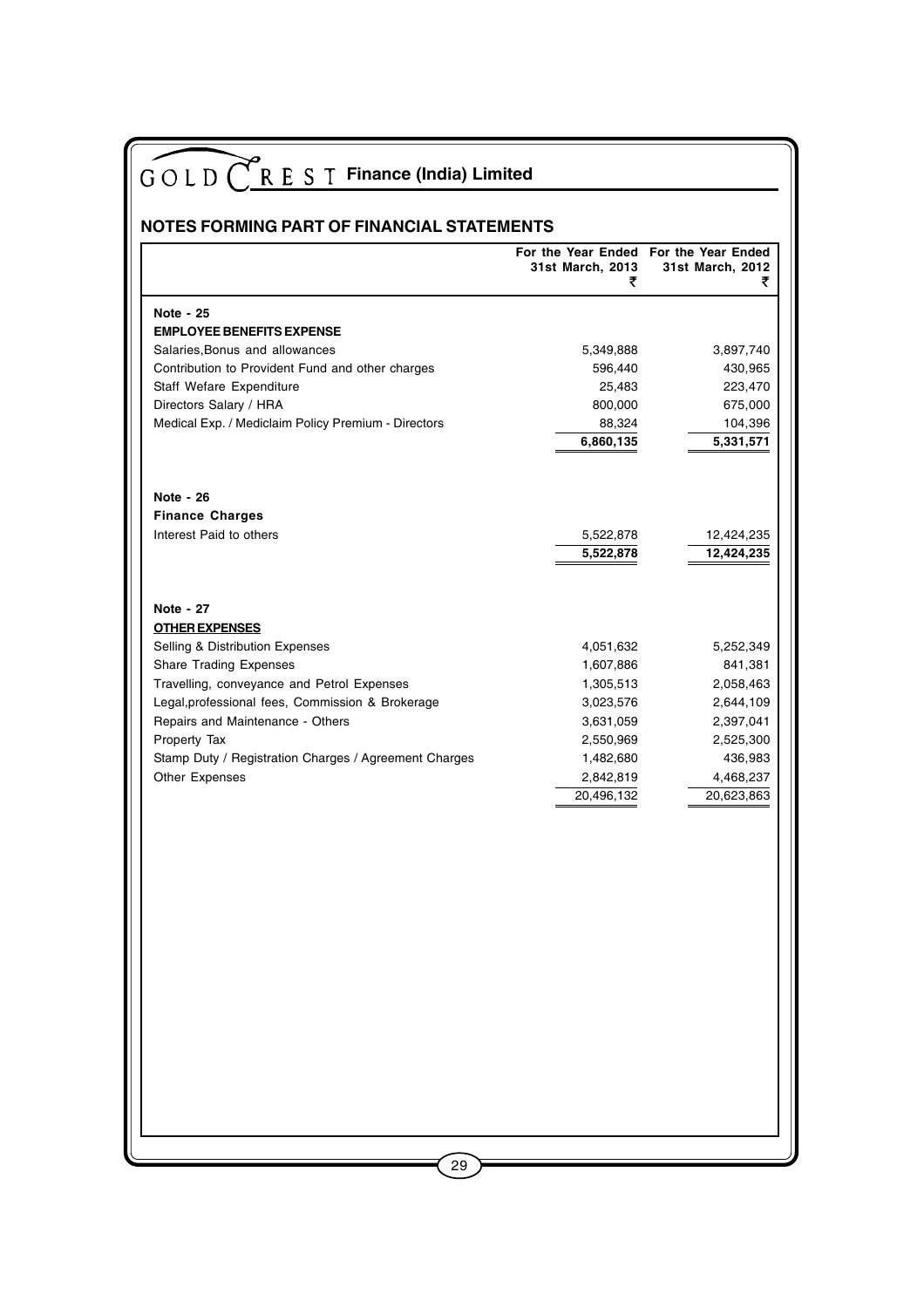## **Note - 28 OTHER NOTES**

(1) (a) Administrative Expenses include amounts paid/payable to the Auditors:

|     |       | <b>Particulars</b>                                             | 2012-2013        | 2011-2012   |
|-----|-------|----------------------------------------------------------------|------------------|-------------|
|     |       |                                                                | ₹                | ₹           |
|     |       | <b>Audit Fees</b>                                              | 1,29,214         | 1,57,384    |
|     |       | <b>Tax Audit Fees</b>                                          | 22,472           | 22,060      |
|     | Total |                                                                | 1,51,686         | 1,79,444    |
|     |       | (b) - i Remuneration paid to Executive Directors : -           |                  |             |
|     |       |                                                                | 2012-2013        | 2011-2012   |
|     |       |                                                                | ₹                | ₹           |
|     |       | Director's Remuneration                                        | 8,00,000         | 6,00,000    |
|     | Total |                                                                | 8,00,000         | 6,00,000    |
|     | ij.   | Remuneration paid to Non - Executive Directors : -             |                  |             |
|     |       |                                                                | 2012-2013        | 2011-2012   |
|     |       |                                                                | ₹                | ₹           |
|     |       | <b>Directors Sitting Fees</b>                                  | 1,10,000         | 1.90,000    |
|     | Ш     | Computation of Net Profit and Director's Remuneration :-       |                  |             |
|     |       |                                                                | <u>2012-2013</u> | 2011-2012   |
|     |       |                                                                | ₹                | ₹           |
|     |       | Profit as per Statement of Profit & Loss                       | 4,96,43,099      | 3,01,51,520 |
|     |       | Add: Director's Remuneration                                   | 8,00,000         | 6,00,000    |
|     |       | Net Profit u/s 198                                             | 5,04,43,099      | 3,07,51,520 |
|     |       | 5% of the above                                                | 25,22,155        | 15,37,576   |
| (2) | (a)   | Expenditure in Foreign Currency:                               | 2012 - 2013      | 2011 - 2012 |
|     |       |                                                                | ₹                | ₹           |
|     |       | <b>Traveling Expenses</b>                                      | 2,17,946         | 4,91,670    |
|     | (b)   | Earnings in Foreign Exchange:                                  | Nil              | Nil         |
|     |       |                                                                |                  |             |
| (3) |       | Earnings per share as required by the Accounting Standard 20 : |                  |             |
|     |       |                                                                | 2012-2013        | 2011-2012   |
|     |       |                                                                | ₹                | ₹           |
|     | (a)   | Weighted Average number of Equity Shares                       |                  |             |
|     |       | of Rs. 10 each outstanding during the year                     | 75,56,760        | 75,56,760   |
|     | (b)   | Net Profit after tax available for Equity                      |                  |             |
|     |       | Shareholders $(\bar{\tau})$                                    | 3,72,50,034      | 2,41,06,505 |
|     | (c)   | Earnings (in Rupees) per share                                 |                  |             |
|     |       | <b>Basic</b>                                                   | 4.93             | 3.74        |
|     |       | Diluted                                                        |                  | 3.74        |
|     |       |                                                                |                  |             |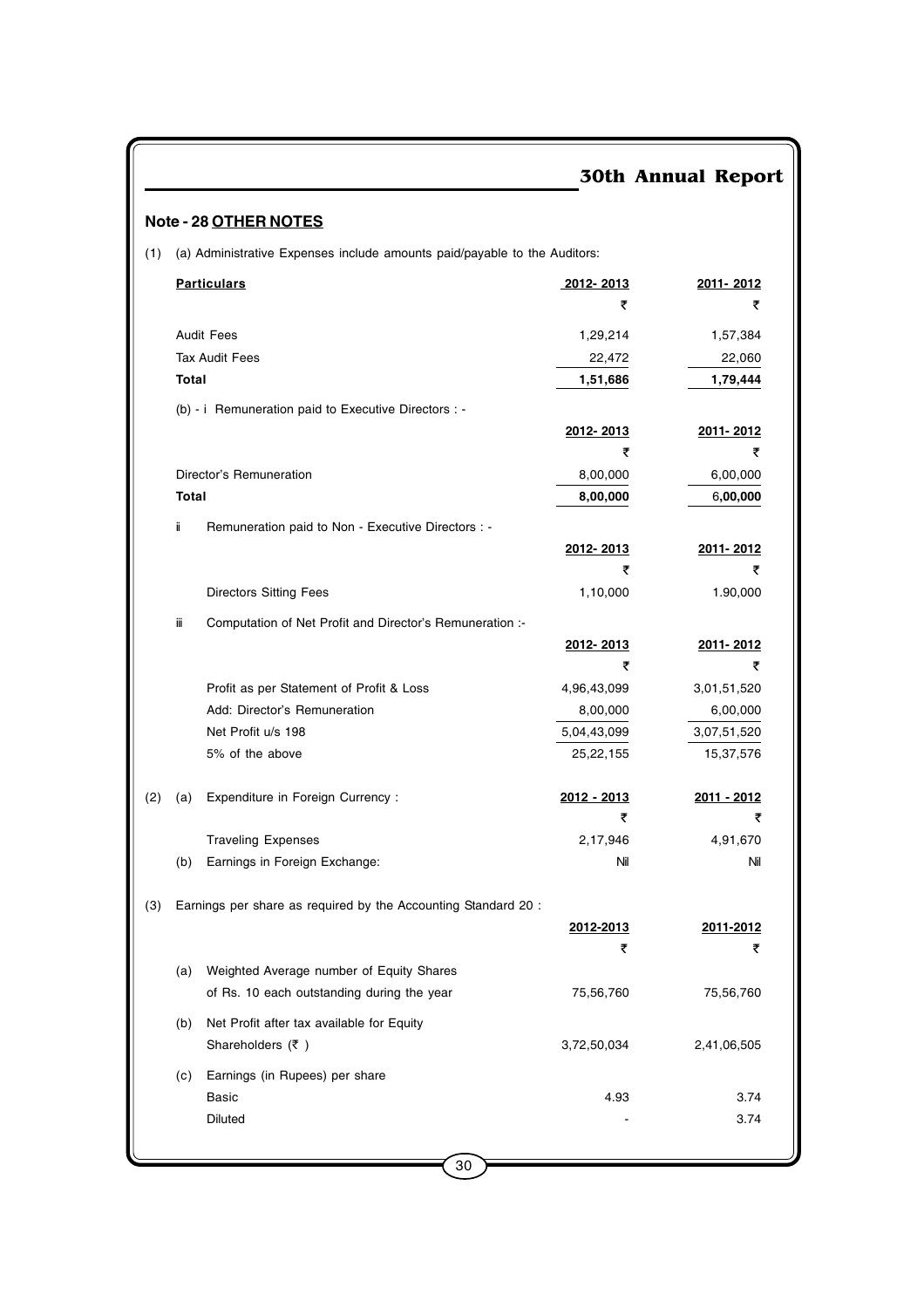|     | R E S T Finance (India) Limited<br>GOLD <sup>(</sup>                                                                                                                                                                                                                                                                                                                                                                                                                                                                                                                         |                          |                   |                                            |                   |  |  |  |  |
|-----|------------------------------------------------------------------------------------------------------------------------------------------------------------------------------------------------------------------------------------------------------------------------------------------------------------------------------------------------------------------------------------------------------------------------------------------------------------------------------------------------------------------------------------------------------------------------------|--------------------------|-------------------|--------------------------------------------|-------------------|--|--|--|--|
| (4) | Goldcrest Realty Trust is a private trust having Corpus amount of Rs.10,000/-. The Company has invested<br>the said corpus amount and is holding 98% beneficiary interest. The other beneficiary is Mrs. Nita T. Tanna<br>holding the balance 2% interest. By virtue of holding majority beneficiary interest in the said trust all the<br>Assets, Liabilities, Income and Expenditures are incorporated in the Companies Books of Account. The<br>interest of the other beneficiary in the said trust is shown separately as, amount recoverable from other<br>beneficiary. |                          |                   |                                            |                   |  |  |  |  |
| (5) | Breakup of Deferred Tax Liability                                                                                                                                                                                                                                                                                                                                                                                                                                                                                                                                            |                          |                   |                                            |                   |  |  |  |  |
|     | Nature of Timing Difference:                                                                                                                                                                                                                                                                                                                                                                                                                                                                                                                                                 |                          |                   | 2012-2013                                  | 2011-2012         |  |  |  |  |
|     |                                                                                                                                                                                                                                                                                                                                                                                                                                                                                                                                                                              |                          |                   | ₹                                          | ₹                 |  |  |  |  |
|     | Opening deferred tax liability                                                                                                                                                                                                                                                                                                                                                                                                                                                                                                                                               |                          |                   | 73,79,004                                  | 63,33,989         |  |  |  |  |
|     | Add: On account of depreciation                                                                                                                                                                                                                                                                                                                                                                                                                                                                                                                                              |                          |                   | 3,93,064                                   | 10,45,015         |  |  |  |  |
|     | Closing deferred tax liability                                                                                                                                                                                                                                                                                                                                                                                                                                                                                                                                               |                          |                   | 77,72,068                                  | 73,79,004         |  |  |  |  |
| (6) | Segment Information as required by Accounting Standard 17                                                                                                                                                                                                                                                                                                                                                                                                                                                                                                                    |                          |                   |                                            |                   |  |  |  |  |
|     | Segment Report for the year ended 31st March, 2013                                                                                                                                                                                                                                                                                                                                                                                                                                                                                                                           |                          |                   |                                            |                   |  |  |  |  |
|     |                                                                                                                                                                                                                                                                                                                                                                                                                                                                                                                                                                              | As per Business Activity |                   |                                            |                   |  |  |  |  |
|     |                                                                                                                                                                                                                                                                                                                                                                                                                                                                                                                                                                              |                          |                   |                                            | <u>Amount (₹)</u> |  |  |  |  |
|     |                                                                                                                                                                                                                                                                                                                                                                                                                                                                                                                                                                              |                          |                   | Operations &<br>Maintenance<br>of Software |                   |  |  |  |  |
|     | <b>Particulars</b>                                                                                                                                                                                                                                                                                                                                                                                                                                                                                                                                                           | Commodity<br>Operations  | <b>Operations</b> | <b>Share Development</b><br>Park           | <b>Others</b>     |  |  |  |  |
|     | <b>SEGMENT REVENUE</b>                                                                                                                                                                                                                                                                                                                                                                                                                                                                                                                                                       |                          |                   |                                            |                   |  |  |  |  |
|     | Sales                                                                                                                                                                                                                                                                                                                                                                                                                                                                                                                                                                        | 335,987,585              |                   |                                            |                   |  |  |  |  |
|     | Profit/(Loss) from Hedge / Trading                                                                                                                                                                                                                                                                                                                                                                                                                                                                                                                                           | (3,953,275)              |                   |                                            |                   |  |  |  |  |
|     | Share Trading Income                                                                                                                                                                                                                                                                                                                                                                                                                                                                                                                                                         |                          | 8,719,416         |                                            |                   |  |  |  |  |
|     | Rent Income                                                                                                                                                                                                                                                                                                                                                                                                                                                                                                                                                                  |                          |                   | 63,442,736                                 | 4,320,306         |  |  |  |  |
|     | Interest Income                                                                                                                                                                                                                                                                                                                                                                                                                                                                                                                                                              | 994                      |                   | 22,306                                     | 11,564,247        |  |  |  |  |
|     | Deputation Charges Received                                                                                                                                                                                                                                                                                                                                                                                                                                                                                                                                                  |                          | 407,400           |                                            |                   |  |  |  |  |
|     | Recovery of NPA                                                                                                                                                                                                                                                                                                                                                                                                                                                                                                                                                              |                          |                   |                                            | 1,359,393         |  |  |  |  |
|     | Profit on Sale of Fixed Assets                                                                                                                                                                                                                                                                                                                                                                                                                                                                                                                                               |                          |                   |                                            | 3,663,980         |  |  |  |  |
|     | Dividend Received                                                                                                                                                                                                                                                                                                                                                                                                                                                                                                                                                            |                          | 1,107,477         |                                            |                   |  |  |  |  |
|     | Net Sales / Income from Operations                                                                                                                                                                                                                                                                                                                                                                                                                                                                                                                                           | 332,035,304              | 10,234,293        | 63,465,042                                 | 20,907,926        |  |  |  |  |
|     | <b>SEGMENT RESULTS</b>                                                                                                                                                                                                                                                                                                                                                                                                                                                                                                                                                       |                          |                   |                                            |                   |  |  |  |  |
|     | Sales                                                                                                                                                                                                                                                                                                                                                                                                                                                                                                                                                                        | 335,987,585              |                   |                                            |                   |  |  |  |  |
|     | Profit/(Loss) from Hedge / Trading                                                                                                                                                                                                                                                                                                                                                                                                                                                                                                                                           | (3,953,275)              |                   |                                            |                   |  |  |  |  |
|     | Share Trading Income                                                                                                                                                                                                                                                                                                                                                                                                                                                                                                                                                         |                          | 8,719,416         |                                            |                   |  |  |  |  |
|     | Rent Income                                                                                                                                                                                                                                                                                                                                                                                                                                                                                                                                                                  |                          |                   | 63,442,736                                 | 4,320,306         |  |  |  |  |
|     | Interest Income                                                                                                                                                                                                                                                                                                                                                                                                                                                                                                                                                              | 994                      |                   | 22,306                                     | 11,564,247        |  |  |  |  |
|     | Deputation Charges Received                                                                                                                                                                                                                                                                                                                                                                                                                                                                                                                                                  |                          | 407,400           |                                            |                   |  |  |  |  |
|     | Recovery of NPA                                                                                                                                                                                                                                                                                                                                                                                                                                                                                                                                                              |                          |                   |                                            | 1,359,393         |  |  |  |  |
|     |                                                                                                                                                                                                                                                                                                                                                                                                                                                                                                                                                                              |                          |                   |                                            |                   |  |  |  |  |

 $\binom{31}{ }$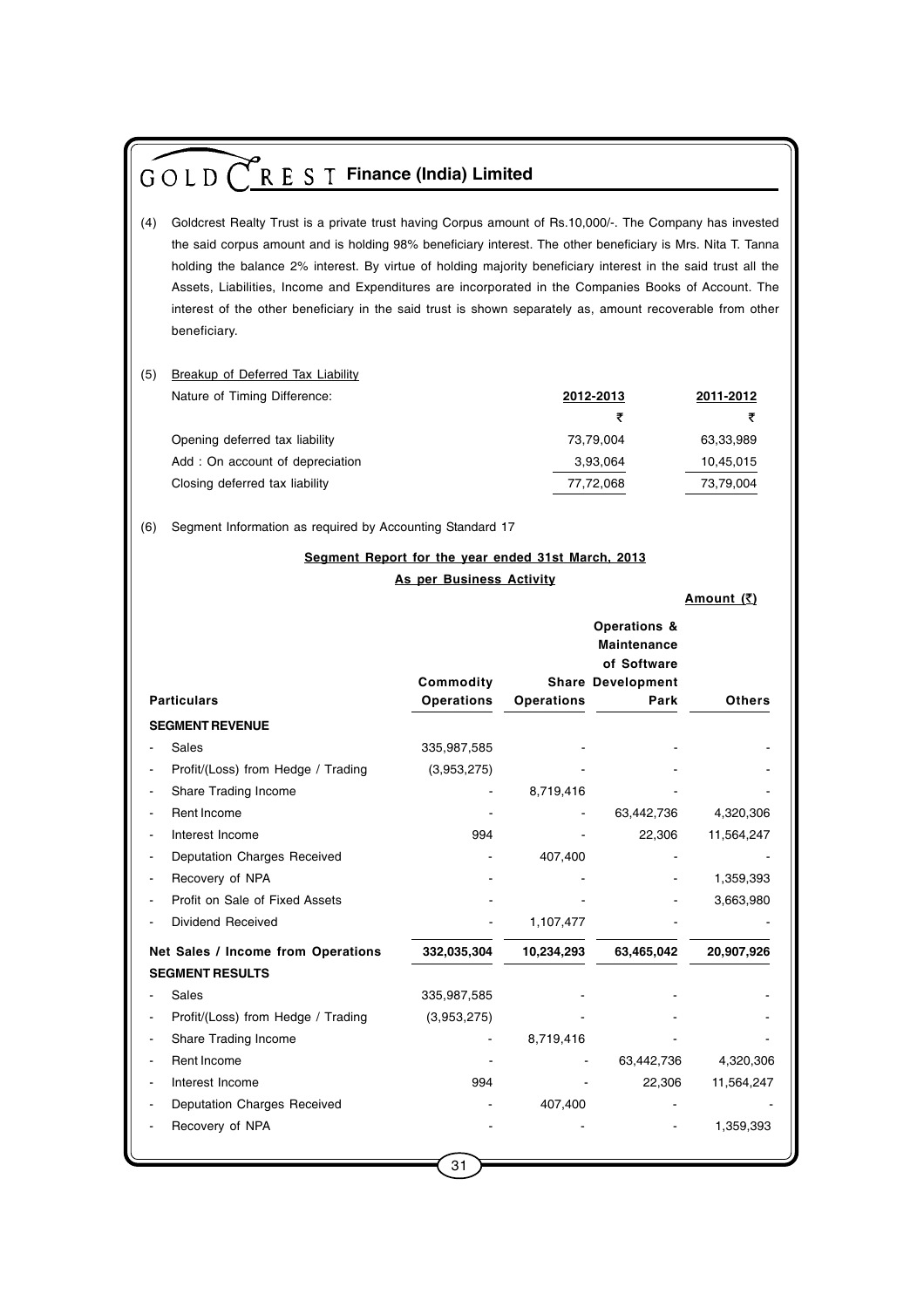## 30th Annual Report - Profit on Sale of Fixed Assets - - - 3,663,980 Dividend Received **- 1,107,477 Total Income 332,035,304 10,234,293 63,465,042 20,907,926** Less : Expenditure Purchases 379,348,247 Employee Cost 2,028,159 - - 4,831,976  $(Increasing) / Decrease in Stock$   $(64,469,602)$ Depreciation 51,925 - 20,697,898 1,057,477 Diminishing value of Stock  $\sim$  7,434,375 Administration Expenses 5,057,389 1,813,115 6,583,886 7,041,742 10,019,186 986,803 36,183,258 7,976,730 Less: Interest 2,591,367 - 1,931,511 **Total Profit Before Tax 6,427,819 986,803 34,251,747 7,976,730 CAPITAL EMPLOYED** - Segment Assets 146,191,306 36,793,862 222,024,821 150,196,622 Less : - Segment Liabilities 112,005 42,176 43,335,369 77,540,004 **Total Capital Employed 146,079,301 36,751,686 178,689,452 72,656,619**

#### **(7) Related party Disclosures as required by Accounting Standard - 18:**

Related Party disclosures have been set out in a separate statement annexed to Financial Statements. The related parties, as defined by Accounting Standard 18 "Related Party Disclosure" issued and as prescribed by the Companies (Accounting Standard) Rules, 2006 in respect of which the disclosures have been made, have been identified on the basis of disclosures made by the key management persons and taken on record by the Board.

#### a) List of Related Parties**:**

#### **Parties where control exists:**

Other Related parties with whom transactions have taken place during the year:

**Associate Companies :**

Mist Investment & Trading Pvt. Ltd.

Marmalade Construction Pvt. Ltd.

Goldcrest Realty Trust

Goldcrest Capital Markets Pvt. Ltd.

#### **Key Management Personel :**

Mr. Tulsidas J. Tanna

Mr. Tushar T. Tanna

Mr. Shirish B. Kamdar

Mr. Kishore M. Vussonji

#### **Relatives of Key Management :**

Anupa Tanna Shah

Prime Hygine Care Pvt. Ltd.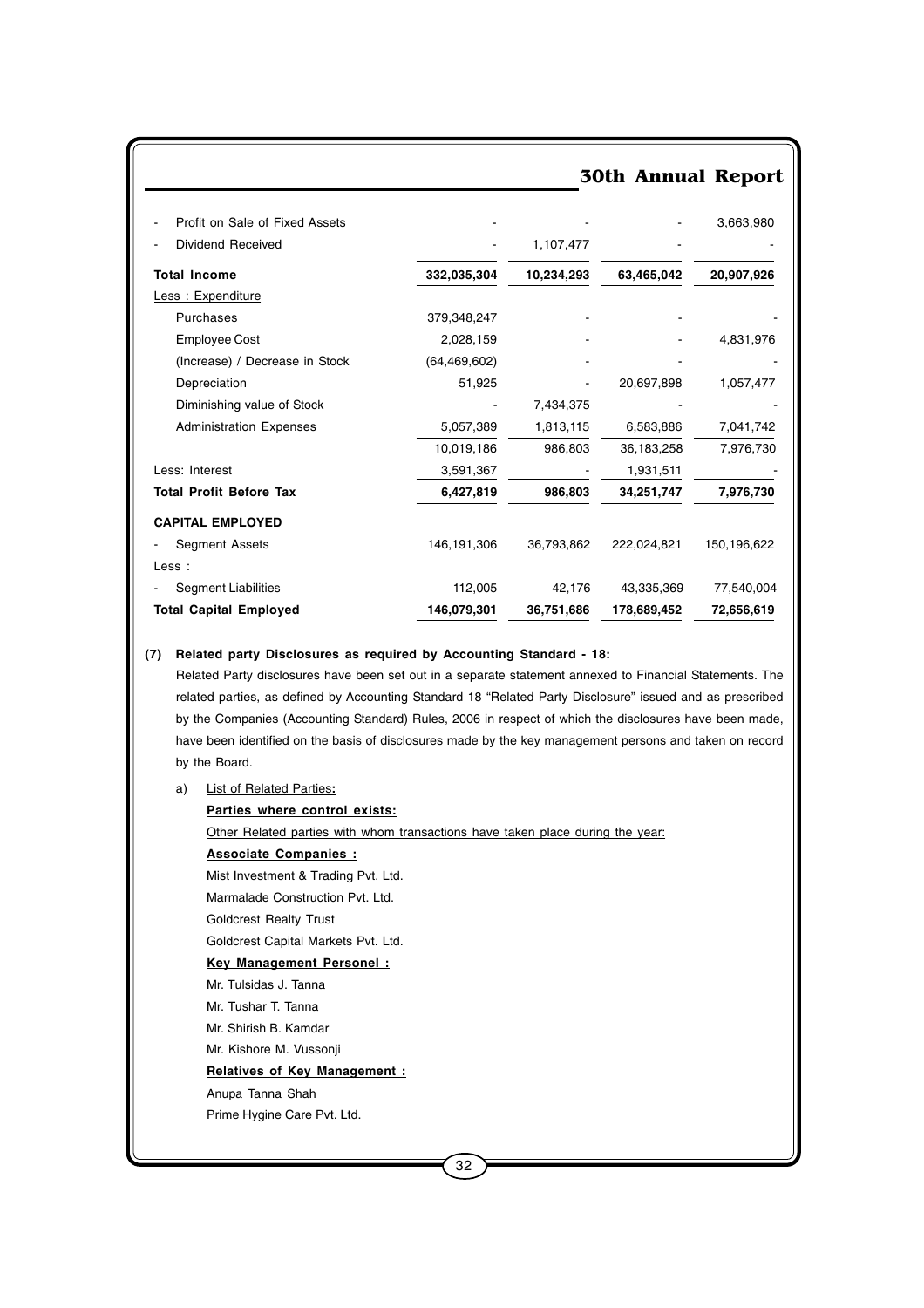#### **Amount (**`**.)**

| b) | Transactions during the year with related parties |  |  |  |
|----|---------------------------------------------------|--|--|--|

| Nature of Transactions                             | Associate    | Key Management | Relatives of   |
|----------------------------------------------------|--------------|----------------|----------------|
|                                                    | Companies    | Personnel      | Key Management |
|                                                    |              |                | Personnel      |
| Investment                                         |              |                |                |
| Advances Recoverable in cash or Kind               |              |                |                |
| Balance Recoverable as at 1st April, 2012          | 11,99,95,000 |                | 52,44,554      |
| Advance Paid During the Year                       | 42,17,95,000 |                | 8,10,000       |
| Recovered During the Year                          | 42,16,45,000 |                |                |
| Balance Recoverable as at 31st March, 2013         | 12,01,45,000 |                | 60,54,554      |
| Advances Payable in cash or Kind                   |              |                |                |
| Balance Payable as at 1 <sup>st</sup> April, 2012  | 4,25,25,000  |                |                |
| Advance Received during the Year                   | 20,76,45,000 |                |                |
| Advance Paid During the Year                       | 20,62,60,000 |                |                |
| Balance Payable as at 31 <sup>st</sup> March, 2013 | 4,39,10,000  |                |                |
| <b>Expenditure</b>                                 |              |                |                |
| <b>Medical Expenses</b>                            |              | 78,640         |                |
| <b>Mediclaim Expenses</b>                          |              | 9,684          |                |
| <b>Sitting Fees</b>                                |              | 1,10,000       |                |
| Remuneration                                       |              | 8,00,000       |                |
| <b>Professional Fees</b>                           |              |                | 6,00,000       |

(8) The present liability for the future payment of gratuity to employees has not been ascertained by the Company and not provided for.

- (9) As per Schedule 6 of the Company's Act Part 4C and 4D of (Manufacturing Company) is not applicable.
- (10) There are no Micro and Small Enterprises, to whom the Company owes dues, which are outstanding for more than 45 days as at 31<sup>st</sup> March, 2013. This information as required to be disclosed under the Micro, Small and Medium Enterprises Development Act, 2006 has been determined to the extent such parties have been identified on the basis of information available with the Company.
- (11) Previous Year Figures are regrouped / rearranged / reclassified, wherever necessary.

**For Ramesh M. Sheth & Associates** FRN : 111883W Chartered Accountants **For and on behalf of the Board Mr. Mehul R. Sheth Mr. Tulsidas J. Tanna - Chairman** (Partner) **Mr. Tushar T. Tanna** - Managing Director M.No. 101598 **Mr. Kishore M. Vussonji** - Director Mumbai 25th May, 2013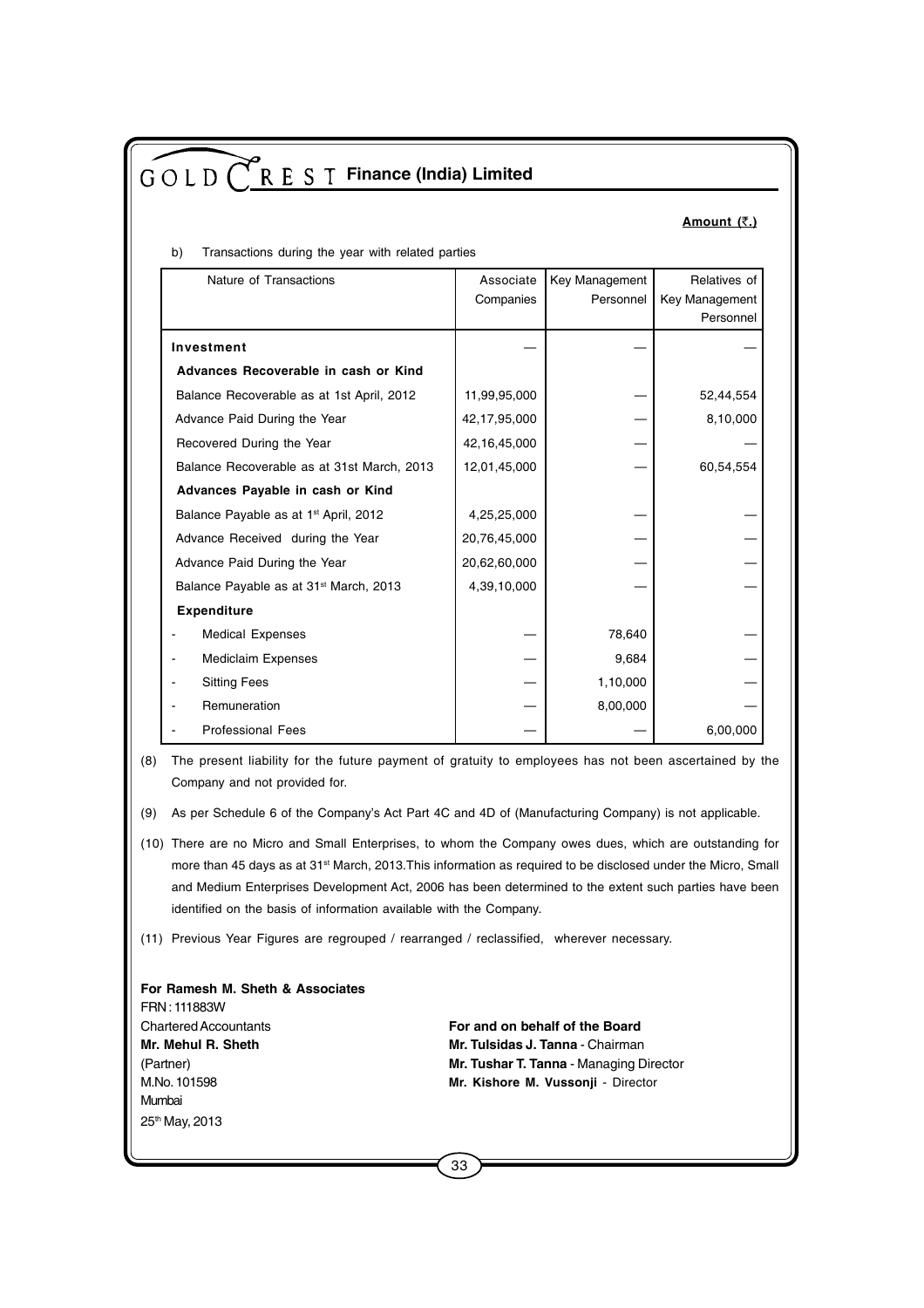|                   |                                                                                                        | <b>GOLDCREST FINANCE (INDIA) LIMITED</b>                | Registered Office : 3rd Floor, Devidas Mansion, Mereweather Road, Colaba, Mumbai - 400 039.                                                                                                                                                                                                                           |
|-------------------|--------------------------------------------------------------------------------------------------------|---------------------------------------------------------|-----------------------------------------------------------------------------------------------------------------------------------------------------------------------------------------------------------------------------------------------------------------------------------------------------------------------|
|                   |                                                                                                        | <b>PROXY FORM</b>                                       |                                                                                                                                                                                                                                                                                                                       |
|                   | Members Folio No. / Client ID No.                                                                      |                                                         |                                                                                                                                                                                                                                                                                                                       |
|                   | No. of Shares held <b>No.</b> 06 Shares held                                                           |                                                         |                                                                                                                                                                                                                                                                                                                       |
|                   |                                                                                                        |                                                         |                                                                                                                                                                                                                                                                                                                       |
|                   |                                                                                                        |                                                         | GOLDCREST FINANCE (INDIA) LIMITED hereby appoint _______________________________                                                                                                                                                                                                                                      |
|                   |                                                                                                        |                                                         | $\mathsf{d}$ , and the contract of $\mathsf{d}$ , and $\mathsf{d}$ , and $\mathsf{d}$ , and $\mathsf{d}$ , and $\mathsf{d}$ , and $\mathsf{d}$                                                                                                                                                                        |
|                   |                                                                                                        |                                                         |                                                                                                                                                                                                                                                                                                                       |
|                   |                                                                                                        |                                                         |                                                                                                                                                                                                                                                                                                                       |
|                   | any adjournment thereof.                                                                               |                                                         | behalf at the 30th Annual General Meeting of the Company to be held at Regd. Office at Devidas Mansion, 3rd<br>Floor, Mereweather Road, Colaba, Mumbai - 400 039 on Friday, the 20th September, 2013 at 10:30 AM and at                                                                                               |
|                   |                                                                                                        |                                                         |                                                                                                                                                                                                                                                                                                                       |
|                   |                                                                                                        | Affix 1 ₹<br>Revenue<br>Stamp                           |                                                                                                                                                                                                                                                                                                                       |
|                   |                                                                                                        |                                                         |                                                                                                                                                                                                                                                                                                                       |
|                   |                                                                                                        | <b>GOLDCREST FINANCE (INDIA) LIMITED</b>                |                                                                                                                                                                                                                                                                                                                       |
|                   |                                                                                                        |                                                         | Registered Office : 3rd Floor, Devidas Mansion, Mereweather Road, Colaba, Mumbai - 400 039.                                                                                                                                                                                                                           |
|                   |                                                                                                        | <b>ATTENDANCE SLIP</b>                                  |                                                                                                                                                                                                                                                                                                                       |
|                   |                                                                                                        | Thirtieth Annual General Meeting - 20th September, 2013 |                                                                                                                                                                                                                                                                                                                       |
|                   | L/F NO. / Client ID No. ______                                                                         |                                                         |                                                                                                                                                                                                                                                                                                                       |
|                   | Mr. / Mrs. / Miss                                                                                      |                                                         |                                                                                                                                                                                                                                                                                                                       |
|                   | (Member's Name in Block Letters)                                                                       |                                                         |                                                                                                                                                                                                                                                                                                                       |
|                   |                                                                                                        |                                                         | I certify that I am a registered Member / Proxy for the registered member of the Company. I hereby record my<br>presence at the 30th Annual General Meeting of the Company to be held at 10.30 A.M. at Devidas Mansion,<br>3rd Floor, Mereweather Road, Colaba, Mumbai - 400 039 on Friday, the 20th September, 2013. |
|                   | If signed by proxy, his/her name should<br>be written here in Block Letters.                           |                                                         | Member's / Proxy's Signature                                                                                                                                                                                                                                                                                          |
| Note $: 1)$<br>2) | to the Meeting and hand it over at the gate after affixing their signature on it.<br>Report with them. |                                                         | Member's / Proxy holders are requested to bring the Attendance Slip with them when they come<br>Members who come to attend the meeting are requested to bring their copies of the Annual                                                                                                                              |